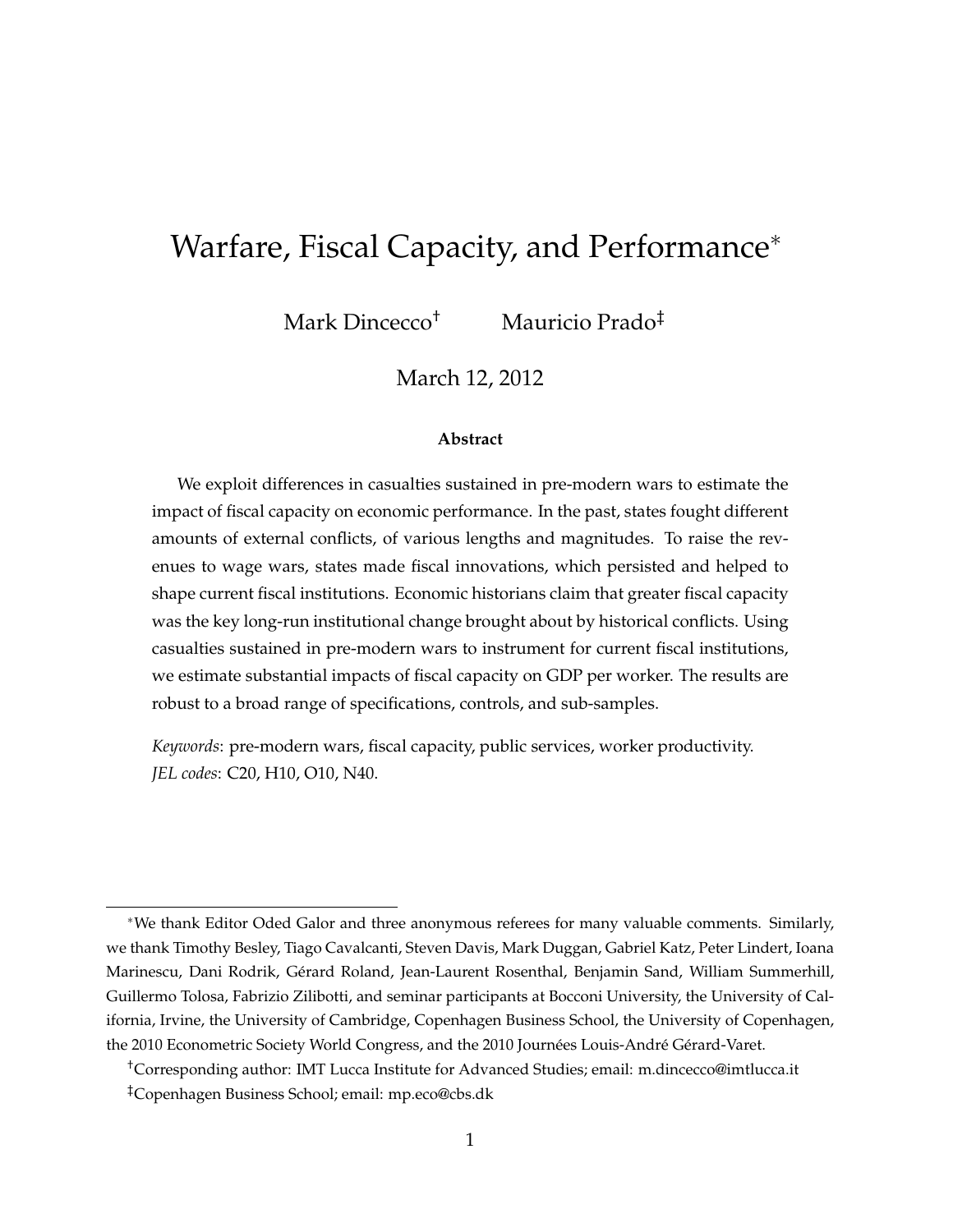## **1 Introduction**

A large body of work places institutions that secure individual property rights at the forefront of economic development.<sup>1</sup> This view suggests that parliamentary limits on executives reduce tax predation and encourage private investment. The focus on predatory states, however, discounts the positive economic roles that governments may play. A more recent literature examines fiscal capacity, defined as the ability of states to raise tax revenues.<sup>2</sup> Non-state elites in less developed countries may resist fiscal control by central governments, leading states to underinvest in public services that improve worker productivity. $3$ 

This view receives support from the existing evidence. Political scientists find a close relationship between small fiscal capacity and lack of development in Africa, where traditional elite groups (bosses, chiefs, clan leaders, landlords, rich peasants) have consistently opposed tax reforms. The successful development experiences of Asian Tiger nations, by contrast, took place under powerful fiscal states.<sup>4</sup>

Nonetheless, we lack systematic estimates of the effect of fiscal capacity on economic performance. It is likely that wealthy economies choose or at least have the ability to choose strong fiscal systems. Economies that are different for a variety of reasons, moreover, may differ in terms of fiscal institutions and worker productivity.

To estimate the impact of fiscal capacity on performance, we need a plausible source of exogenous variation in fiscal institutions. In this paper, we relate current fiscal differences among countries to pre-modern wars, which we use to derive a possible source. We base our argument on the following premises. First, states fought different amounts of external conflicts, of various lengths and magnitudes. Second, to raise the revenues to wage wars, states made fiscal innovations. Economic historians claim that greater fiscal capacity was the key long-run institutional change brought about by historical conflicts. Third, the impact of past innovations on fiscal systems persisted to the present. We discuss our hypothesis at length and provide historical

<sup>&</sup>lt;sup>1</sup> For theory, see Brennan and Buchanan (1980), North (1981), and Levi (1988). For empirics, see De Long and Shleifer (1993), Knack and Keefer (1995), and Acemoglu et al. (2001, 2002, 2005).

<sup>&</sup>lt;sup>2</sup>See Acemoglu et al. (2004, 2011), Glaeser et al. (2004), Acemoglu (2005), and Besley and Persson (2008, 2009, 2010, 2011).

 $3$ For instance, Galor et al. (2009) show that concentrated landownership results in a lower tax rate and underinvestment in education.

<sup>4</sup>For Africa, see Migdal (1988), Herbst (2000), and Bates (2001). For East Asia, see Wade (1990) and Kang (2002).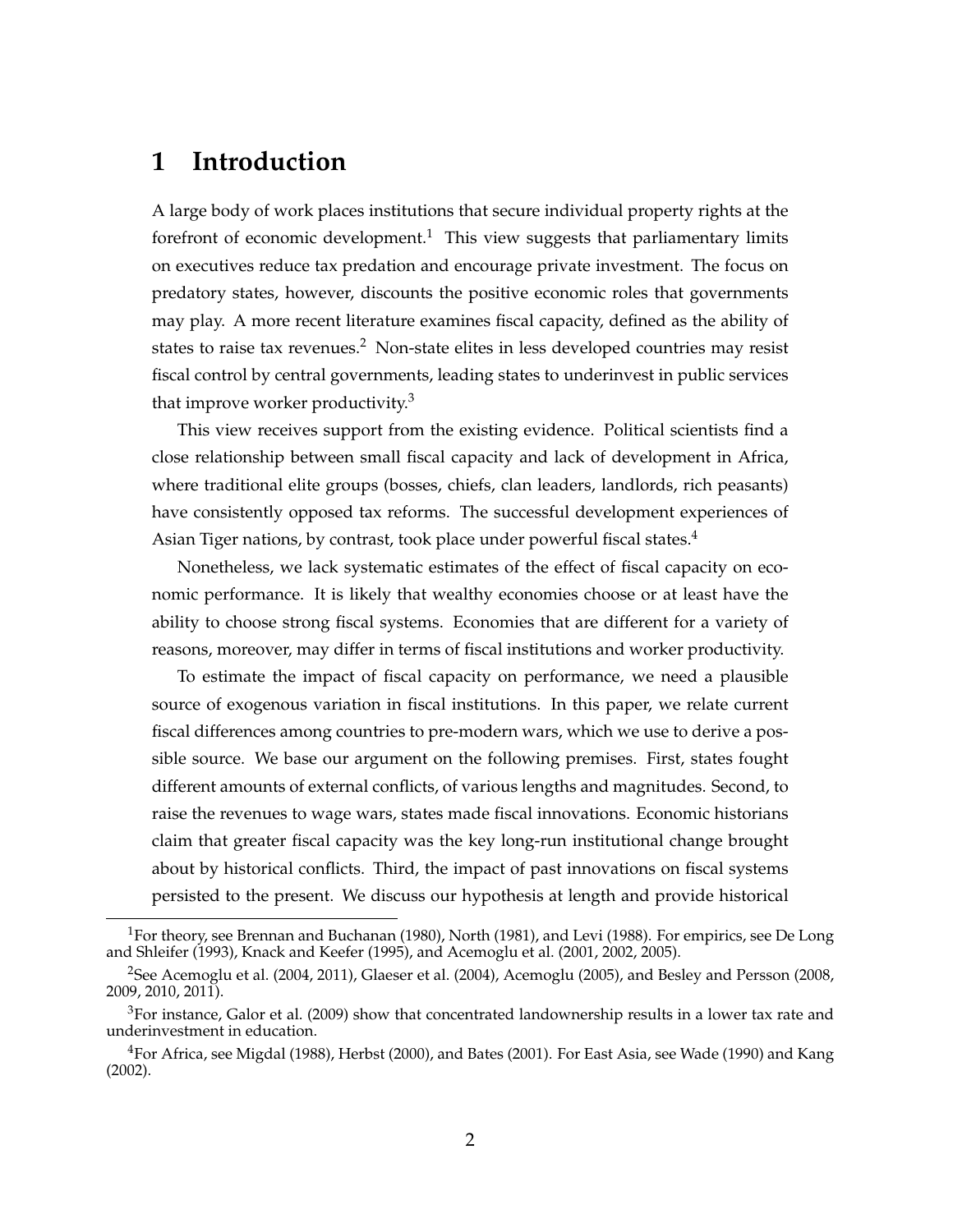evidence in Section 2.

Given these premises, we use measures of pre-modern wars as instruments for current fiscal systems. Not all conflicts, however, were created equal. Bigger wars required greater funds, and thus more fiscal innovations. Although military expenditures or government debts would be ideal measures of war magnitudes, systematic historical data do not exist. Given the lack of fiscal information that is available, any alternative indicator must provide a succinct measure of the scope of past conflicts that is comparable across countries.

Historical war casualties are one unique source of data that satisfy this condition. We compile a new database on total casualties for all major external conflicts from 1816 to 1913 in Western and Eastern Europe, North and Sub-Saharan Africa, the Middle East and Central Asia, the British Indian Empire, East and Southeast Asia and Oceania, the United States and Canada, the Caribbean, and South America from the statistical reference of Clodfelter (2002). This work is a comprehensive source of historical data on armed conflicts. For robustness, we compile a second database (also from Clodfelter, 2002) on total casualties for all major external conflicts from 1700 to 1788. As a further check, we construct a third instrument for the number of total battle-related deaths in major external conflicts from 1816 to 1913 from the Correlates of War database of Sarkees (2000). Finally, we construct controls for the total number of wars, years at war, and conflict types. We discuss our war casualty instruments at length in Section 4.

There is a strong positive relationship between current GDP per worker and premodern war casualties for our sample of 96 countries: states in the top decile of past war casualties are 80 percent more productive today than states with no recorded casualties.<sup>5</sup> We argue that this relationship reflects the effect of pre-modern fiscal innovations on current fiscal institutions. We test our claim by regressing current economic performance on current fiscal capacity, where we instrument for the latter by pre-modern war casualties. Our key measure of fiscal capacity is the share of total tax revenues from direct taxes (i.e., income, social security, payroll, and property taxes). We justify this choice in Section 3. As an alternative fiscal capacity measure, we also use the ratio of total tax revenues to GDP.

There is a strong positive first-stage relationship between pre-modern wars and

 $5$ The coefficient for the OLS regression of past war casualties on log GDP per worker is 1.03, with standard deviation 0.35, making it significant at the 1 percent level.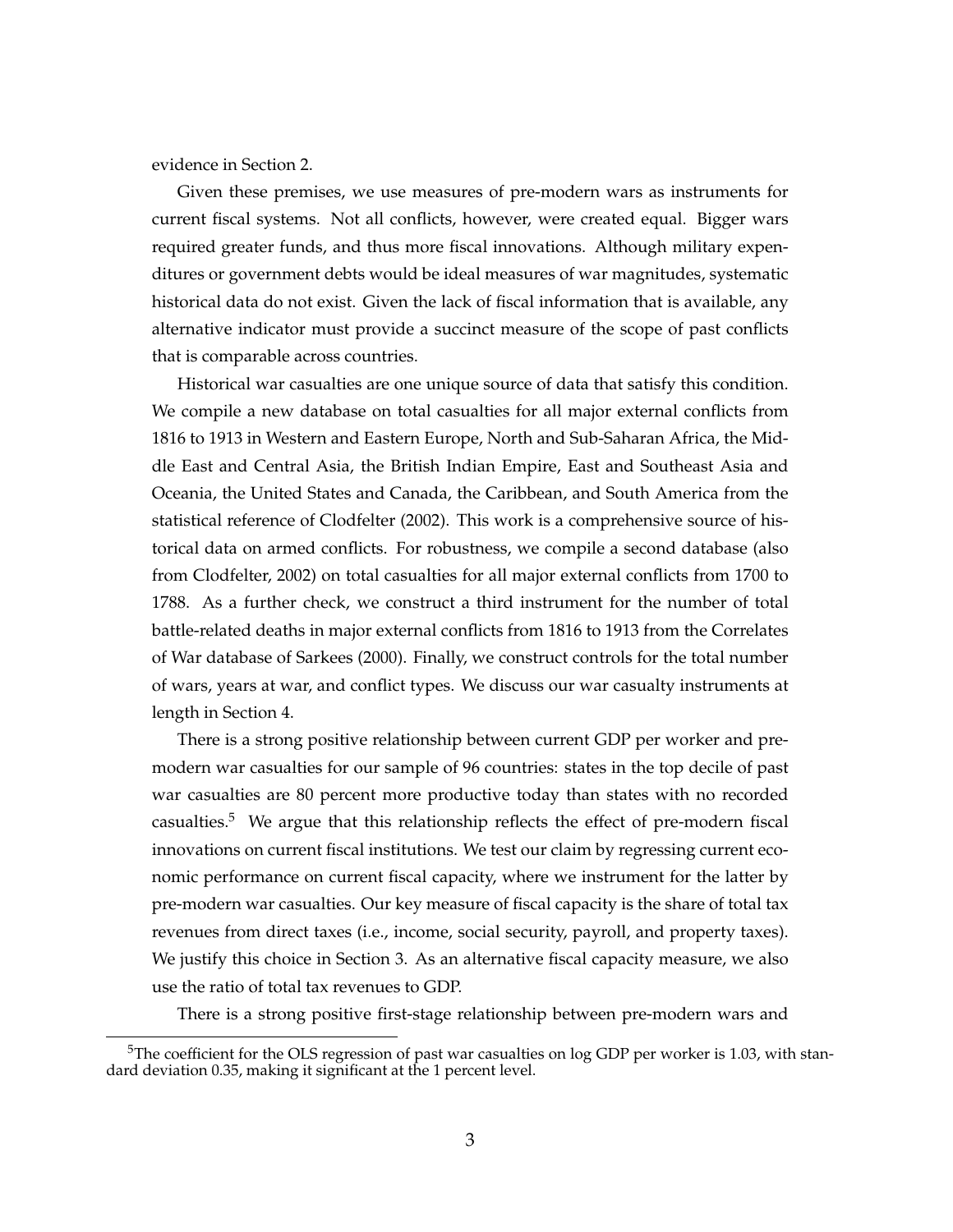current fiscal systems: countries in the top decile of pre-modern war casualties have fiscal capacities that are 22 percentage points higher than countries with no recorded casualties.<sup>6</sup> Our two-stage least-squares estimates of the impact of fiscal institutions on performance are statistically significant and substantial. They imply, for instance, that raising Chad's fiscal capacity to the level of South Korea would more than double Chad's worker productivity.

The exclusion restriction that our instrumental variable regressions rely upon is that, conditional on the included controls, casualties sustained in pre-modern conflicts have no effect on current economic performance other than their impact on fiscal systems. We claim that our exclusion restriction is plausible. As described, economic historians argue that greater fiscal capacity was the key long-run institutional change brought about by historical wars. The cut-off year for our benchmark instrument, 1913, comes before World War I (1914-18), where prodigious casuality totals marked the start of the era of mass modern warfare and weapons of mass destruction (Clodfelter,  $2002$ ).<sup>7</sup> Furthermore, this cut-off is well before the post-World War II boom in social spending which established far-reaching government bureaucracies (Lindert, 2004). The large-scale participation of women in the (wartime) work force was also a post-1913 phenomenon. To further improve the plausibility of our IV approach, an alternative instrument measures war casualties for an even earlier era, from 1700 to 1788, the year prior to the French Revolution that marked the end of the Ancien Régime.

If other factors correlated with the estimates of pre-modern war casualties affect current performance, then the validity of our exclusion restriction is called into question. To show that omitted factors do not drive our findings, we test whether fiscal institutions have comparable effects on performance once we account for a large set of non-fiscal factors that may be correlated with pre-modern war casualties and current economic outcomes. The results are robust to controls for geography, country size, political inclusiveness, government size, trade openness, Great Power status, early technology, state antiquity, agricultural transitions, past wealth, legal and colonial origins, religion, fractionalization, and trust.

Although we control for a wide variety of non-fiscal factors, we cannot completely exclude the possibility that other variables are correlated with pre-modern war casu-

 $6$ The coefficient for the OLS regression of past war casualties on fiscal capacity is 0.21, with standard deviation 0.05, making it significant at the 1 percent level.

 $^{7}$ It is for this reason that we refer to all pre-1914 conflicts as "pre-modern."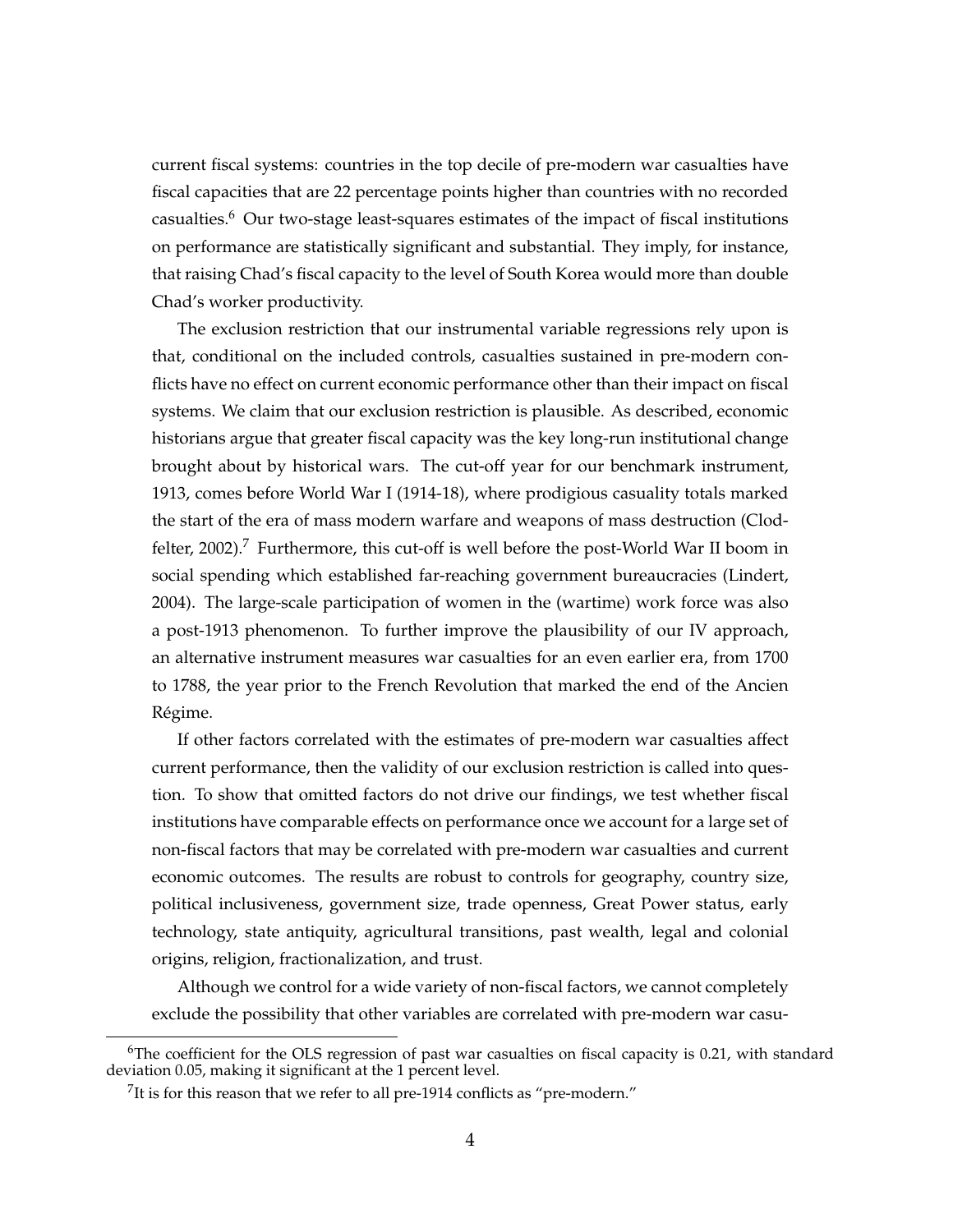alties and current income per worker. Our investigation could also capture the effect of historical conflicts on performance through channels beyond fiscal institutions. To further evaluate the plausibility of the exogeneity assumption, we perform a sensitivity analysis. This exercise, which shows that our key findings are robust to moderate violations of the exogeneity restriction, reinforces the plausibility of our IV approach.

Our paper is related to the historical literature on warfare, state formation, and long-run growth, including Brewer (1989), Tilly (1990), Hoffman and Rosenthal (1997), O'Brien (2011a,b), and Rosenthal and Wong (2011). While standard theory assumes that governments are "born" with sufficient tax authority, economic historians study the evolution of fiscal capacity over time. Warfare, which encouraged fiscal innovations by states in order to raise greater revenues, plays a central role in such accounts. This literature, however, does not explore the links between past conflicts and current performance.

In this respect, the closest antecedent to our paper is the recent set of works by Besley and Persson (2008, 2009, 2010, 2011), which examines the relationships between conflict, state capacity, and growth over time. These works, however, are largely theoretical in nature. The literature still lacks a systematic analysis that rigorously examines the empirical relationships between wars, fiscal capacity, and long-run productivity differences.<sup>8</sup>

Finally, our paper is related to a number of works that study the linkages between historical factors and development, including Diamond (1997), Engerman and Sokoloff (1997), La Porta et al. (1998), Hall and Jones (1999), Acemoglu et al. (2001, 2002, 2005), Nunn (2008, 2009), and Ashraf and Galor (2012).<sup>9</sup> None of these studies, however, focus on fiscal capacity.<sup>10</sup>

The rest of the paper proceeds as follows. The next section describes our hypothesis and offers historical evidence. Section 3 presents OLS regressions of GDP per worker on our fiscal capacity measures. Section 4 describes our main instruments for fiscal capacity, pre-modern war casualties. Section 5 presents the 2SLS results, and Section 6 investigates the robustness of our findings. Section 7 concludes.

 ${}^{8}$ Scheve and Stasavage (2010, 2012) test for the effects of mass warfare on tax reforms.

<sup>&</sup>lt;sup>9</sup>Stylistically, our investigation hews closely to Acemoglu et al.  $(2001)$ .

 $10$ One important exception is Bockstette et al. (2002), which investigates the economic impacts of early statehood. They find a strong positive link between state antiquity and current development.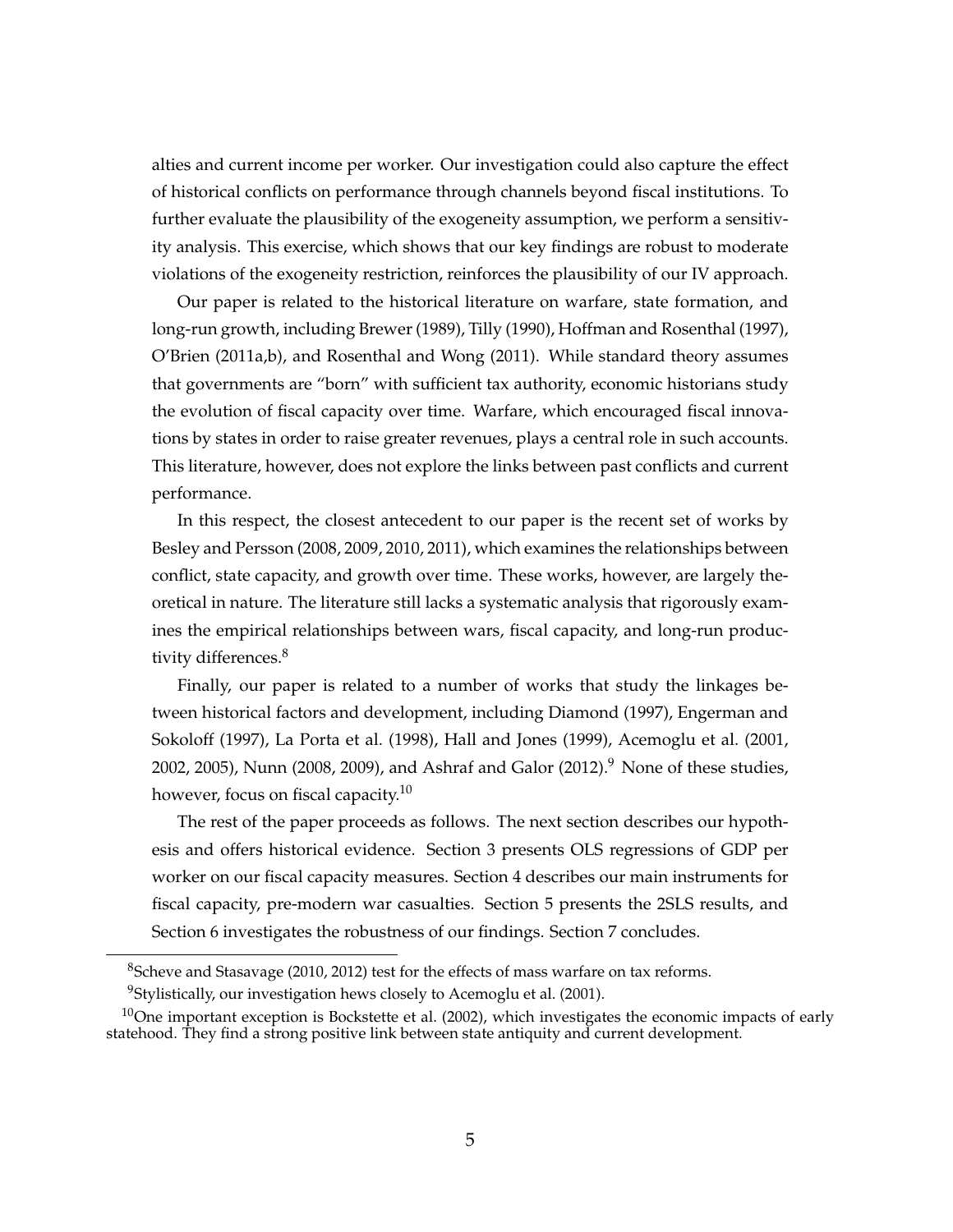### **2 Historical Background**

We claim that pre-modern wars promoted fiscal innovations which persisted and helped to shape current fiscal institutions. In this section, we substantiate our hypothesis. We first discuss the relationship between warfare and fiscal change, and then examine channels of institutional persistence.

### **2.1 Warfare and Fiscal Change**

Economic historians argue that the long-run impact of past military conflicts on public finances was fundamental. The physical destruction caused by warfare may have had a negative short-run effect on fiscal institutions. Over the long term, however, Brewer (1989), Tilly (1990), Hoffman and Rosenthal (1997), O'Brien (2011a,b), and Rosenthal and Wong (2011) argue that military competition promoted fiscal innovations that enabled states to raise ever larger tax amounts. These scholars view increases in fiscal capacity as the key institutional change brought about by historical conflicts.

The historical literature indicates that the capacity (or lack thereof) to raise wartime funds did not significantly affect decisions to fight. Hoffman and Rosenthal (1997) argue that the basic aim of early modern rulers was to wage war for royal glory and homeland defense. One key reason was the problem of royal moral hazard in warfare. In Hoffman's (2009, p. 24) words, monarchs

overspent on the military and provided more defense than their citizens likely desired. But they had little reason not to. Victory. . . won them glory, enhanced reputations, and resources . . . Losses never cost them their throne.

Specific historical examples further illustrate this phenomenon. Describing the Stuart kings of seventeenth-century England, Cox (2011, p. 133) writes:

The Stuarts financed their wars largely with other people's money. . . If their wars went well, they repaid their debts out of the spoils of victory and pocketed the residual. Otherwise, they more often reneged. Thus, kings who could unilaterally launch wars faced a financial system that punished defeat too little and rewarded victory too quickly. The Stuarts were accordingly too quick to make war – and too eager to gamble on resurrection, when wars went badly. . .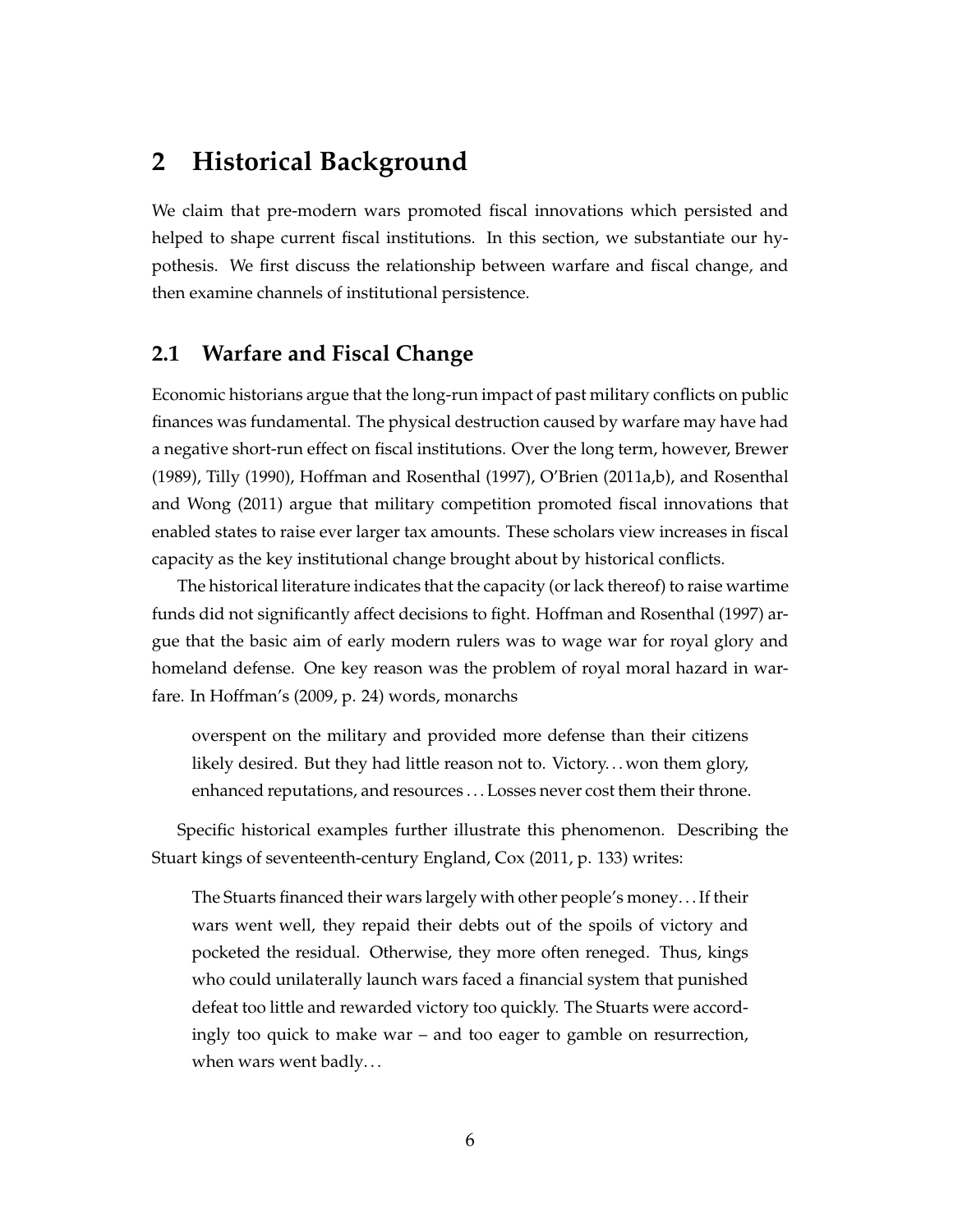Similarly, Keegan (1994, p. 348) characterizes early modern sovereigns in France as follows:

The French fiscal system [was] overborne by the demands of incessant royal war-making through the eighteenth century. . .Warmaking. . . had always been costly, had bankrupted states before. . . The threat of bankruptcy through war-making had never yet, however, ushered in an entirely new philosophy of government.

The historical literature thus supports the claim that war participation drove fiscal capacity improvements, but that capacity constraints themselves did not significantly influence whether rulers went to war.

In Europe, the most widely studied region, fiscal change took place over centuries. Yet this process remained largely unfinished through the 1700s. Deep structural changes often occurred from 1789 onwards (Dincecco, 2009, 2011). Warfare was a key driver of institutional reform.<sup>11</sup> To finance its campaigns against France, for instance, Britain introduced a modern income tax in 1799. Although repealed in 1802, the tax was reintroduced the next year with the start of the Napoleonic Wars (1803- 15). France also experimented with new taxes during the 1789-1815 period, as did the Austrian Empire, Belgium, the Netherlands, and Nordic states like Denmark, Norway, and Sweden (Aidt and Jensen, 2009). Overall, Dincecco (2009, 2011) finds strong relationships between the establishment of national tax systems around 1800 and increases in tax revenues.

A description of the implementation of the income tax during the nineteenth century further illustrates the links between warfare and public finances.<sup>12</sup> Denmark introduced temporary income taxation to finance its wars against Prussia in 1848-9 and 1864. During its successful war against Southern states (the Civil War, 1861-5), the U.S. government not only implemented a temporary income tax to fund military expenses, but also established the Internal Revenue Service for collection purposes. The Austrian Empire introduced a permanent income tax in 1849, at the time of the Austro-Sardinian War (1848-9). Similarly, Italy implemented an income tax in 1864, just after it fought the Franco-Austrian War (1859), and just before it fought the Austro-Prussian

 $11$ The long-run fiscal consequences of warfare may vary by context. For Africa, see Herbst (2000). For Latin America, see Centeno (1997).

 $12$ This account follows Clodfelter (2002) and Aidt and Jensen (2009). Also see Scheve and Stasavage (2010, 2012), who examine the linkages between nineteenth- and twentieth-century wars and progressive tax reforms.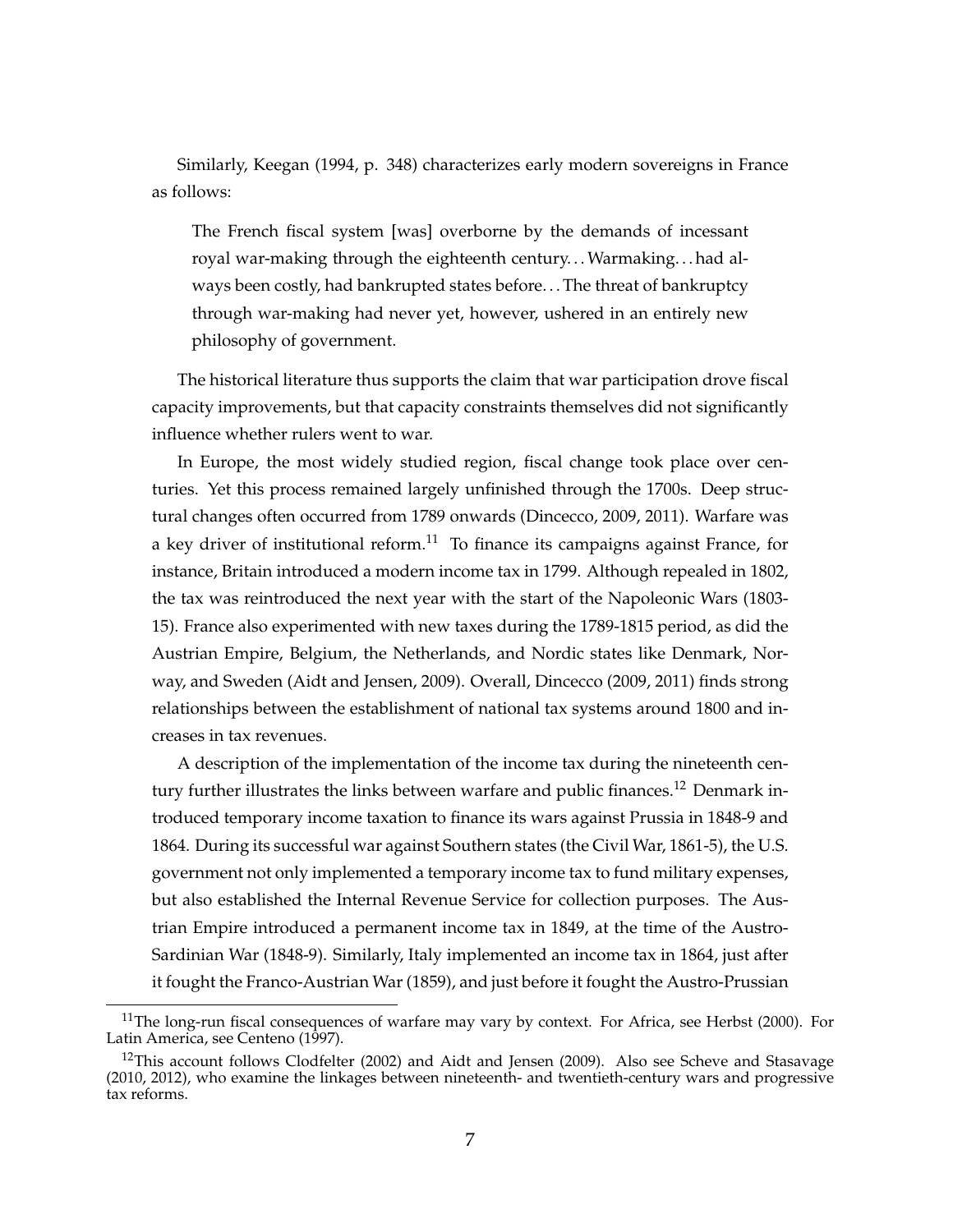War (1866). Finally, Japan established the income tax in 1887, the same year that the Meiji government defeated the ex-samurai in the large-scale Satsuma Rebellion.<sup>13</sup>

#### **2.2 Channels of Persistence**

There is a large literature that examines how economic and political institutions in history, ranging from the despotic empires in China, the Ottoman Empire, and Russia, to colonial structures in the New World, have shaped current institutional environments.<sup>14</sup> Once implemented, for instance, the income tax has generally become a fixed feature of the fiscal landscape.

There are several potential channels through which fiscal institutions may persist. We now describe two possibilities.<sup>15</sup> The first is that the establishment of strong fiscal institutions is costly. In Ancien Regime Europe, for example, there was a close rela- ´ tionship between local tax authority and political autonomy. Hence, traditional economic groups (nobles, clergy, residents of certain towns or regions) resisted state control. The implementation of national tax systems with uniform rates was often the result of "exogenous" shocks such as conquest by French Revolutionary or Napoleonic armies (Dincecco, 2009, 2011, Acemoglu et al., 2011). When new executives inherit strong fiscal institutions, they may wish to exploit them for their own purposes rather than cede authority back to traditional elites. On the Italian Peninsula after 1815, for instance, Dincecco et al. (2011) show that restored rulers retained the fiscal reforms first made by Napoleon, although they relinquished other ancient rights to local elites.

The second possibility is that, if states make irreversible investments that favor strong fiscal institutions, then they may be more willing to support them, leading to persistence. For instance, Hoffman and Rosenthal (2000) and Hoffman (2009) claim that the transition to nascent parliaments took place after 1800 due to a major shift in the nature of warfare that increased the penalties for defeated rulers. For the first time, leaders who failed in battle also faced the risk of losing their thrones. In turn, rulers and elites struck power-sharing bargains, whereby rulers received greater funds to wage wars, and elites (who coordinated efforts through national representative bod-

 $13$ Clearly, there are a wide variety of economic, geographic, legal, political, and social factors that may be correlated with both past wars and current economic performance. Our econometric analysis explicitly accounts for these factors.

<sup>&</sup>lt;sup>14</sup>See Wittfogel (1957), Engerman and Sokoloff (1997), La Porta et al. (1998), Acemoglu et al. (2001), and Roland (2010).

<sup>&</sup>lt;sup>15</sup>For further possibilities, see Besley and Persson (2011, chs. 2, 3, 5, 8).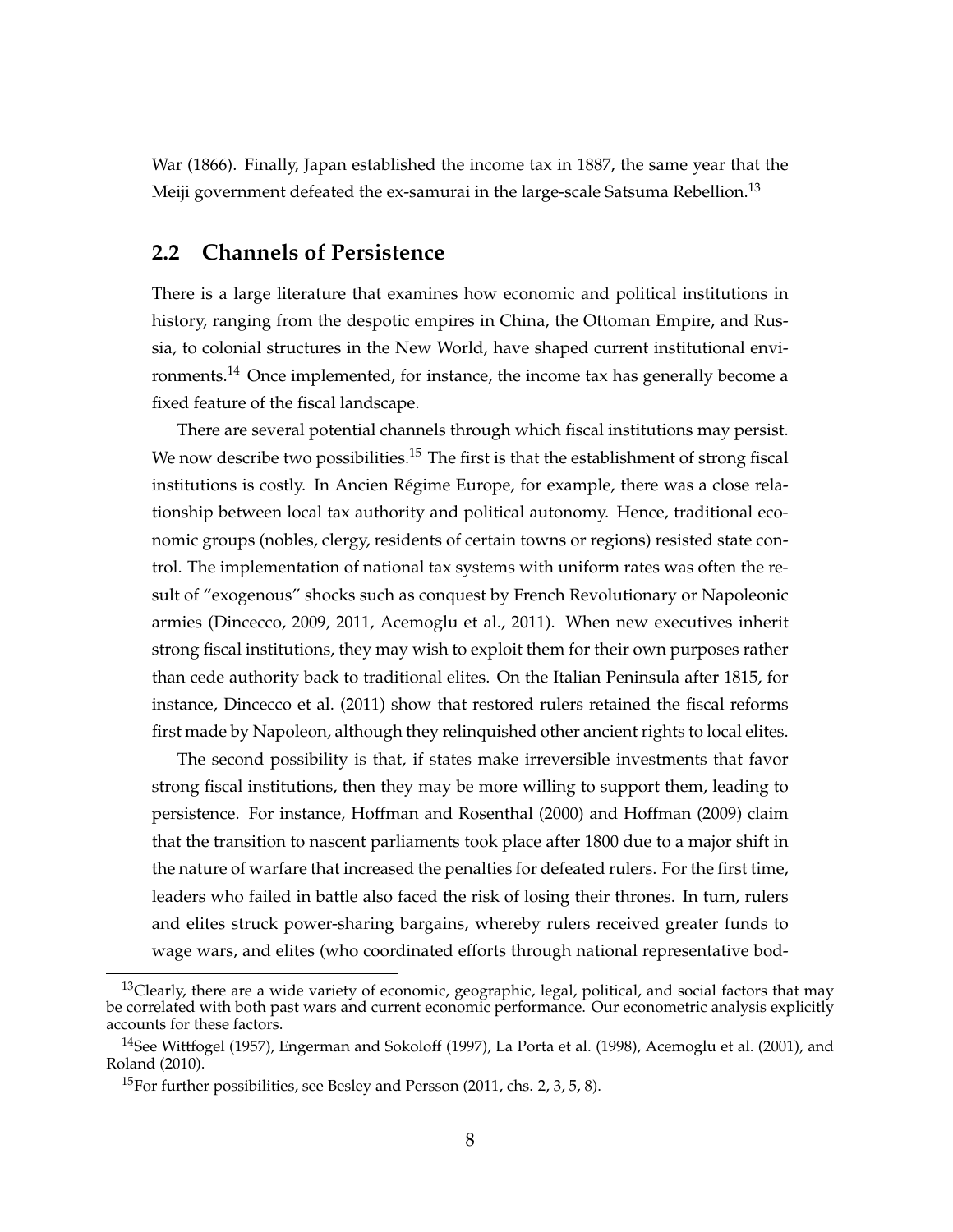ies) were able to finance a larger portion of the public services that they valued. Once executives have access to greater military resources, they may prefer to employ them to the state's advantage.

## **3 Capacity and Performance: OLS Results**

### **3.1 Descriptive Statistics**

Table 1 displays the descriptive statistics for the main variables of interest. The Data Appendix provides details about sources and construction methods. Our key measure of economic performance is output (GDP) per worker. There are large differences in performance across our set of 96 sample countries: output per worker in the top decile of productive countries is nearly 30 times higher than for countries in the bottom decile. As an alternative, we use total factor productivity from Hall and Jones (1999). Since the formal labor force is difficult to assess, this variable is less precise than output per worker.

Recall from Section 1 that we define fiscal capacity as the state's ability to raise tax revenues. To measure fiscal capacity, we use two different variables. Our key variable, shown in row 3, is the share of direct taxes (i.e., income, social security, payroll, and property taxes) in total tax revenues from the Government Financial Statistics database of the IMF. We average the tax data over the 1990s, because data from the 2000s were not always available.

There are two main reasons why we employ direct tax shares as our key capacity measure. Lindert (2004) argues that there are important similarities between the historical evolution of tax systems and current differences in tax regimes between rich and poor countries. The historical transition from tax systems was characterized by the shift from indirect taxes on trade and excises to those characterized by direct taxes. This shift, which was completed in rich democracies by the early twentieth century, led to significant reductions in the costs of tax collection. Fiscal regimes characterized by direct taxes are thus among the most efficient sorts of tax systems.

Furthermore, a defining characteristic of weak fiscal states is that they are unable to gather large tax amounts from traditional elite groups (see Section 1). The ability of governments to tax the assets, earnings, and savings of wealthy citizens is significantly higher in rich states: the average share of direct taxes for G7 countries, 0.76,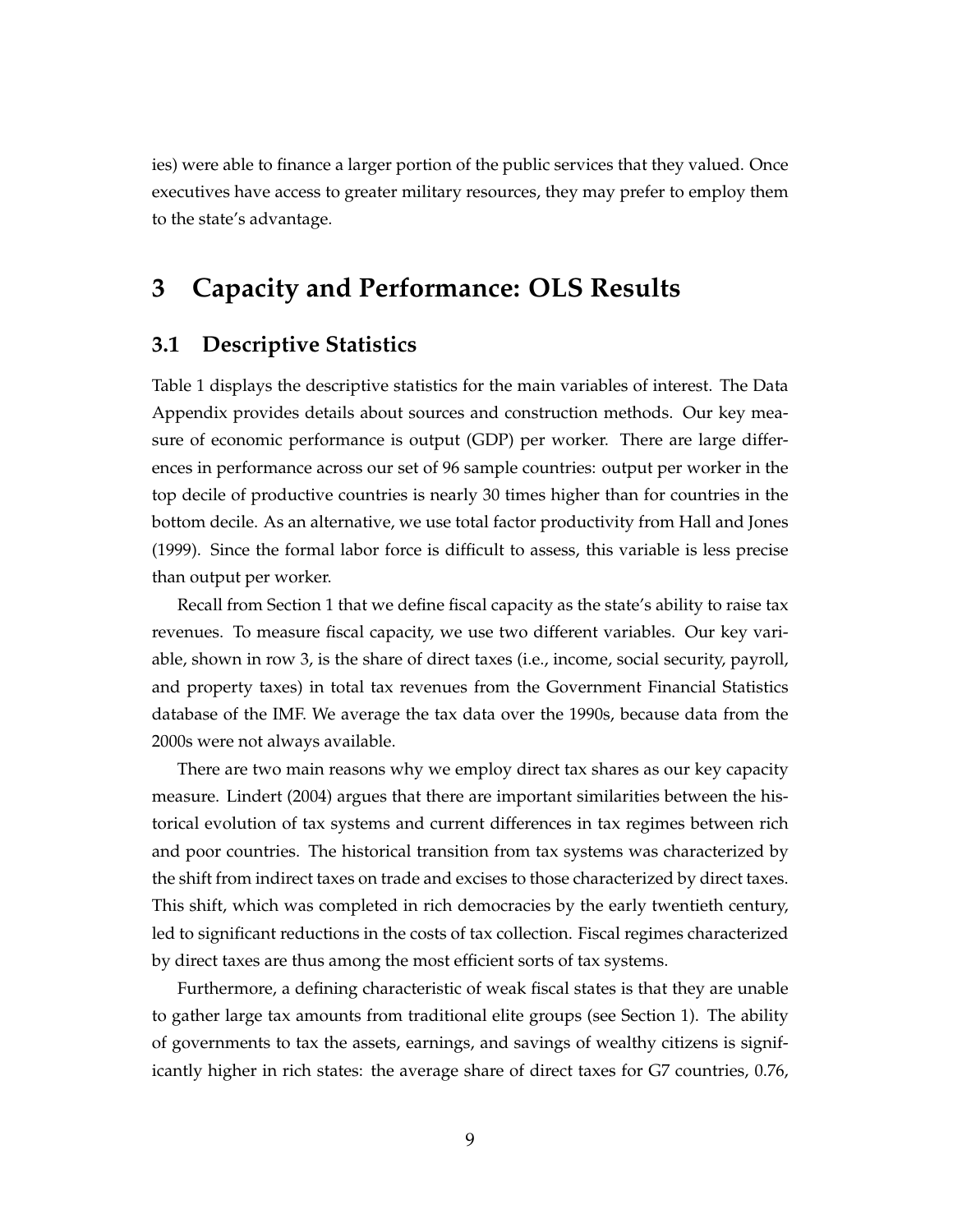is nearly three times that of the seven least productive sample countries,  $0.26$ .<sup>16</sup> The share of direct taxes is thus a key feature that distinguishes powerful fiscal states from weak ones.

As an alternative, we use a catch-all measure of fiscal capacity, the ratio of total tax revenues to GDP. Row 4 reports the descriptive statistics for this variable.

#### **3.2 OLS Regressions**

Table 2 presents ordinary least-squares (OLS) regressions of log output per worker against fiscal capacity for various specifications. The linear regressions are for the equation

$$
\log(Y_i/L_i) = \alpha + \beta F_i + \gamma' \mathbf{X_i} + \epsilon_i,
$$
\n(1)

where  $Y_i/L_i$  is output per worker in country  $i$ ,  $F_i$  is fiscal capacity,  $\mathbf{X_i}$  is a set of controls, and  $\epsilon_i$  is a random error term. We use the natural logarithm of worker productivity, since there is no theoretical motivation to favor levels over logs, and because logs facilitate the interpretation of our results. The use of productivity levels as the dependent variable, however, did not alter the findings in any significant way. Throughout our investigation, the coefficient of interest is *β*, the effect of fiscal capacity on output per worker. We always include continental dummies for Africa, Asia, and Latin America according to Persson and Tabellini (2003, ch. 3).

Column 1 indicates that there is a significant positive correlation between direct tax shares, our key measure of fiscal capacity, and GDP per worker. Figure 1 depicts this relationship graphically. To provide a sense of the magnitude of the impact of fiscal capacity on performance, we compare Chad, which falls in roughly the 25th percentile of the direct tax share measure, 0.30, with South Korea, which falls in roughly the 50th percentile, 0.46. The column 1 estimate, 3.83, indicates that GDP per worker for South Korea should be nearly twice as large as that for Chad. In reality, this output gap is roughly 14-fold, which means that, if the impact estimated in Table 2 was causal, then the effect of fiscal capacity on productivity would be substantial, but still notably less than the true Chad-South Korean output difference.<sup>17</sup>

<sup>&</sup>lt;sup>16</sup>The G7 countries are Canada, France, Germany, Italy, Japan, the United Kingdom, and the United States. The seven least productive are Bhutan, Burundi, Chad, the Democratic Republic of the Congo, Madagascar, Myanmar, and Rwanda.

<sup>&</sup>lt;sup>17</sup>Naturally, a variety of factors beyond fiscal capacity also influence performance (e.g., Hall and Jones, 1999).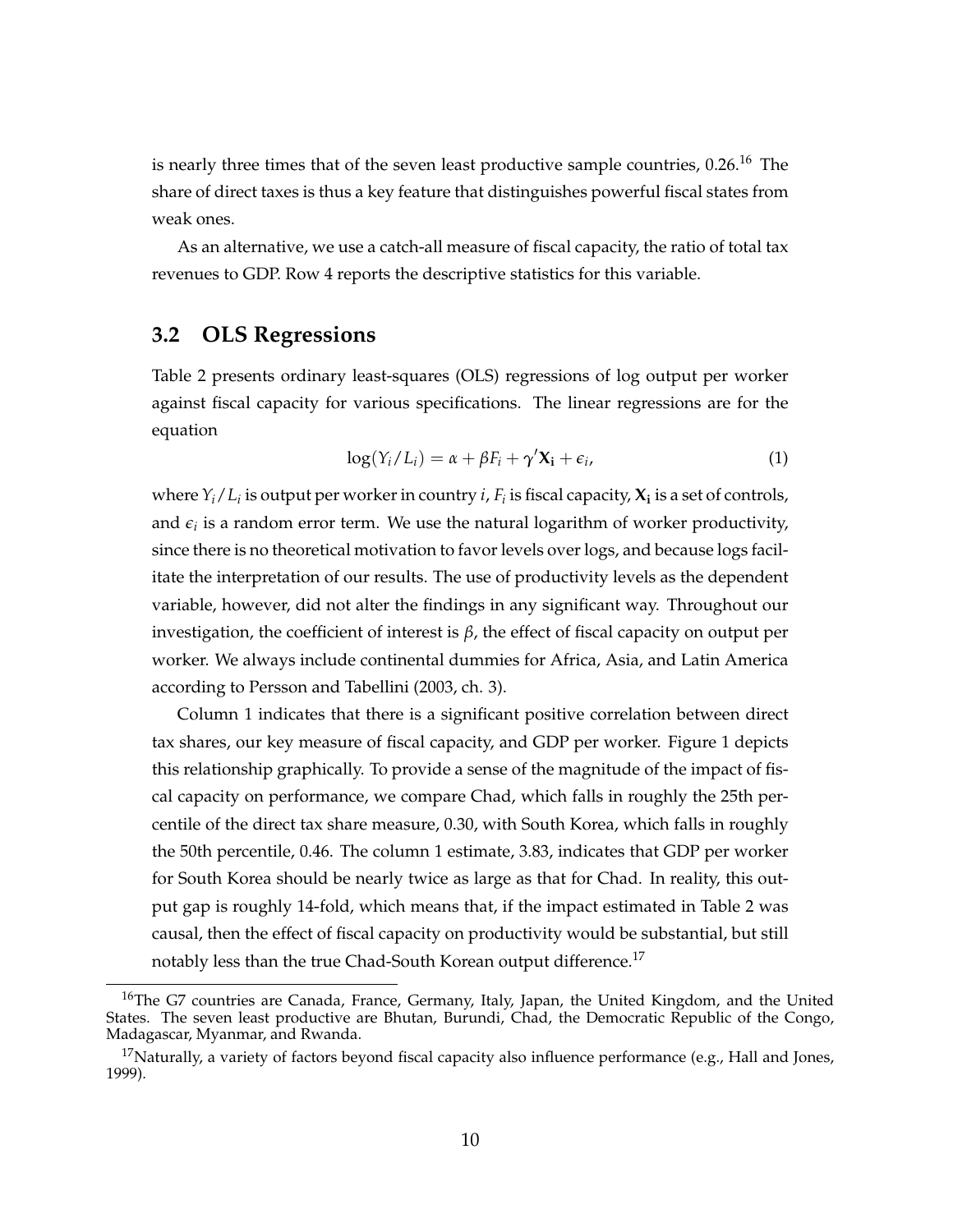Climate is often thought to directly affect productivity. To control for this factor, we include absolute latitude as a regressor in column 2. The coefficient on fiscal capacity falls, but only slightly. Latitude is also significant, and has the positive sign suggested by past work. The inclusion of a squared latitude term does not significantly alter these results.<sup>18</sup> Finally, note that the continental dummies capture broad geographical factors beyond climate.

Theory predicts that political inclusiveness influences government size and hence fiscal capacity (Persson and Tabellini, 2000). Column 3 includes a measure of democracy, and column 4 a measure of government size.<sup>19</sup> The findings are similar in magnitude and significance to those in column 2. Democracy has a positive significant performance effect, while the effect for government size is negative but not significant.

Trade openness implies that indirect tax revenues from tariffs will be low. Ceteris paribus, revenues from direct tax sources should thus be higher. Free trade may also have a positive income effect, increasing overall tax revenues. For these reasons, openness may affect direct tax shares, our main fiscal capacity measure. To control for trade impacts, column 5 includes a measure of openness.<sup>20</sup> Our results remain similar as before. Trade has a significant positive productivity effect.

Column 6 adds the variables for latitude, political inclusiveness, government size, and trade openness simultaneously. The findings for fiscal capacity are unaltered. Now government size has a significant negative performance impact, while the impact for democracy remains positive but is no longer significant. The trade effect remains positive and significant.

Column 7, which restricts the sample to non-OECD countries, indicates that rich countries do not drive our results. By contrast, the magnitude of the coefficient on fiscal capacity falls notably (although it is still significant) when using OECD countries alone. This finding concurs with the literature on weak fiscal states which argues that underinvestment in basic public services primarily occurs in emerging economies (see Section 1). Once countries reach a certain development threshold, such as the shift from non-OECD to OECD status, the importance of further fiscal improvements

 $18$ As an alternative, we used a dummy variable for tropical countries. The key result was unchanged.

 $19$ Due to the lack of a plausible instrument, we treat democracy as exogenous. However, we were able to treat government size as endogenous and use distance to major exporters and population as instruments according to Rodrik (1998). Our main estimate was unaffected.

 $20$ We also treated trade openness as endogenous and used the instrument from Frankel and Romer (1999). The key result was unaltered.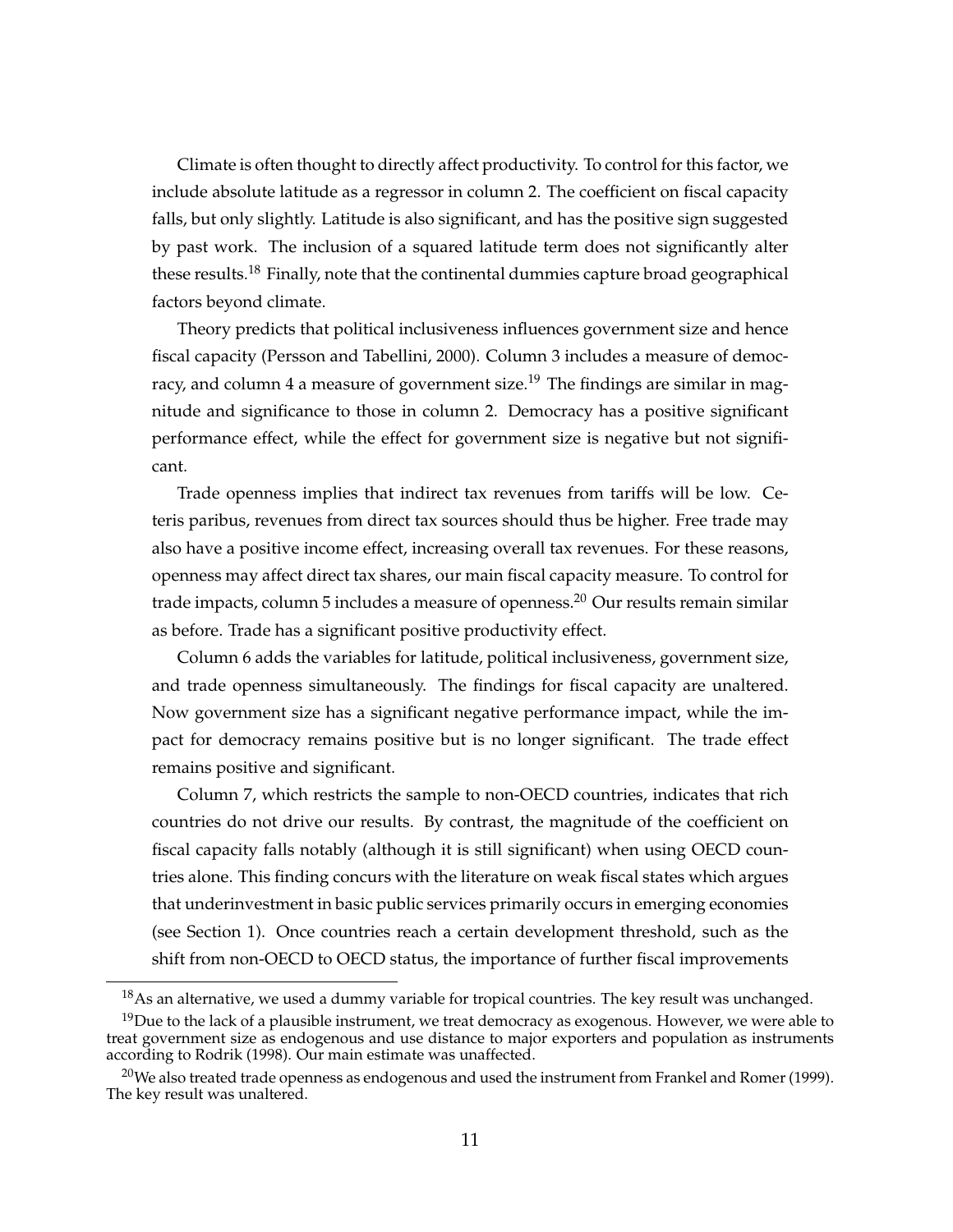appears to diminish. $^{21}$ 

Column 8 repeats our baseline regressions using the ratio of total taxes to GDP as an alternative measure of fiscal capacity, and column 9 replaces our dependent variable, GDP per worker, with the TFP measure from Hall and Jones (1999). In each case, the effect of fiscal capacity on economic performance remains positive and highly significant.

In total, the Table 2 findings display a strong correlation between our measures of fiscal capacity and worker productivity. There are two key reasons, however, why we should not interpret this relationship as causal. To start, there is a problem of reverse casuality: wealthy economies may choose, or at least may afford, stronger fiscal systems. Second, there are omitted factors that affect both fiscal institutions and economic performance. We would expect these problems to positively bias the OLS estimates. On the other hand, if our capacity measures are noisy, and do not correspond well with the greater cluster of economic and political institutions that influence actual productivity levels, then there may be a negative attenuation bias to the OLS estimates. To address these problems, we need a plausible instrument for fiscal capacity. Our instrument must account in a significant way for the observed variation in fiscal institutions, but have no direct impact on productivity. As described in Sections 1 and 2, we claim that casualties sustained in pre-modern wars are plausible instruments.

### **4 Pre-Modern War Casualties**

To wage bigger wars, historical states required greater revenues, and thus more fiscal innovations. A key issue is how to measure past conflicts. By treating all conflicts as equally sized, the use of binary indicators to compute the share of years that a sample country fought external conflicts masks large differences in war magnitudes. Comprehensive historical data for fiscal variables such as military expenditures or

<sup>&</sup>lt;sup>21</sup> Although a recent literature argues that higher taxes in Western Europe help account for the shortfall in GDP per worker relative to the United States (Prescott, 2004, Ohanian et al., 2008), our results do not reveal any negative productivity effects of greater overall fiscal capacity. When fiscal capacity is high (e.g., at OECD-country levels), however, there is reason to think that different tax compositions may influence productivity levels. For instance, Hines and Summers (2009) argue that the forces of globalization are likely to lead to an increase in consumption-style taxes in rich countries like the United States.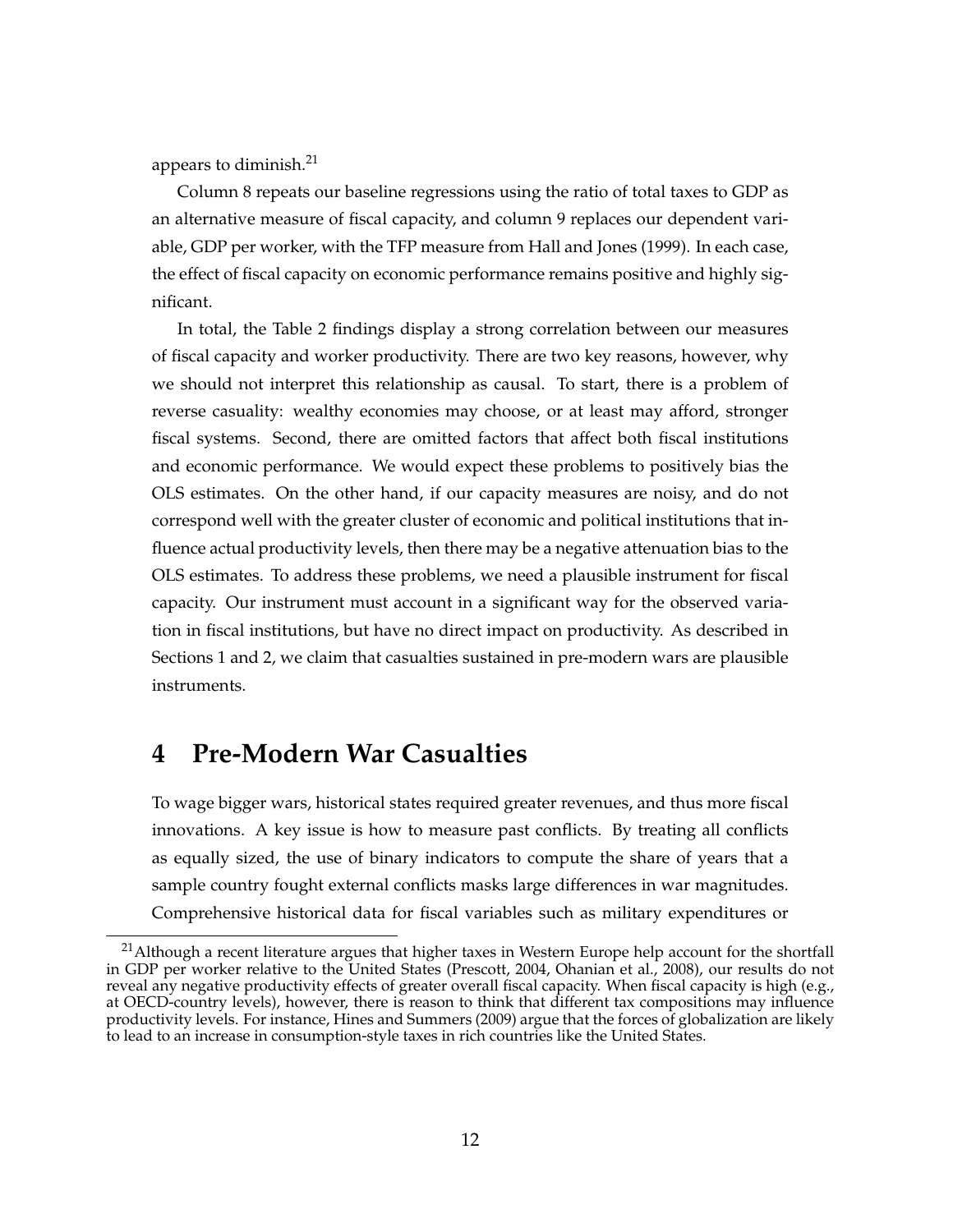government debts, moreover, are not available.<sup>22</sup>

War casualties are one unique source of information that provide a succinct, comparable measure of the magnitude of past conflicts. Our data are from Clodfelter (2002), whose statistical compendium is a comprehensive historical source for armed conflicts. The nineteenth-century data span Western and Eastern Europe, North and Sub-Saharan Africa, the Middle East and Central Asia, the British Indian Empire, East and Southeast Asia and Oceania, the United States and Canada, the Caribbean, and South America. To form our benchmark instrument, we computed the number of total casualties sustained by state armed forces in major external conflicts listed as wars, wars of independence, conquests, and campaigns from 1816 to 1913 for each sample country.<sup>23</sup> Table 3 displays the names, years, participants, and coalitions of these conflicts, of which there are 141, by geographical category. We describe key aspects of this database throughout this section. The Data Appendix provides further details.

Our 2SLS regressions rely upon the exclusion restriction that, conditional on the included controls, casualties sustained in historical conflicts have no effect on current economic performance other than their impact on fiscal systems. We argue that our exclusion restriction is plausible for the following reasons. First and foremost, economic historians claim that greater fiscal capacity was the key long-run institutional change brought about by historical wars (see Section 2). Furthermore, the cut-off year for our benchmark instrument, 1913, is before World War I (1914-18), when enormous casuality totals signaled the onset of the era of mass modern warfare and weapons of mass destruction. Our instrument thus concerns wars from the "pre-modern" military age. In Clodfelter's (2002, p. 479) words:

The count of casualties took a quantum leap in the Great War. Battle losses of World War I were totally unprecedented in human history. Even the greatest battles of the seventeenth and eighteenth centuries in Europe . . . paled besides those of World War I when counting numbers engaged and fallen.

<sup>&</sup>lt;sup>22</sup>There is also a conceptual reason to focus on state revenues rather than debts. The historical literature indicates that the state's ability to borrow wartime funds was typically an outcome of, but not a substitute for, its capacity to raise new taxes and thereby repay interest on loans. For instance, O'Brien (2011a, p. 430) argues that England's status as the dominant fiscal state enabled it to accumulate very large war-related debts over the seventeenth to nineteenth centuries.

 $^{23}$ The fact that there were fewer European-based wars over the 1816-1913 period (called "Pax Britannica") relative to previous eras (e.g., the tumultuous eighteenth century prior to 1789, or the French Revolutionary and Napoleonic Wars from 1792 to 1815) should reduce the impact of European warfare on our results. Also see Section 6.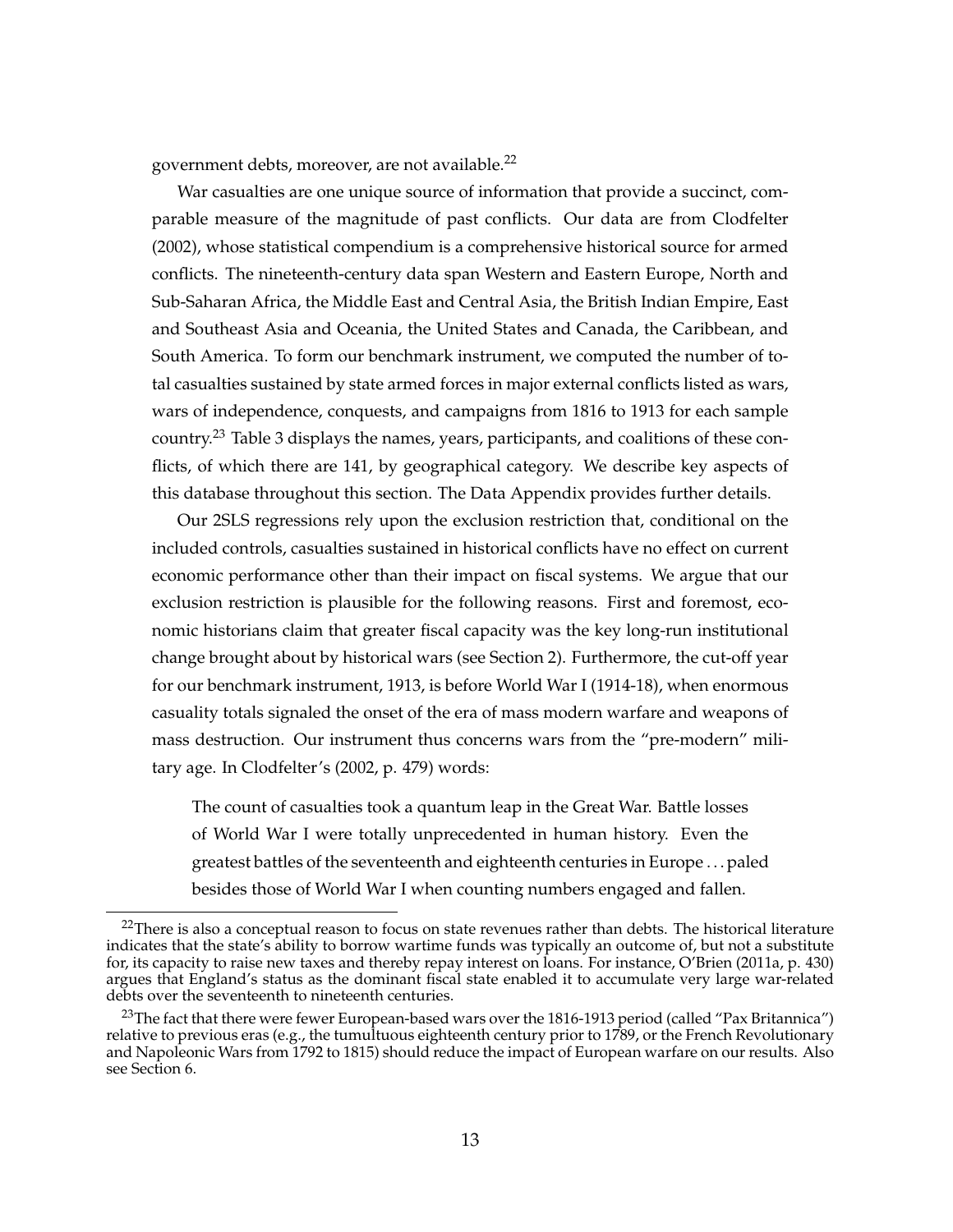In addition, the 1913 cut-off is well before the post-1945 boom in social spending that established far-reaching government bureaucracies. Lindert (2004) argues that military expenditures dominated state budgets through the start of the twentieth century, and that there was little spending on social programs of any kind. New funds generated by wartime fiscal innovations were often put toward greater defense expenditures. Moreover, the large-scale participation of women in the work force brought about by warfare (e.g., "Rosie the Riveter" during World War II) was a post-1913 phenomenon. It is thus unlikely that pre-modern wars influenced female labor market participation. Our IV analysis also controls for a large set of non-fiscal factors that may be correlated with pre-modern war casualties and current economic outcomes.

To further improve the plausibility of our IV approach, we used Clodfelter (2002) to compile an alternative database for an even earlier era. These data cover all major external conflicts from 1700 to 1788, the year prior to the French Revolution which marked the end of the Ancien Régime.<sup>24</sup> The key disadvantage of the eighteenthcentury database is that it is less expansive. While Clodfelter documents external conflicts for 11 geographical designations from 1816 to 1913, there are only six such designations for the 1700s. However, the eighteenth-century data are useful as a robustness check since they are set farther back in history and are thus even less likely to have any direct effect on current economic performance.

As an additional check, we constructed a third instrument for the number of total battle-related deaths sustained by state armed forces in major external conflicts fought in Africa, Asia, Europe, the Middle East, Oceania, and the Western Hemisphere from 1816 to 1913 from the Correlates of War (COW) database of Sarkees (2000). While this data source is valuable, the Clodfelter (2002) data better fit the particular demands of our analysis. Since it starts in 1816, we cannot use the COW database to document eighteenth-century wars. For the 1816-1913 period, the Clodfelter data include 141 wars in total, while the COW database only includes 114, a difference of nearly 30. Finally, unlike the COW database, Clodfelter's individual war summary descriptions allow us to account for some modern states by way of historical predecessors. The Data Appendix describes these details. For instance, we counted casualties in wars fought by the Gurkha Kingdom for Nepal and those in wars fought by the Kandy Kingdom of Ceylon for Sri Lanka. The Clodfelter data thus enable us to develop a

<sup>&</sup>lt;sup>24</sup>To reduce the effect of European warfare on our findings, we exclude the French Revolutionary and Napoleonic Wars (1792-1815).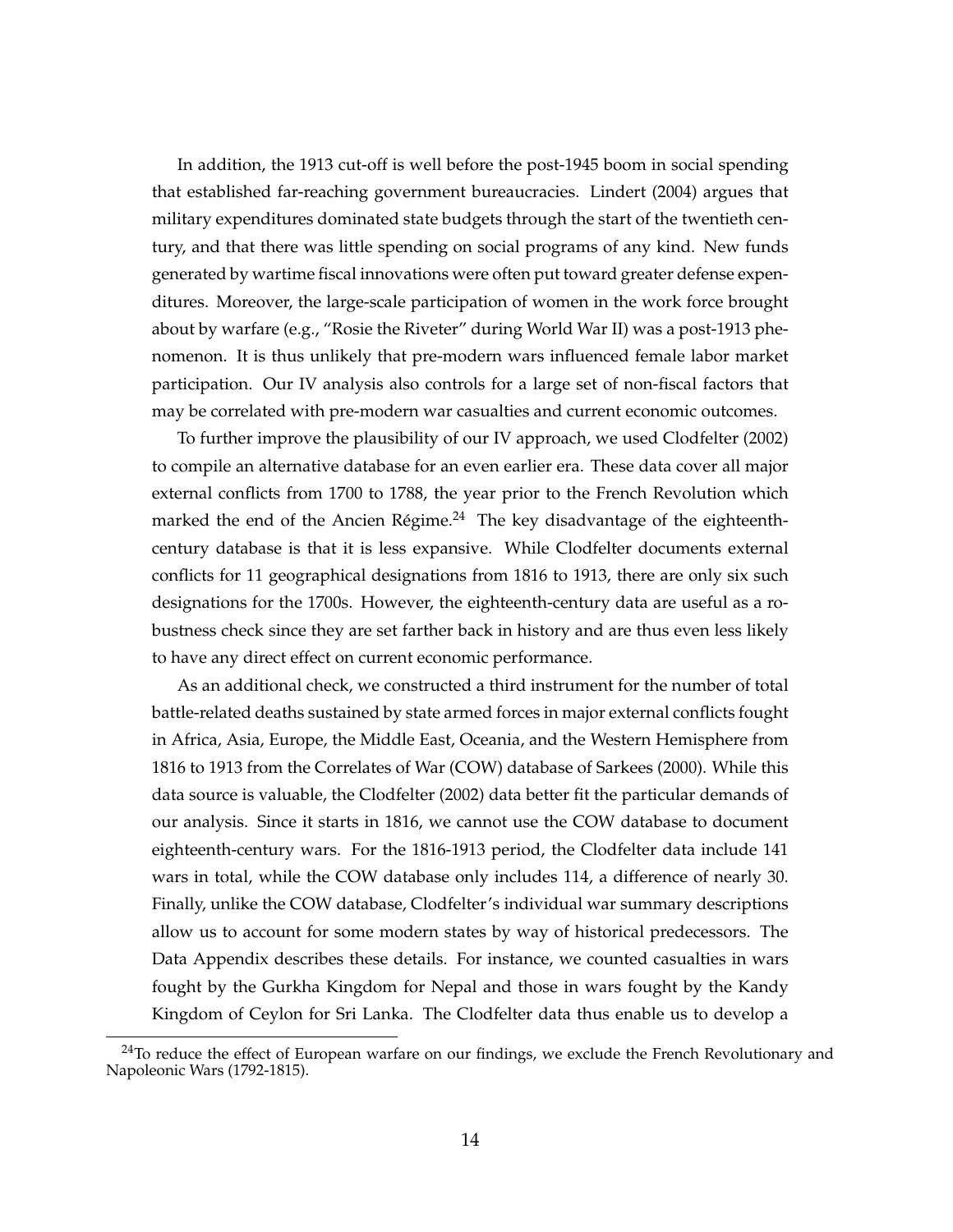more comprehensive set of pre-modern wars than the COW data in these regards. However, the COW data are still useful as a robustness check.

Comprehensive historical data for country size are not available. To account for size differences, we scaled the war casualty figures by square kilometers of current territory. Many sample countries were characterized by relatively stable borders from the nineteenth century onwards. Most other sample countries only experienced small net changes in physical size. Scaling by area is thus far more accurate than scaling by population, which experienced significant fluctuations over time, in some cases as a result of warfare. Furthermore, there is a dearth of yearly country-level population data prior to World War II. We claim that scaling by area is much better than scaling by population for these reasons. To explicitly account for country size, we always include area as an additional regressor in the 2SLS regressions. Finally, we recognize the concern that arises if we do not take past population density into account, since past density may be linked with past economic success, which gave rise to both larger historical wars and higher current incomes. We control for past population density (and past economic success more generally) in Section 6.

Table 4 displays the summary statistics for the pre-modern war casualty data. External conflicts led to an average of 0.10 total casualties per square kilometer of territory from 1816 to 1913. Bulgaria experienced the most (scaled) casualties, at 1.51 per square kilometer. Relatively more wars were fought during the eighteenth century. External conflicts led to an average of 0.20 total casualties per square kilometer of territory from 1700 to 1788. The Netherlands experienced the most (scaled) casualties, at 3.36 per square kilometer, over this era. Finally, according to the COW database, which measures total battle-related deaths, the 1816-1913 average was lower than the Clodfelter one, at 0.06 military deaths per square kilometer. Here Slovenia experienced the most (scaled) casualties, at 1.06 per square kilometer.

War patterns beyond casualty totals may also matter. Participation in one large conflict per era could have had different fiscal implications than participation in several small conflicts, even if the total number of casualties was similar across both cases. Furthermore, countries that participated in more conflicts could have benefited from "learning by doing," which would imply that casualties fell with greater war experience, even if fiscal capacity grew. The level of substitutability between soldiers and weaponry could have also been important, since a smaller force with skilled personnel or advanced technology could have been more effective than a large but badly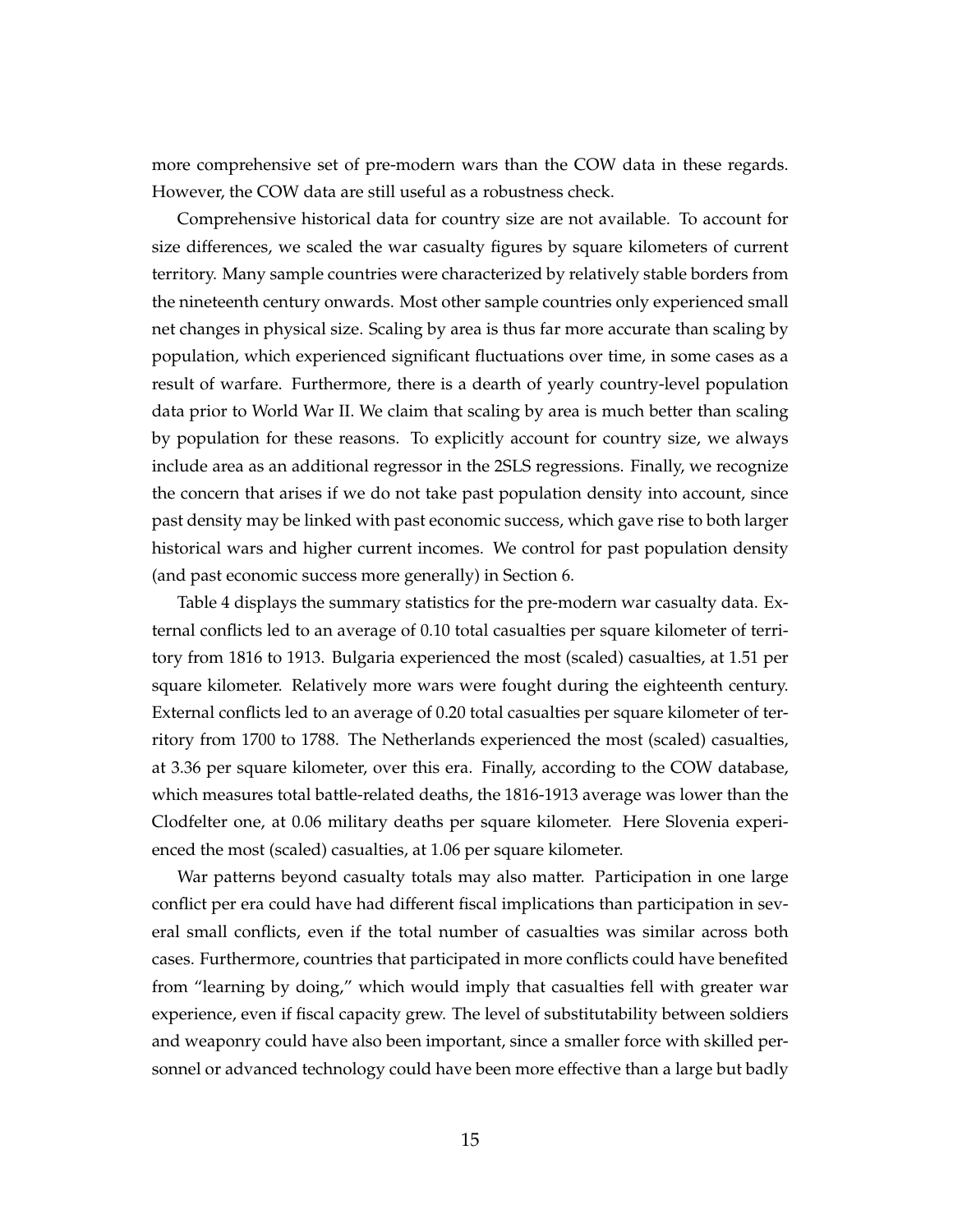equipped one, influencing war casualties and fiscal requirements alike. Finally, winning or losing conflicts could have had diverse effects on war casualties and public finances.

To control for war patterns, we computed both the total number of wars and the total years at war for each sample country from 1816 to 1913. Since some countries fought multiple conflicts per year, total war years could exceed 97 (i.e., 1913 minus 1816). Table 4 indicates that sample countries participated in an average of 3.57 wars over this period, with an average of 15 years at war. The United Kingdom fought the most external conflicts, at 43, and during the most years, at 121. The UK also experienced very large casualties in both scaled (0.60) and absolute (146,254) terms and was the world's most dominant fiscal state (Brewer, 1989, O'Brien, 2011a). Furthermore, there are strong positive relationships between the number and length of wars, casualties, and fiscal strength for the four other historical Great Powers.<sup>25</sup> These correlations are consistent with the leading narrative in the historical literature about warfare and fiscal strength (see Section 2). They suggest that, although concerns about learning-by-doing and substitutability between soldiers and weaponry are noteworthy, the hypothesized positive relationship between war magnitudes as measured by casualty totals and past fiscal innovations will hold.

Conflict type is another war characteristic that we must consider. Recall that our benchmark instrument includes wars, wars of independence, conquests, and campaigns. Independence wars could be of particular concern, since the 1816-1913 period includes the establishment of new nations in Latin America and elsewhere. Nascent states often had large debt levels after independence wars, which could have had negative development effects due to the sheer amounts to be repaid and the potentially onerous repayment terms themselves. Furthermore, war casualties could be endogenous, since past institutional structures and income levels not only affected the occurrence and magnitude of independence wars (and thus the casualty numbers themselves), but could also impact current performance levels. There could also be a selection problem, since the outcomes of independence wars determined whether new nations were formed. When independence movements were defeated, conflicts could be counted as civil disputes and potentially excluded from our sample set. If

<sup>&</sup>lt;sup>25</sup>These were the Austrian Empire, France, Prussia, Russia, and the United Kingdom. France was ranked either first, second, or third among sample countries in the number (16) and years (96) of wars and scaled (1.50) and absolute (792,436) casualties. Russia was ranked in the top deciles for three of these categories and Prussia for two. Austria was ranked in the top one-third for all four categories.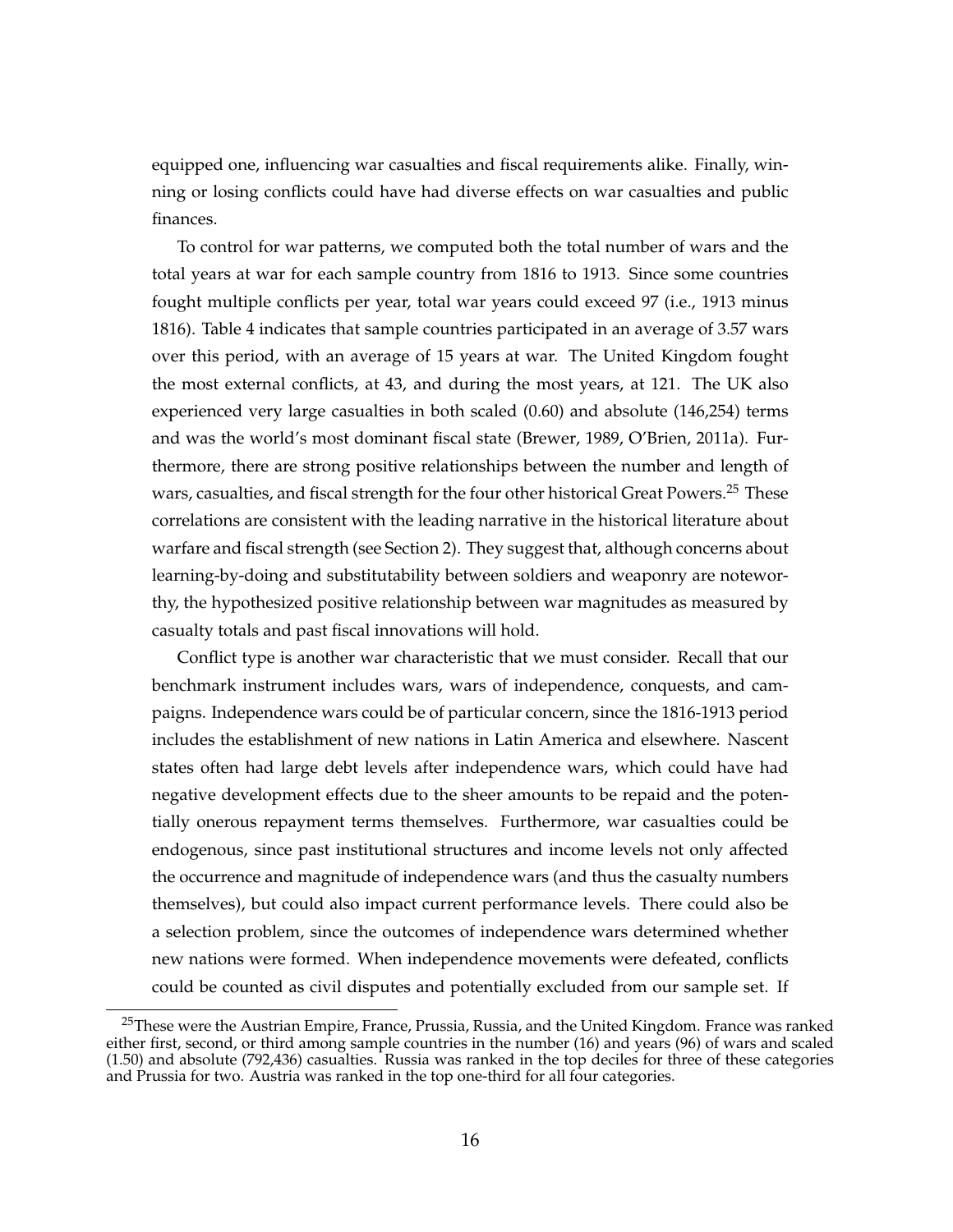only relatively powerful "states to be" won independence wars, then there would be a positive bias to the impact of war casualties on fiscal capacity. Finally, the cumulative fiscal effects of conflicts on colonizers like Spain, who lost their American possessions in rapid succession over the nineteenth century, could have been stronger than other conflict types with similar numbers of total casualties.

As a proxy for the impact of independence wars, we computed their share in total wars from 1816 to 1913. Table 4 indicates that independence wars comprised just 5 percent of all sample conflicts. This statistic suggests that concerns about independence wars, although valid, should not significantly alter the results of our IV analysis.

A related issue is nineteenth-century European colonization in Africa, Asia, and the Middle East, which could have had long-run fiscal and economic implications.<sup>26</sup> Following Clodfelter (2002), we use different geographical categories to distinguish between wars fought between European states on the European continent itself and wars fought between Europeans or with native states on other continents (see Table 3). For instance, the Crimean War (1853-6) in which France, the United Kingdom, and others fought Russia was classified under Western Europe, while the Arrow War (1856-60) in which France and the UK fought China was classified under East Asia. We counted casualty figures for native soldiers in the colonial armed forces for the European state for which they served according to Clodfelter's summary descriptions. For instance, since sepoys were Indian soldiers that fought in the British armed forces, any sepoy casualties were included in the totals for the United Kingdom. Casualties for armed forces like the native Maratha Empire, by contrast, were included in the totals for India.

To control for the impact of colonization, we computed the share of colonial wars in total wars from 1816 to 1913. Table 4 indicates that colonial wars comprised 21 percent of all sample conflicts. Since this share is notable, our 2SLS analysis also explicitly accounts for colonial origins.

<sup>&</sup>lt;sup>26</sup> According to O'Brien (2011a, pp. 415-16), the role of colonial revenues in the development of European fiscal systems was negligible. He argues that, after accounting for conquest costs and annual outlays for defense and governance, net flows of colonial tributes into state coffers were typically small or negative.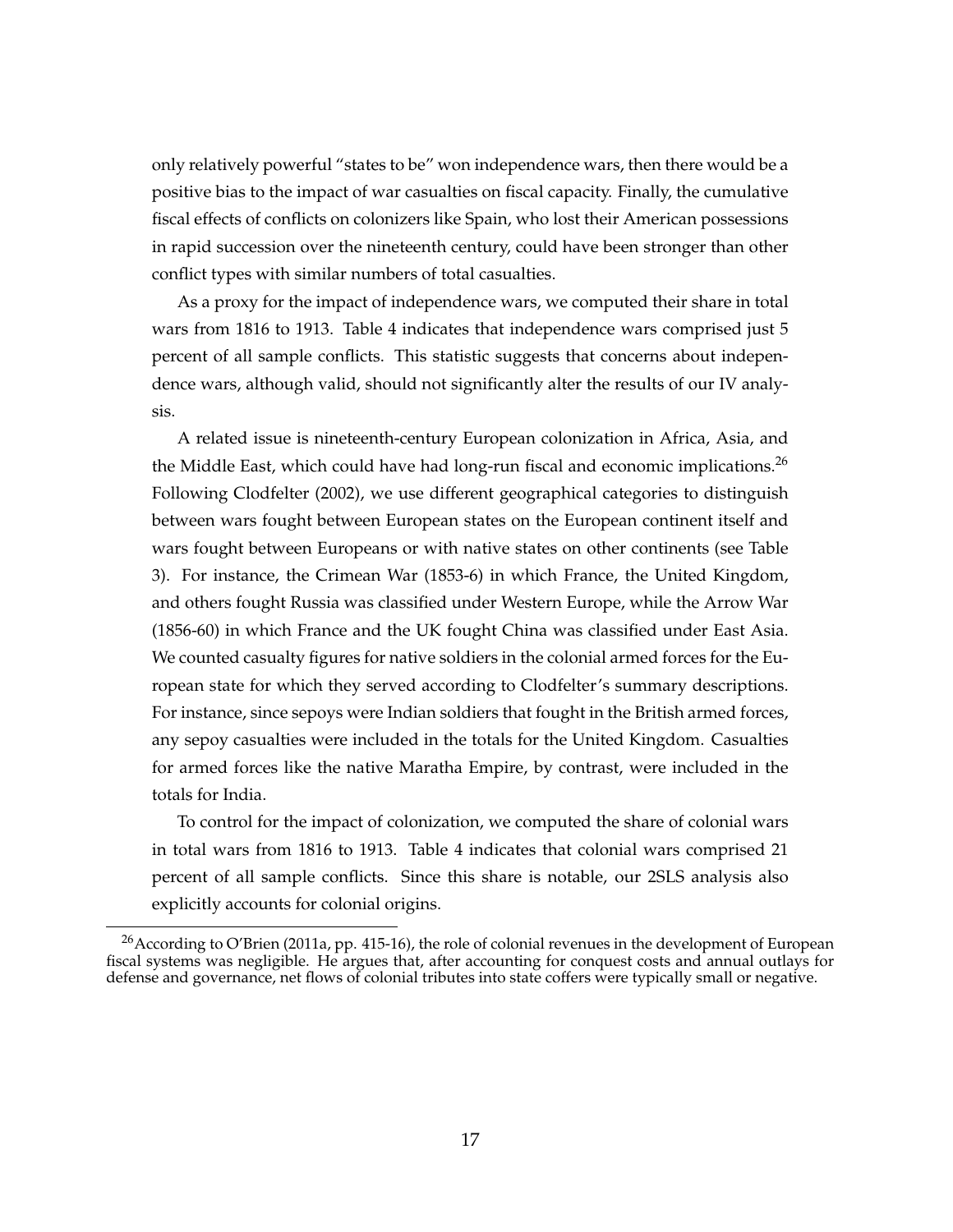### **5 Capacity and Performance: IV Results**

Table 5 shows the results of the two-stage least-squares (2SLS) estimates of equation 1. We treat the fiscal capacity variable, *F<sup>i</sup>* , as endogenous, and model the equation

$$
F_i = \lambda + \zeta W_i + \delta' \mathbf{X_i} + \nu_i, \tag{2}
$$

where *W<sup>i</sup>* is casualties sustained in pre-modern wars per square kilometer of territory. The exclusion restriction is that *W<sup>i</sup>* does not appear in equation 1. Recall from Section 4 that, since we scale our instrument by area, all 2SLS specifications include this variable as a control.<sup>27</sup> We again include continental dummies in all specifications as part of the controls **X<sup>i</sup>** .

Panel A presents the 2SLS estimates for *β*, our coefficient of interest from equation 1, Panel B the corresponding first stages, and Panel C the corresponding OLS estimates for *β*. <sup>28</sup> Column 1 shows the strong first-stage relationship between pre-modern war casualties and current fiscal institutions.<sup>29</sup> The corresponding 2SLS estimate of the effect of fiscal capacity on GDP per worker is 4.98. This impact is significant at the 1 percent level. It is also larger than the OLS estimates, which suggests that negative attenuation bias may be more relevant than positive biases from reverse casuality and omitted variables.<sup>30</sup> It is difficult to disentangle the cluster of economic and political institutions that influence actual productivity levels, and any one measure will only account for part of the total effect of the clustering of relevant institutions. It thus appears that the noisiness of our fiscal capacity variable generates a standard problem of measurement error.

To see whether the magnitude of our 2SLS estimate is sensible, we revisit our comparison of two countries with low and medium fiscal capacities, Chad and South Korea. The 2SLS estimate, 4.98, indicates that raising Chad's fiscal capacity to the level of South Korea would increase Chad's worker productivity by 123 percent. Overall,

<sup>&</sup>lt;sup>27</sup>This variable is typically not significant.

 $28$ We also re-ran the 2SLS regressions with standard errors clustered in several ways. To account for the possibility that countries that were located near each other were more likely to fight, we clustered by world regions. As an alternative scheme, we clustered by the frequency of war partners according to Table 3. As a third alternative, we clustered by colonial relationships. None of these clustering schemes altered the key results.

<sup>29</sup>We report the results of Angrist-Pischke multivariate *F*-tests at the bottom of Panel B. This diagnostic, which tests for weak instruments, indicates that our instrument is generally strong across specifications.

 $30$ For consistency with the 2SLS regressions, the OLS regressions include area as a control here. The coefficient values thus differ slightly from those shown in Table 2.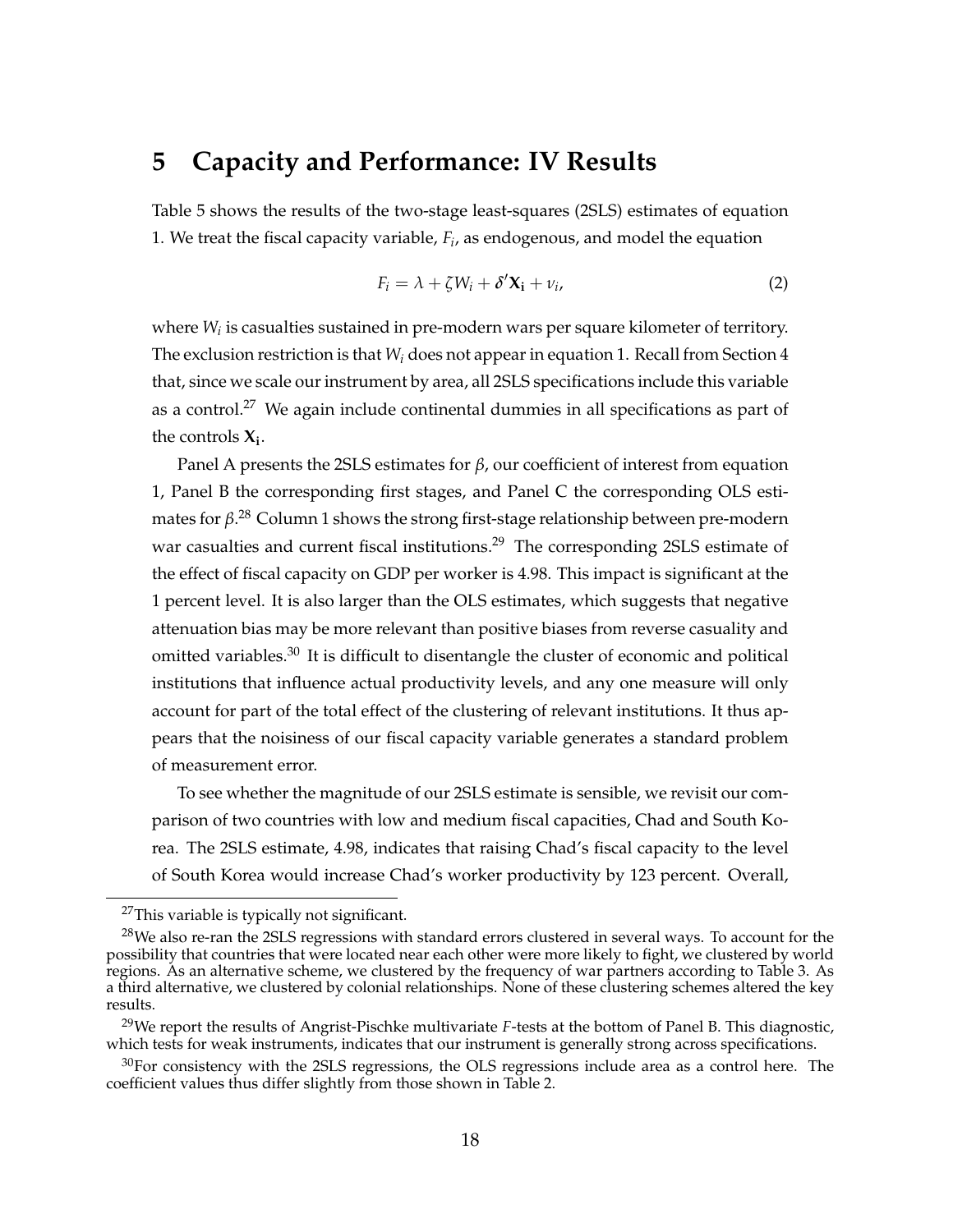the Table 5 estimates suggest a large, but not improbable, impact of fiscal capacity on productivity.

Column 2 shows that adding latitude in the baseline regression does not alter the positive and significant relationship between fiscal capacity and productivity. As for Table 2, the coefficient on fiscal capacity falls, but only slightly. Latitude is also significant. Including a squared latitude term does not significantly alter these results. Column 3 includes the political inclusiveness variable, column 4 government size, and column 5 trade openness. $31$  Column 6 adds the variables for latitude, political inclusiveness, government size, and trade openness simultaneously. The findings for fiscal capacity are unaltered. Column 7 repeats our baseline specification for our alternative measure of fiscal capacity, the ratio of total taxes to GDP, and column 8 for our alternative measure of performance, TFP. The magnitudes and significance of the results for each of these specifications resemble our baseline case.

Table 6 employs our alternative instruments and related controls. Column 1 adds the variables for the total number of wars and the total years at war to our baseline specification. The effect of fiscal capacity remains similar as before. Column 2 includes the shares of independence wars and colonial wars, respectively. The results for fiscal capacity are again unchanged. Column 3 adds the variables for total wars, war years, and independence and colonial war shares simultaneously. The findings for fiscal capacity are unaltered. Column 4 uses the Clodfelter casualty data from 1700 to 1788. The coefficient values for fiscal capacity are larger than our baseline case. Column 5 uses the battle-related death figures for 1816 to 1913 from the COW database. Here the *β* coefficient rises even further.<sup>32</sup>

In total, the 2SLS results indicate a substantial impact of fiscal institutions on income per worker. The next section examines the robustness of these findings.

 $^{31}$ We were also able to treat government size and trade openness as endogenous and instrument for them here. Our key estimates were unaffected. See Section 3 for further details.

 $32$ However, the first-stage relationship between pre-modern wars and current fiscal institutions is only significant at the 10 percent level, which we attribute to the less comprehensive nature of the COW data (see Section 4).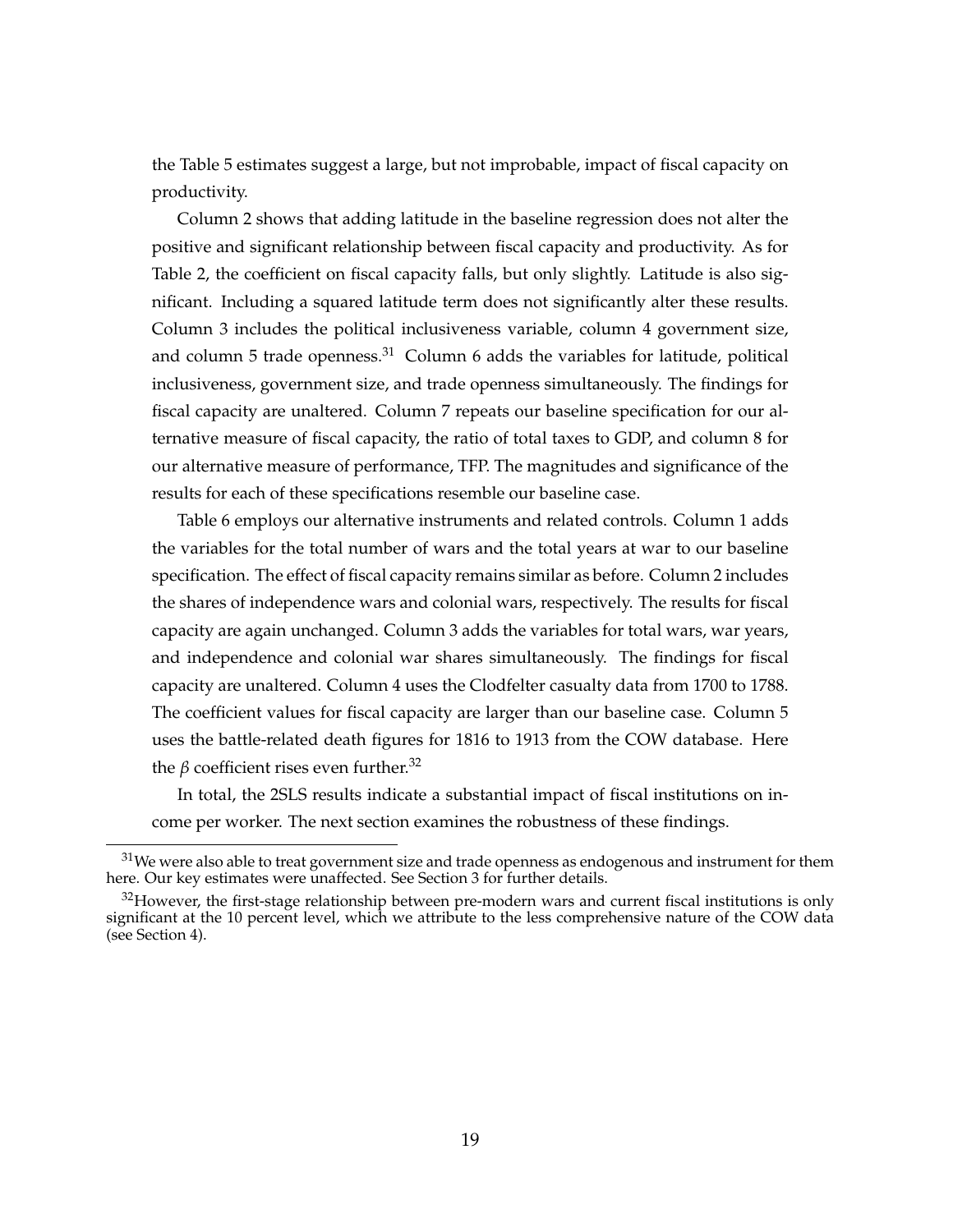### **6 Robustness**

#### **6.1 Additional Controls**

Whether the 2SLS findings in Tables 4 and 5 are valid depends on the assumption that casualties sustained in pre-modern wars have no direct impact on current worker productivity. Although we argue that this assumption is plausible for the reasons described in Section 4, we now test it further by controlling for other possible variables that may be correlated with both past wars and current economic outcomes, and checking whether the inclusion of these variables affects our estimates. While this exercise cannot totally rule out endogeneity concerns, we find that the key results are robust to the new controls.

Mokyr (1998, 1999) argues that the Industrial Revolution took place in two phases, first in Britain from 1760 to 1830 and second on the European continent and North America from 1870 to 1913. It may be that technological improvements and greater wages during industrialization gave rise to larger militaries (and thus bigger past wars and casualties) and higher current income alike. Column 1 of Table 7 excludes the five historical Great Powers. The key finding for fiscal capacity remains robust.<sup>33</sup>

To further account for past technology and wealth, we use four alternative controls. Comin et al. (2010) emphasize technology adoption levels in 1500, prior to European contact and colonization. Column 2 includes the 1500 technology adoption measure in the baseline specification. The impact of fiscal capacity is unchanged. Similarly, Bockstette et al. (2002), Chanda and Putterman (2007), and Putterman and Weil (2010) argue that a long history of statehood and an early transition to agriculture have a significant influence on income today. Column 3 controls for state antiquity, and column 4 for agricultural transitions. The findings for fiscal capacity are again similar.

As a fourth alternative, we use past population density from the HYDE database of Klein Goldewijk et al. (2010). Given the dearth of country-level income data prior to World War II, we prefer this measure to historical GDP levels. Past population density also enables us to account for the Malthusian phenomenon that, in densely populated places, technologies were more advanced or land was more productive (Galor and

<sup>&</sup>lt;sup>33</sup>When excluding all 19 OECD countries, the relationship between pre-modern wars and current fiscal institutions is positive, but not significant (the *p*-value is 0.13). However, re-running this specification without continental dummies, or replacing these dummies with controls for colonial origins, makes this relationship highly significant.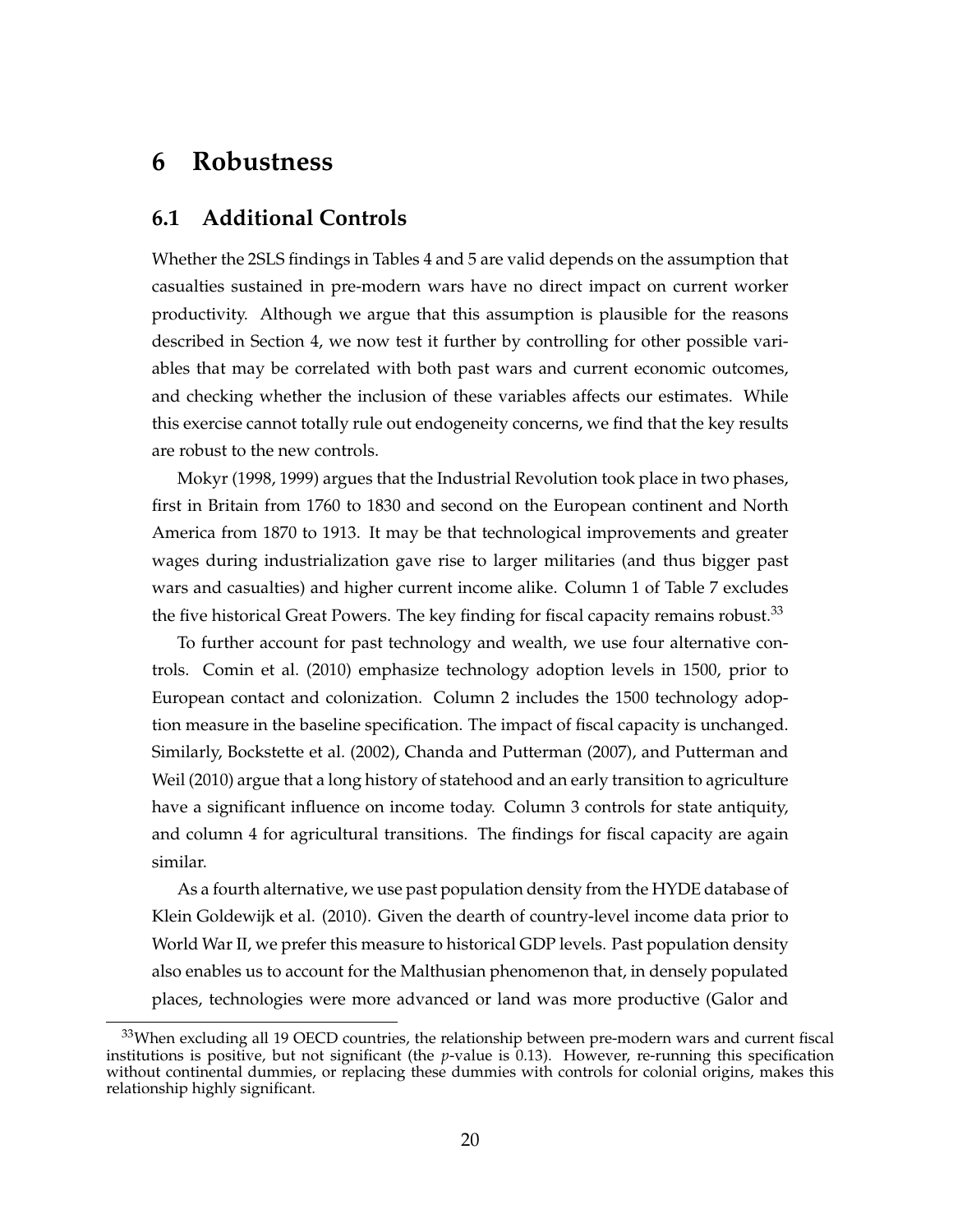Weil, 1999, 2000, Ashraf and Galor, 2011), which may have affected the likelihood of warfare. Our variable for early population density is for 1820, just after the start of the sample period for our war casualty instrument. To measure density, we computed the number of inhabitants per square kilometer across eight world regions. Column 5 adds this variable. The finding for fiscal capacity remains unchanged. These results also hold if we use population density measures for eras farther back in time (i.e., 1500, 1600, and 1700). Overall, the findings in columns 1 to 5 indicate that past wealth and technology levels do not drive the main results.

La Porta et al. (1998) emphasize the importance of legal origins as a determinant of current institutional environments. Column 6 controls for English, German, Scandinavian, and Socialist legal origins, where the default group consists of countries with French legal origins. Once more, there is little impact on our key estimate.

Colonial history is another potential determinant of current institutions (Acemoglu et al., 2001). Column 7 controls for British, Spanish or Portuguese, and other colonial origins, where the default group consists of countries that were never colonies. The main result for fiscal capacity is unaltered. $34$ 

Many theories including Max Weber's "Protestant Ethic" claim that religion is an important economic determinant. Column 8 includes the population shares of Catholics and Protestants, also from La Porta et al. (1998). In column 9, we control for ethnic and linguistic fractionalization according to Alesina et al. (2002). Our key estimate remains highly significant in both cases.

Guiso et al. (2009) argue that countries with a long history of wars between them trust each other less, which in turn has negative effects on bilateral trade and investment. Many of the controls that we already use (political inclusiveness, trade openness, early technology adoption, state antiquity, agricultural transitions, past population density, legal and colonial origins, religion, fractionalization) capture trust as well as broader cultural effects. However, as an explicit control we construct a variable from the World Value Survey (2009) which measures the level of trust that individuals have for others. Column 10 adds this variable. Due to data limitations, there are only 44 observations available. The coefficient on fiscal capacity falls, but remains

 $34$  As an alternative, we used the binary variable for historical colonial status from Comin et al. (2010). The key results did not change. Although it would also be worthwhile to use settler mortality rates from Acemoglu et al. (2001) to instrument for current property rights institutions, severe data limitations prevented this exercise (there are only 36 observations that overlap between Acemoglu et al.'s dataset and ours).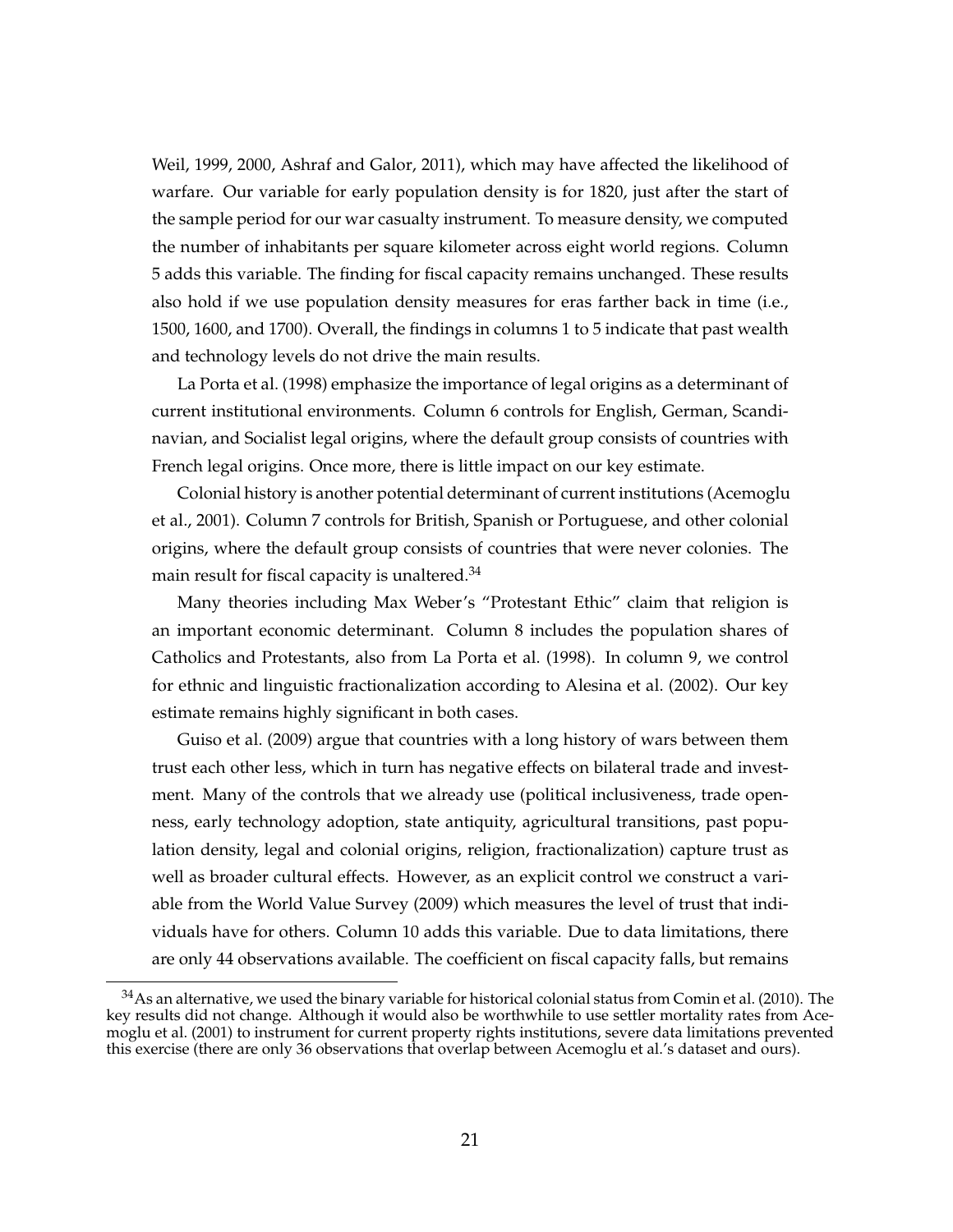highly significant.<sup>35</sup>

Although the addition of new controls cannot completely exclude the possibility of endogeneity, the key results remain robust. This exercise thus reinforces our claim that pre-modern war casualties are plausibly exogenous.

#### **6.2 Sensitivity Analysis**

To test the plausibility of our exogeneity assumption even further, we now perform a sensitivity analysis. This analysis evaluates the extent to which our key results regarding the positive performance effect of greater fiscal capacity can withstand violations of the exclusion restriction. We find that these results are indeed robust to moderate violations.

Recall from Section 5 that our exclusion restriction is that *W<sup>i</sup>* in equation 2 does not appear in equation 1. Following Conley et al. (2012), the sensitivity analysis instead assumes that *W<sup>i</sup>* does in fact appear in equation 1:

$$
\log(Y_i/L_i) = \alpha + \beta F_i + \gamma' \mathbf{X_i} + \eta W_i + \epsilon_i.
$$
\n(3)

To test how much of a violation of the exclusion restriction could exist before the positive effect of greater fiscal capacity on performance is no longer significant, we consider the following equation

$$
\log(Y_i/L_i) - \eta W_i = \alpha + \beta F_i + \gamma' \mathbf{X_i} + \epsilon_i,
$$
\n(4)

where we allow *η* to take values other than zero.

Our inference strategy, which we base on Beber (2009) and Conley et al. (2012), makes the a priori assumption that  $\eta$  is normally distributed with mean zero and variance  $\sigma_{\eta}^2$ . We test many values of the standard deviation  $\sigma_{\eta}$ , which we vary systematically from 0 to 1 at 0.1 intervals. For each  $\sigma_{\eta}$ , we draw 10,000  $\eta$  values from  $\mathcal{N}(0, \sigma_{\eta}^2)$ . The final output generates the percentage of 95-percent confidence intervals for our coefficient of interest *β* which are always positive.

Table 8 shows the results of the sensitivity analysis. Panel A reproduces the key findings from the eight 2SLS specifications in Table 5. The first row displays the coefficients for the second-stage relationships of fiscal capacity on economic performance,

 $35$ We re-ran our benchmark IV specification using the same 44 observations as for the trust variable. The 2SLS estimate was 3.39 and is significant. As an alternative, we also constructed another control that measured the level of trust that individuals have for people of other nationalities (here were only 41 observations available for this variable). The key results were unchanged.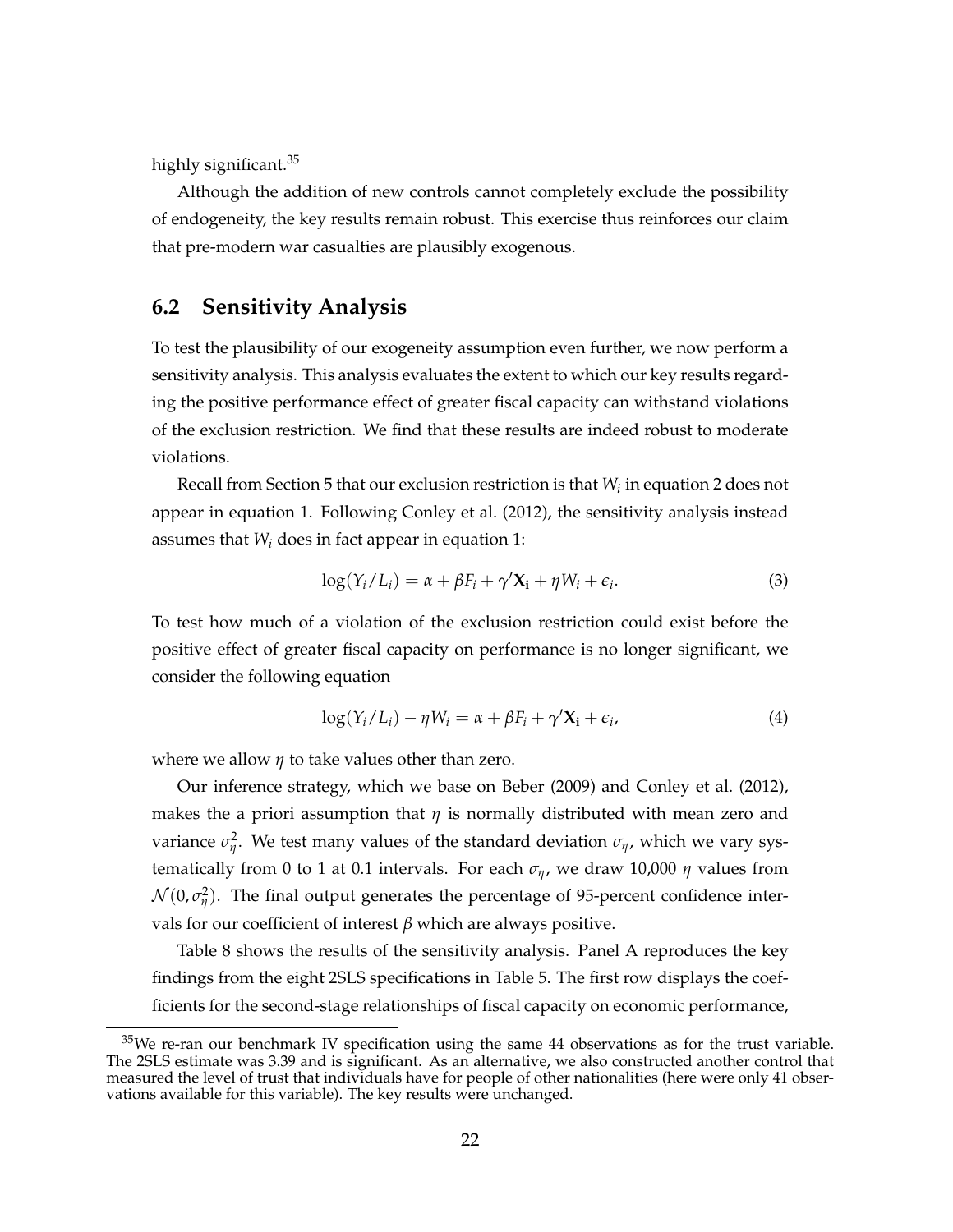and the second row the coefficients for the first-stage relationships of past war casualties on fiscal capacity. Panel B shows the percentage of confidence intervals for *β* which are always positive. The first row of this panel replicates the benchmark 2SLS specification from column 1 of Table 5, where we assume that the exclusion restriction is met exactly and  $\eta = 0$ . In this case, all confidence intervals for  $\beta$  will always be positive. The second row increases  $\sigma_{\eta}$  to 0.1. The percentage of confidence intervals for *β* which are always positive remains 100 percent of the time for most specifications. Moreover, for the three specifications for which this percentage falls below 100 (i.e., columns, 3, 6, and 8), it is still very high, ranging from 77 to 98 percent of the time. Although the percentage of confidence intervals for *β* which are always positive gradually falls as we further increase  $\sigma_{\eta}$ , it always includes the majority (and sometimes, the vast majority) of specifications. For the case of  $\sigma_{\eta} = 1$ , the percentage of confidence intervals for *β* which are always positive always exceeds 60 percent of the time, excluding the three specifications described above. For these cases, this percentage still occurs the majority of the time.

Summarizing, the sensitivity analysis indicates that our key results are robust to moderate violations of the exclusion restriction. While we still cannot completely exclude endogeneity concerns, this analysis thus provides further support for the plausibility of our IV approach.

### **7 Conclusion**

A recent literature claims that fiscal capacity plays an important role in economic development. Problems of reverse causation and omitted variables, however, make it difficult to isolate exogenous sources of variation in fiscal institutions in order to estimate their impact on worker productivity. In this paper, we claimed that differences in pre-modern wars could be used as a possible source of exogenous variation in fiscal capacities.

We base our argument on three premises. First, states fought different amounts of external wars, of various lengths and magnitudes. Second, to raise the revenues to wage pre-modern wars, states made fiscal innovations. Economic historians claim that greater fiscal capacity was the key long-run institutional change brought about by historical wars. Third, the impact of past innovations on fiscal systems persisted to the present. Since past wars impact current fiscal institutions, we exploit these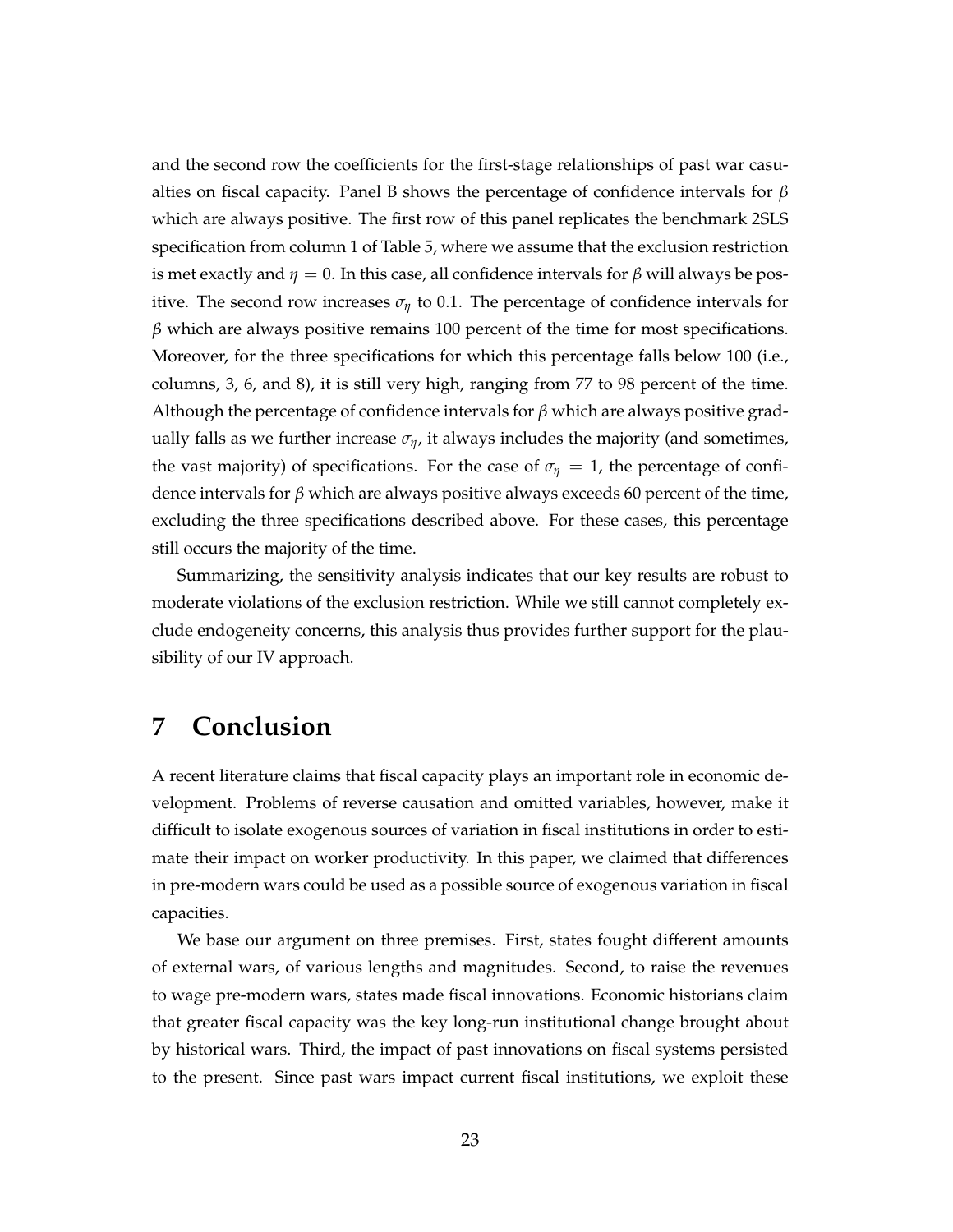differences as a plausible source of exogenous variation to isolate the impact of fiscal capacity on worker productivity.

Our empirical analysis indicates that there is a strong positive correlation between pre-modern war casualties and current fiscal institutions. Using this source of variation, we estimate substantial effects of fiscal capacity on GDP per worker. We show that our findings are robust to a broad range of specifications, controls, and subsamples.

Since casualties sustained in pre-modern wars are arguably exogenous, they make for plausible instruments to estimate the impact of fiscal capacity on worker productivity. However, the results do not suggest that current fiscal institutions are predestined by pre-modern conflicts and cannot be changed. Our interpretation of the findings is that improvements in fiscal capacity may lead to large economic returns, such as the experiences of the Asian Tiger nations from the 1960s onwards.

Our results indicate that strengthening fiscal institutions would lead to substantial gains in worker productivity, but they do not reveal the precise mechanisms by which such improvements would occur. Some economic historians argue that the state was an active participant in the development of modern capitalist systems (e.g., Gerschenkron, 1966, Magnusson, 2009, Cardoso and Lains, 2010a). For instance, Magnusson (2009) highlights the role of state-funded systems of higher education in science (e.g., institutes of technology) in the industrialization process. A systematic investigation of the specific channels through which greater fiscal capacity impacts long-run economic performance is a key area for future research.

## **Data Appendix**

The database and do-file will be available for future download from the corresponding author's website.

## **A War Casualties**

*Casualties Sustained in Pre-Modern Wars*: Our main variable for pre-modern conflicts is the number of total casualties sustained by state armed forces in major external conflicts listed as wars, wars of independence, conquests, and campaigns from 1816 to 1913. The term "casualty" refers to all persons lost to active military service, in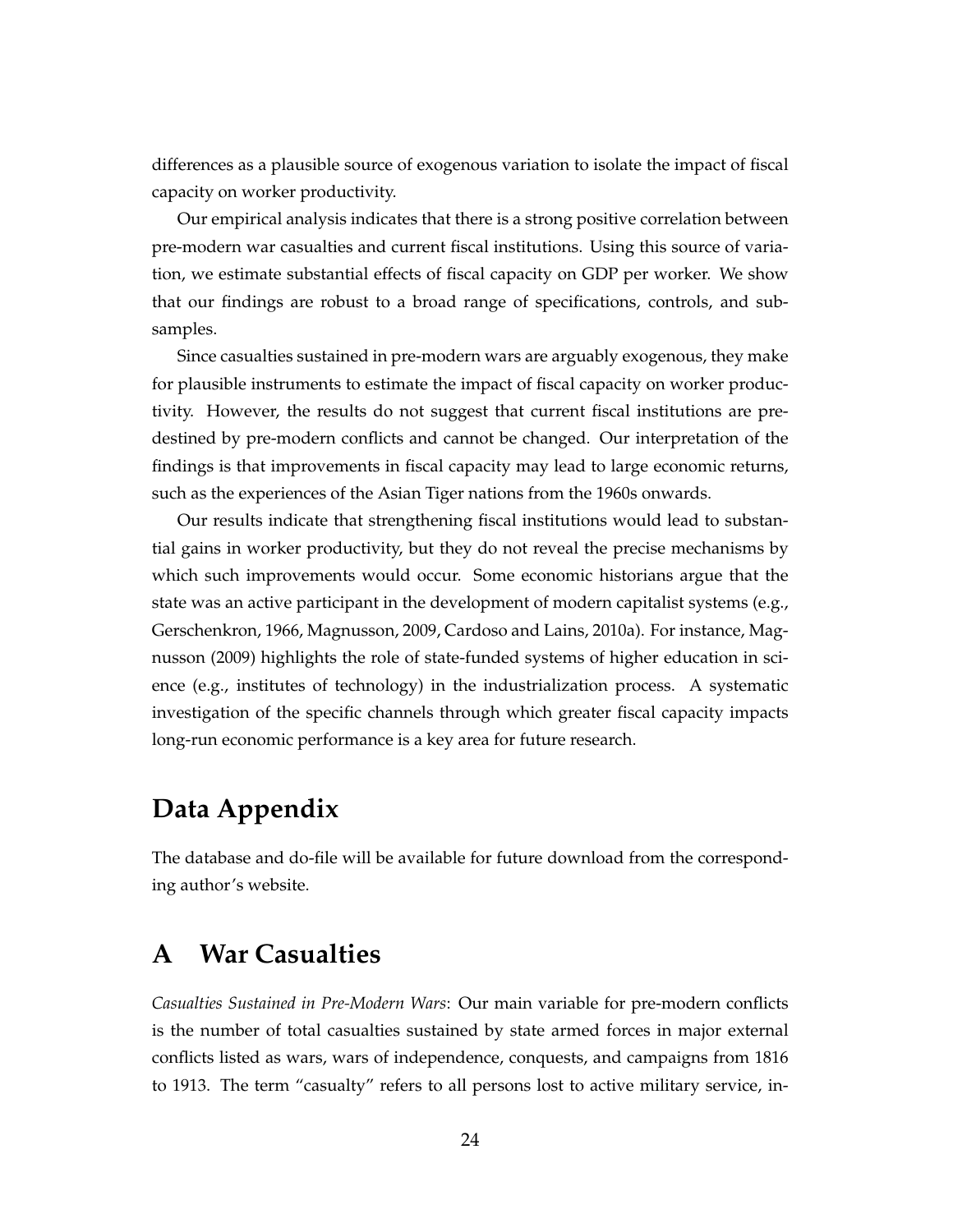cluding those killed in action or by disease, disabled by physical or mental injuries, captured, deserted, or missing. In rare cases, data limitations imply that our figures refer to soldiers killed or wounded in battle as well as deaths by disease rather than to casualties per se. Likewise, in rare cases casualty figures were not available for all war participants.

We accounted for some modern states by way of external conflicts fought by historical predecessors based on individual war summary descriptions. For Europe, pre-unitary German (e.g., the Kingdom of Prussia) and Italian (e.g., the Kingdom of Sardinia-Piedmont) states were counted for Germany and Italy, respectively. Casualty totals for the Austrian (and later, the Austro-Hungarian) Empire, which we label "Austria" in Table 3, were split equally between its member states. $36$  For Africa, we counted the Arab Empire of the Eastern Congo for the Democratic Republic of the Congo, the Mandingo Empire (including casualty totals for tribesman that Clodfelter labels Papel, Fulani, and Beafadi) for Guinea, the Merina Kingdom (whose tribesman Clodfelter labels as Hova) for Madagascar, the Zulu Kingdom (including casualty totals for soldiers that Clodfelter labels Bantu or Xhosa) and, later, the Boer colony for South Africa, and the Ndebele Kingdom for Zimbabwe. For the Middle East and Central Asia, we counted Persia for Iran. For the British Indian Empire, we counted the Maratha Empire for India, the Gurkha Kingdom for Nepal, the Sindhi and Pathan tribes for Pakistan, and the Kandy Kingdom of Ceylon for Sri Lanka. Casualty totals for the Sikh Empire of the Punjab region were split equally between India and Pakistan. For East and Southeast Asia and Oceania, we counted the Aceh Kingdom of Sumatra, Bali, Java, and Lombok for Indonesia and Burma for Myanmar. Casualty totals for the Kashgarian tribes were split equally between Kazahkistan, Tajikistan, Kyrgyzstan, Turkmenistan, and Uzbekistan (due to a lack of fiscal data, the last three entities were excluded as sample countries). For North America, we counted Texas and any other territories that later became U.S. states for the United States. Casualty figures for native soldiers in the colonial armed forces were counted for the European state for which they served according to the summary descriptions. Section 4 provides an example. To account for country size, we scaled this variable by area in square kilometers. Source: Clodfelter (2002).

 $^{36}$ These were Austria, Belarus, Croatia, the Czech Republic, Hungary, Italy, Poland, Romania, the Slovak Republic, Slovenia, Ukraine, Bosnia and Herzegovina, and Serbia (due to a lack of fiscal data, the last two entities were excluded as sample countries). Counting the casualty totals exclusively for Austria, or splitting them evenly with Hungary, the other modern state most closely associated with the Empire, did not alter the main results of the 2SLS regressions in any significant way.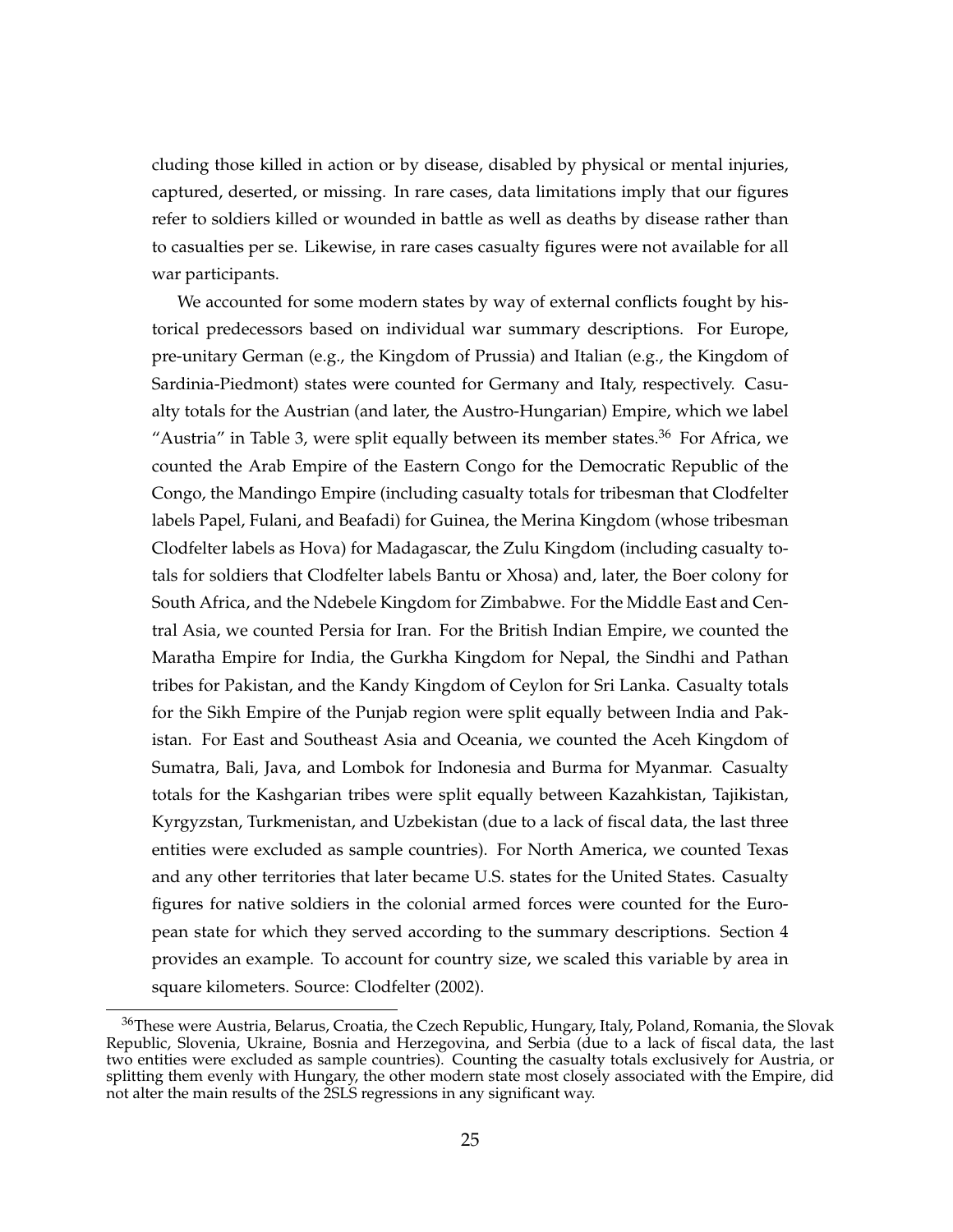The first alternative variable resembles the main variable for pre-modern conflicts, except that it covers the period from 1700 to 1788. Based on the summary description from Clodfelter (2002), we counted the Jesuit Reductions for Paraguay. To account for country size, we scaled this variable by area in square kilometers. Source: Clodfelter (2002).

The second alternative for pre-modern conflicts is the number of total battle-related deaths sustained by state armed forces in inter-state or extra-state wars from 1816 to 1913. Once more, pre-unitary German and Italian states were counted for Germany and Italy, and the Austrian Empire was counted for its member states. To account for country size, we scaled this variable by area in square kilometers. Source: Correlates of War Database of Sarkees (2000), Version 3.0.

*Total Number of Wars*: Total number of wars fought from 1816 to 1913. Source: Clodfelter (2002).

*Total Years at War*: Total years at war fought from 1816 to 1913. Source: Clodfelter (2002).

*Share of Independence Wars*: Share of independence wars in total external conflicts from 1816 to 1913, where independence wars were labeled as such. Source: Clodfelter (2002).

*Share of Colonial Wars*: Share of colonial wars in total external conflicts from 1816 to 1913, where colonial wars were fought by Western and Central European countries in Africa, Asia, and the Middle East. Source: Clodfelter (2002).

## **B Regression Variables**

*Log GDP per Worker*: Natural logarithm of real gross domestic product per worker in constant dollars (chain index) expressed in international prices, base year 2000. We average this variable from 1990 to 2000. We dropped countries with populations of 500,000 or less from our sample. Source: Penn World Tables of Heston et al. (2006), Version 6.2.

*TFP*: Total factor productivity relative to that of the United States in 1988. Source: Hall and Jones (1999).

*Share of Direct Taxes*: Share of total tax revenues from direct taxes, where direct taxes are the sum of income taxes, social security taxes, payroll taxes, and property taxes divided by total tax revenues. We average this variable from 1990 to 2000. Source: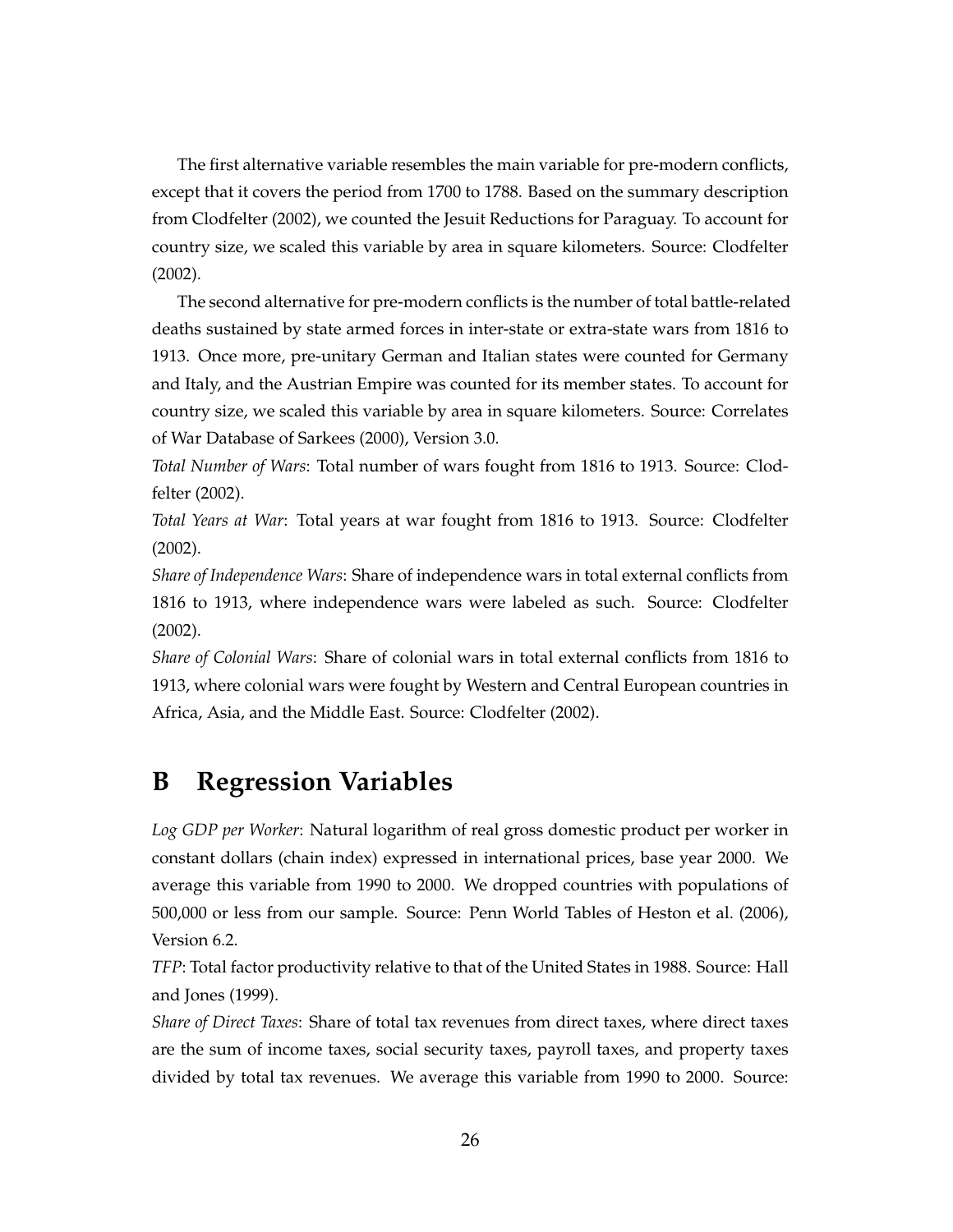Government Financial Statistics database of the IMF.

*Total Taxes to GDP*: Total tax revenues divided by GDP in current prices. We average this variable from 1990 to 2000. Source: Government Financial Statistics database of the IMF.

*Continental Indicators*: The dummy for Africa equals one for sample countries located in Africa. The dummy for Asia equals one for sample countries located in East and Southeast Asia (Japan is counted as an OECD country). The dummy for Latin America equals one for sample countries located in Latin America (Central and South America plus Mexico). Sources: Persson and Tabellini (2003), CIA World Factbook (2009).

*Latitude*: Absolute value of the distance from the equator, ranging from 0 to 90 degrees. We rescaled this variable to take values between 0 and 1. Source: CIA World Factbook (2009).

*Democracy*: A country is democratic so long as the variable *polity2* has a strictly positive value. We average this variable from 1990 to 2000. Source: Polity IV Database of Jaggers and Marshall (2008).

*Government Size*: Government share of real gross domestic product in constant dollars (chain index) expressed in international prices, base year 2000. We average this variable from 1990 to 2000. Source: Penn World Tables of Heston et al. (2006), Version 6.2.

*Trade Openness*: Sum of export and import shares in GDP, averaged from 1990 to 2000. Source: World Development Indicators of the World Bank (2011).

*OECD Indicators*: The OECD dummy equals one for sample countries that were OECD members prior to 1993 (Turkey is not counted as an OECD country). Source: Persson and Tabellini (2003).

*Area*: Physical size measured in millions of square kilometers. Source: CIA World Factbook (2009).

*Great Powers Indicators*: The Great Powers dummy equals one for sample countries that were historical Great Powers: the Austrian Empire (counted as Austria and Hungary), France, Prussia (counted as Germany), Russia, and the United Kingdom. Source: Ferguson (2006).

*Technological Adoption in 1500*: Average of sectoral technology adoption indexes in 1500 and adjusted for post-1500 migration. Source: Comin et al. (2010).

*State Antiquity*: Index that measures the presence of a supra-tribal polity within present-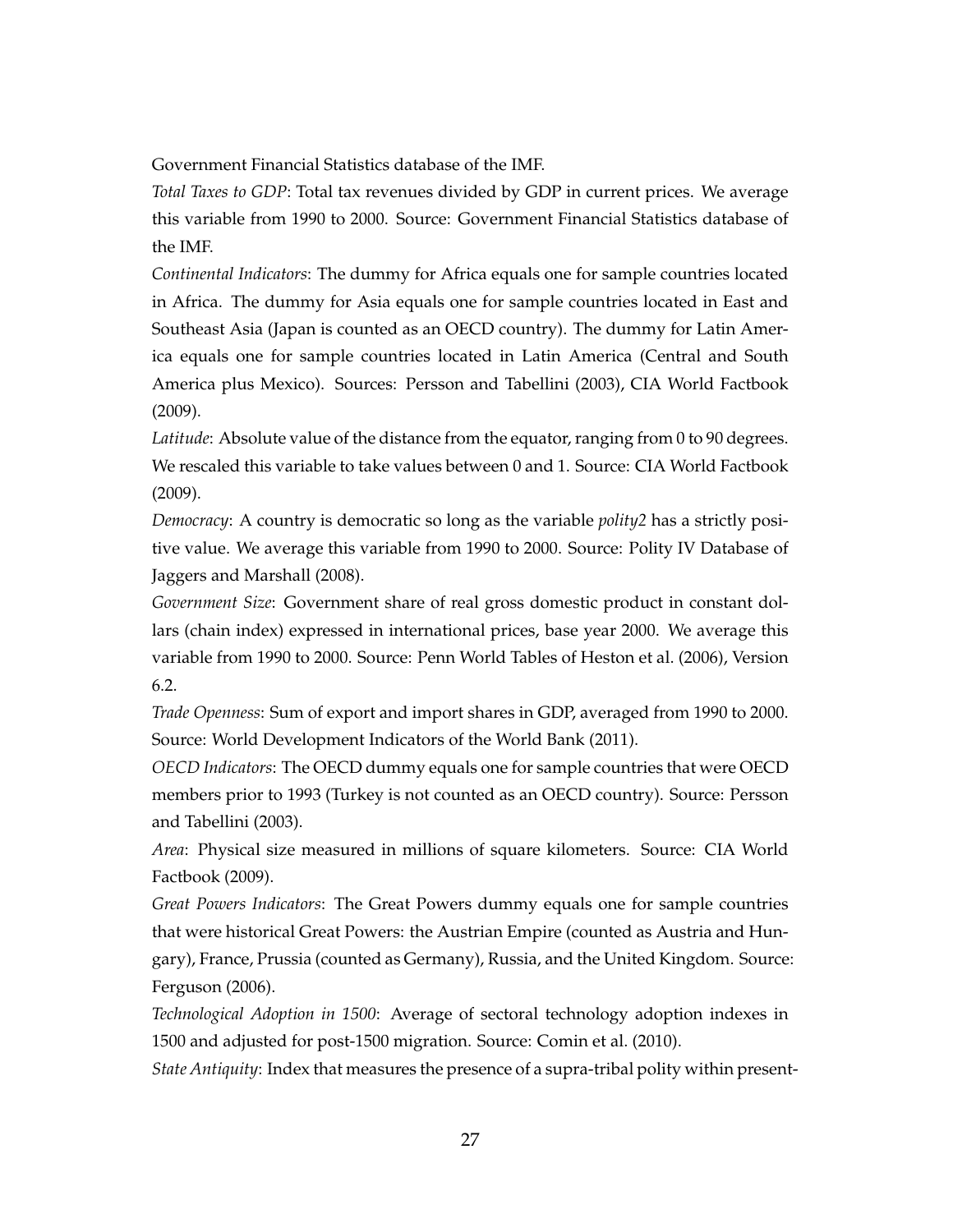day country boundaries from 1 to 1950 at 50-year intervals, using a five percent discount rate and scaled between 0 to 50. Source: Putterman (2007).

*Agricultural Transitions*: Index that measures the number of years since 2000 that the first major region within a given present-day country made the transition from a foraging to an agricultural society, scaled by millenia. Source: Putterman (2006).

*Population Density in 1820*: Populations of Africa, Asia, the former Soviet Union, Middle East, Europe, Latin America, North America, and Oceania in 1820 (1500, 1600, 1700) divided by area in square kilometers. Source: HYDE Database of Klein Goldewijk et al. (2010).

*Legal Origins Indicators*: The dummy for English legal origins equals one for sample countries with English legal origins. Similar classifications are used for countries with German, Scandinavian, or Socialist origins. Countries with French legal origins comprise the default group. Source: La Porta et al. (1998).

*Colonial Origins Indicators*: The dummy for British colonial origins equals one for sample countries that are former colonies of the United Kingdom. The dummy for Spanish or Portuguese colonial origins equals one for countries that are former colonies of Spain or Portugal. The dummy for other colonial origins equals one for countries that are former colonies of countries other than the UK, Spain, or Portugal. Countries that were never colonies comprise the default group. Source: Persson and Tabellini (2003). *Religion*: Percentage of the population professing the Catholic or Protestant religion in 1980. Source: La Porta et al. (1998).

*Ethnic Fractionalization*: One minus the Herfindahl index of ethnolinguistic group shares in 2001. This variable takes higher values for more fractionalized countries. Source: Alesina et al. (2002).

*Trust in Others*: Country-level average of individual answers to the question, "Would you say that most people can be trusted or that you need to be very careful in dealing with people?" Respondents chose from three options, "don't know" (equal to -1), "most people can be trusted" (equal to 1), or "need to be very careful" (equal to 2). Source: World Values Survey (2009), Wave 2005-7.

## **References**

Acemoglu, D. (2005). "Politics and Economics in Weak and Strong States." *Journal of Monetary Economics*, 52: 1199-226.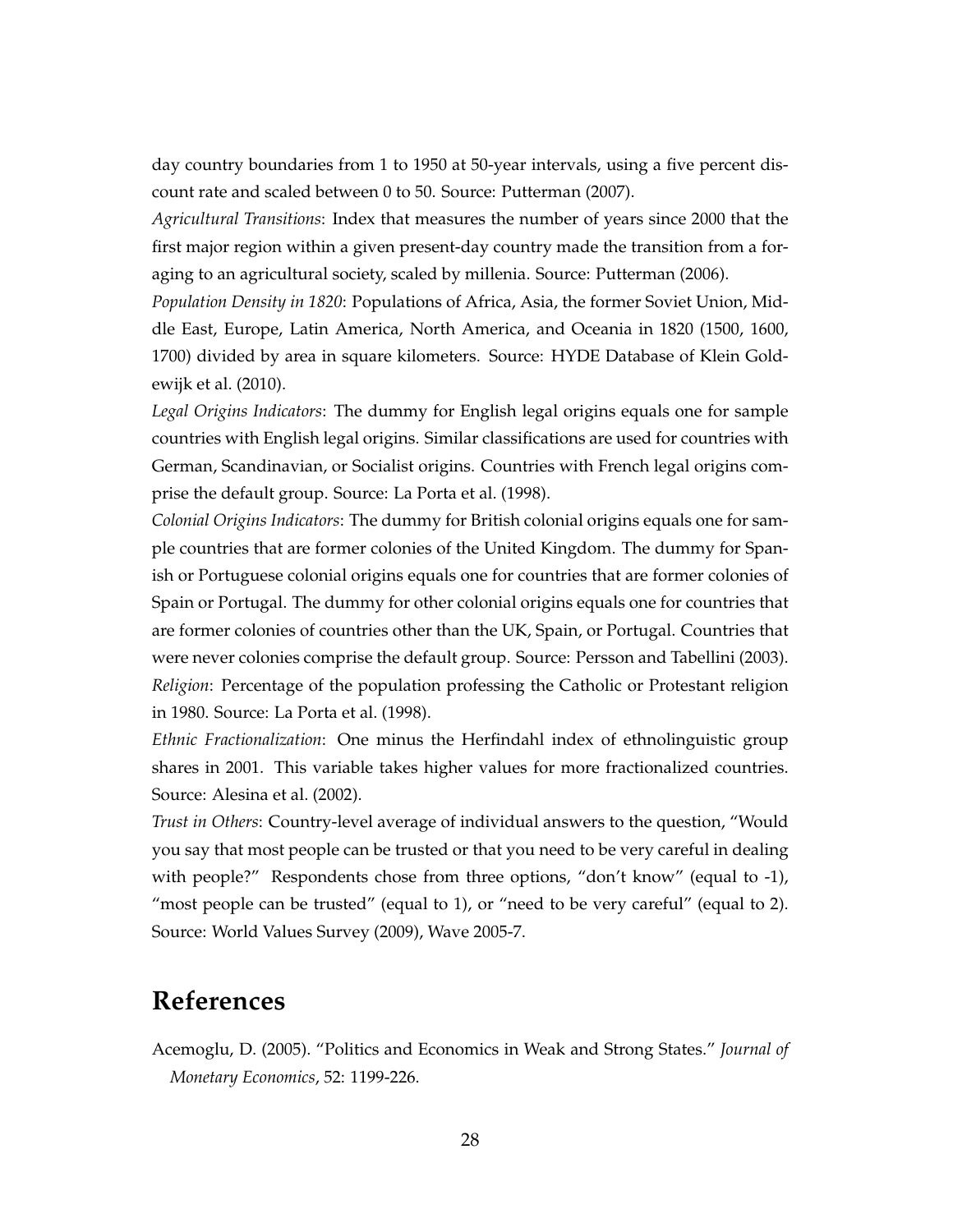- Acemoglu, D., S. Johnson, and J. Robinson (2001). "Colonial Origins of Comparative Development: An Empirical Investigation." *American Economic Review*, 91: 1369- 401.
- Acemoglu, D., S. Johnson, and J. Robinson (2002). "Reversal of Fortune: Geography and Development in the Making of the Modern World Income Distribution." *Quarterly Journal of Economics*, 117: 1231-94.
- Acemoglu, D., J. Robinson, and T. Verdier (2004). "Alfred Marshall Lecture Kleptocracy and Divide-and-Rule: A Model of Personal Rule." *Journal of the European Economic Association*, 2: 162-92.
- Acemoglu, D., S. Johnson, and J. Robinson (2005). "Reversal of Fortune: Geography and Development in the Making of the Modern World Income Distribution." *American Economic Review*, 94: 546-79.
- Acemoglu, D., Cantoni, D., S. Johnson, and J. Robinson (2011). "The Consequences of Radical Reform: The French Revolution." Forthcoming, *American Economic Review*.
- Acemoglu, D., D. Ticchi, and A. Vindigni (2011). "Emergence and Persistence of Inefficient States." *Journal of the European Economic Association*, 9: 177-208.
- Aidt, T. and Jensen, P. (2009). "The Taxman Tools Up: An Event History Study of the Introduction of the Personal Income Tax, 1815-1938." *Journal of Public Economics*, 93: 160-75.
- Alesina, A., A. Devleeschauwer, W. Easterly, S. Kurlat, and R. Wacziarg (2002). "Fractionalization." *Journal of Economic Growth*, 8: 155-94.
- Ashraf, Q. and O. Galor (2011). "Dynamics and Stagnation in the Malthusian Epoch." *American Economic Review*, 101: 2003-41.
- Ashraf, Q. and O. Galor (2012). "The 'Out of Africa' Hypothesis, Human Genetic Diversity, and Comparative Economic Development." Forthcoming, *American Economic Review*.
- Bates, R. (2001). *Prosperity and Violence*. New York: Norton.
- Beber, B. (2009). "The Effects of International Mediation on War Settlement: An Instrumental Variables Approach." Mimeo, New York University.
- Besley, T. and T. Persson (2008). "Wars and State Capacity." *Journal of the European Economic Association*, 2: 522-30.
- Besley, T. and T. Persson (2009). "The Origins of State Capacity: Property Rights, Taxation, and Politics." *American Economic Review*, 99: 1218-44.
- Besley, T. and T. Persson (2010). "State Capacity, Conflict, and Development." *Econo-*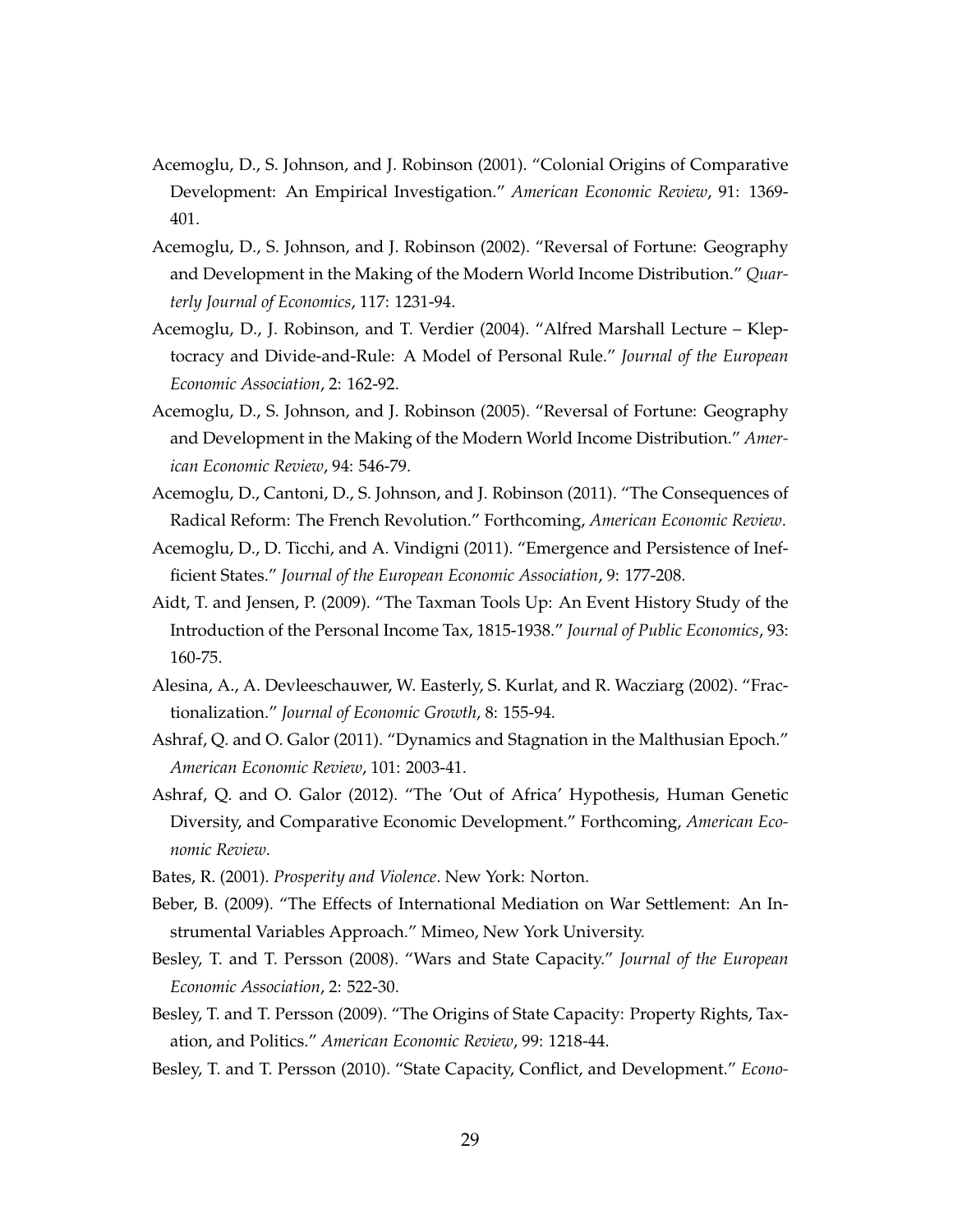*metrica*, 78: 1-34.

- Besley, T. and T. Persson (2011). *Pillars of Prosperity*. Princeton: Princeton University Press.
- Bockstette, V., Chanda, A., and L. Putterman (2002). "States and Markets: The Advantage of an Early Start." *Journal of Economic Growth*, 7: 347-69.
- Brennan, G. and J. Buchanan (1980). *The Power to Tax*. Cambridge, UK: Cambridge University Press.
- Brewer, J. (1989). *The Sinews of Power*. London: Unwin Hyman.
- Cardoso, J. and P. Lains (2010). *Paying for the Liberal State.* Cambridge, UK: Cambridge University Press.
- Centeno, M. (1997). "Blood and Debt: War and Taxation in Nineteenth-Century Latin America." *American Journal of Sociology*, 102: 1565-605.
- Chanda, A. and L. Putterman (2007). "Early Starts, Reversals, and Catch-up in the Process of Economic Development." *Scandinavian Journal of Economics*, 109: 387-413. Central Intelligence Agency (2009). *The CIA World Factbook*.
- Clodfelter, M. (2002). *Warfare and Armed Conflicts: A Statistical Reference, 1500-2000*. Jefferson: McFarland.
- Comin, D., W. Easterly, and E. Gong (2010). "Was the Wealth of Nations Determined in 1000 BC?" *American Economic Journal: Macroeconomics*, 2: 65-97.
- Conley, T., C. Hansen, and P. Rossi (2012). "Plausibly Exogenous." Forthcoming, *Review of Economics and Statistics*.
- Cox, G. (2011). "War, Moral Hazard, and Ministerial Responsibility: England After the Glorious Revolution." *Journal of Economic History*, 71: 133-61.
- De Long, J.B. and A. Shleifer (1993). "Princes and Merchants: European City Growth Before the Industrial Revolution." *Journal of Law and Economics*, 36: 671-702.
- Diamond, J. (1997). *Guns, Germs, and Steel*. New York: Norton.
- Dincecco, M. (2009). "Fiscal Centralization, Limited Government, and Public Revenues in Europe, 1650-1913." *Journal of Economic History*, 69: 48-103.
- Dincecco, M. (2011). *Political Transformations and Public Finances*. Cambridge: Cambridge University Press.
- Dincecco, M., G. Federico, and A. Vindigni (2011). "Warfare, Taxation, and Political Change: Evidence from the Italian Risorgimento." *Journal of Economic History*, 71: 887-914.
- Engerman, S. and K. Sokoloff (1997). "Factor Endowments, Institutions, and Differ-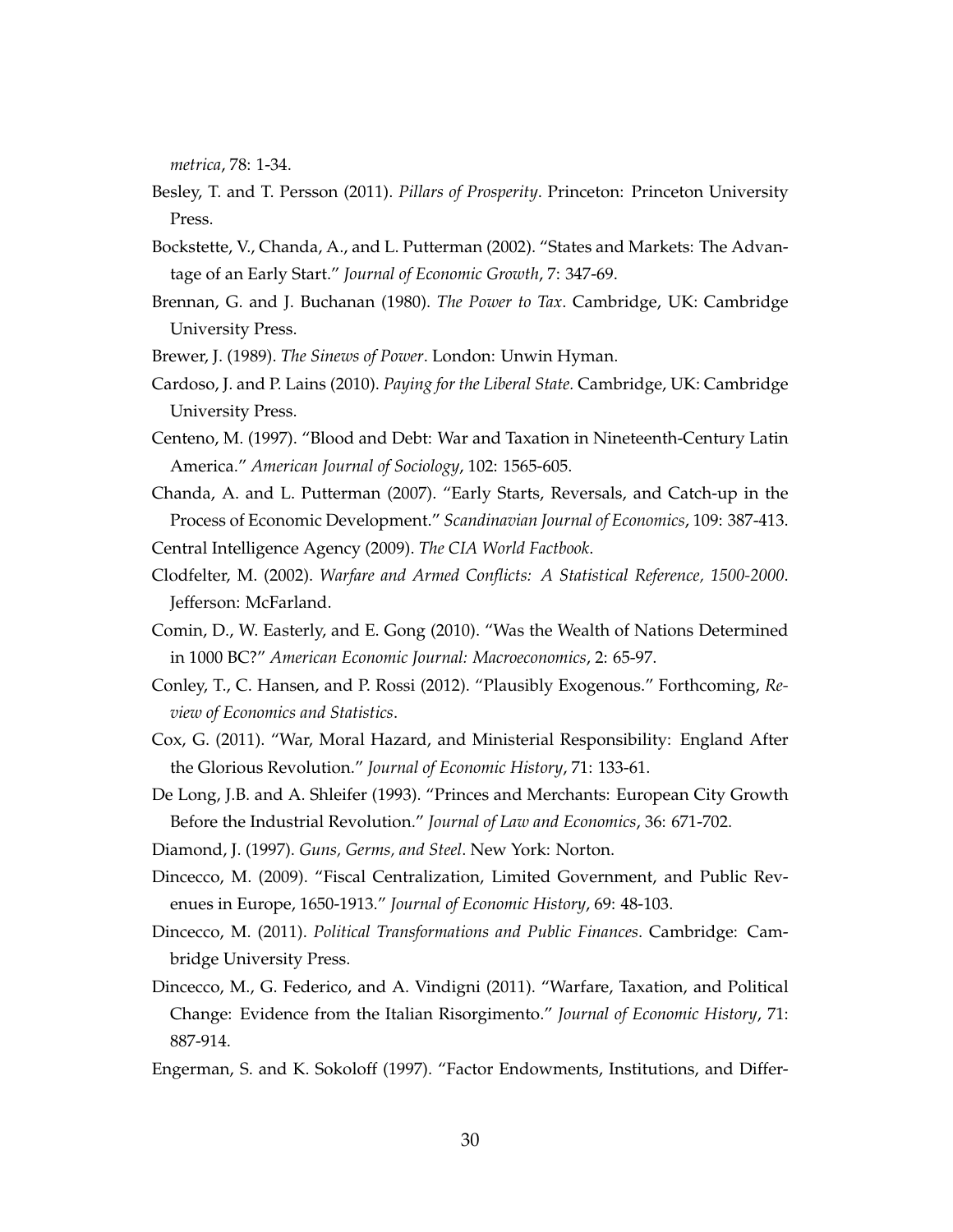ential Paths of Growth among New World Economies." In S. Haber, ed., *How Latin America Fell Behind*, Palo Alto: Stanford University Press.

- Ferguson, N. (2006). "Political Risk and the International Bond Market between the 1848 Revolution and the Outbreak of the First World War." *Economic History Review*, 59: 70-112.
- Frankel, J. and D. Romer (1999). "Does Trade Cause Growth?" *American Economic Review*, 89: 379-99.
- Galor, O. and D. Weil (1999). "From Malthusian Stagnation to Modern Growth." *American Economic Review*, 89: 150-4.
- Galor, O. and D. Weil (2000). "Population, Technology and Growth: From Malthusian Stagnation to the Demographic Transition and Beyond." *American Economic Review*, 90: 806-28.
- Galor, O., O. Moav, and D. Vollrath (2009). "Inequality in Land Ownership, the Emergence of Human Capital Promoting Institutions, and the Great Divergence." *Review of Economic Studies*, 76: 143-79.
- Gerschenkron, A. (1966). *Economic Backwardness in Historical Perspective*. Cambridge, MA: Belknap Press.
- Glaeser, E., R. La Porta, F. Lopez-de-Silanes, and A. Shleifer (2004). "Do Institutions Cause Growth?" *Journal of Economic Growth*, 9: 271-303.
- Guiso, L., P. Sapienza, and L. Zingales (2009). "Cultural Biases in Economic Exchange?" *Quarterly Journal of Economics*, 124: 83-116.
- Hall, R. and C. Jones (1999). "Why Do Some Countries Produce So Much More Output per Worker than Others?" *Quarterly Journal of Economics*, 114: 83-116.
- Herbst, J. (2000). *States and Power in Africa*. Princeton: Princeton University Press.
- Heston, A., R. Summers, and B. Aten (2006). "Penn World Tables, Version 6.2." Center for International Comparisons of Production, Income and Prices, University of Pennsylvania.
- Hines, J. and L. Summers (2009). "How Globalization Affects Tax Design." *Tax Policy and the Economy*, 23: 123-58.
- Hoffman, P. (2009). "Why Was It that Europeans Conquered the World?" Mimeo, California Institute of Technology.
- Hoffman, P. and J.L. Rosenthal (1997). "The Political Economy of Warfare and Taxation in Early Modern Europe: Historical Lessons for Economic Development." In J. Drobak and J. Nye, eds., *The Frontiers of the New Institutional Economics*, St. Louis: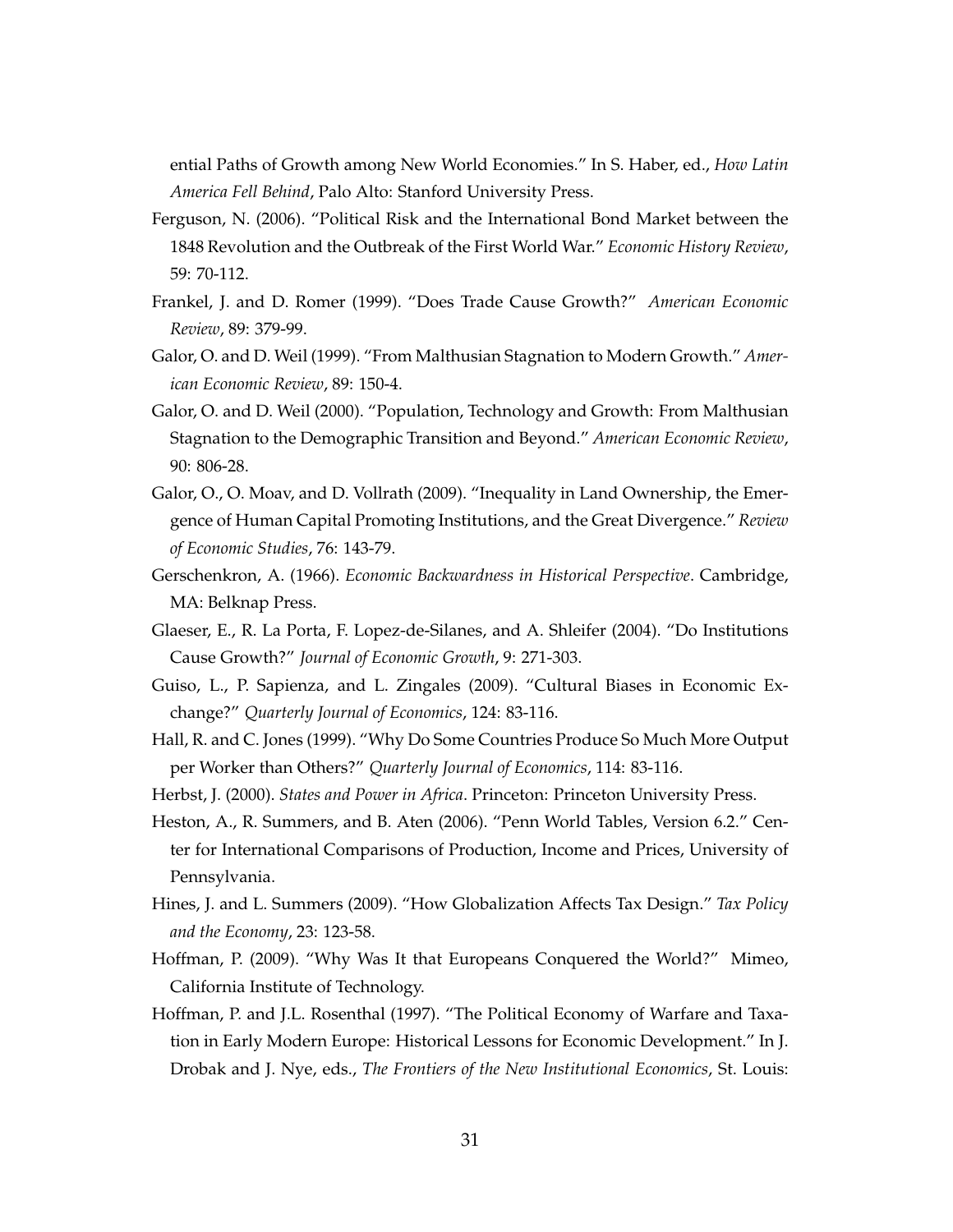Academic Press.

- Hoffman, P. and J.L. Rosenthal (2000). "Divided We Fall: The Political Economy of Warfare and Taxation." Mimeo, California Institute of Technology.
- International Monetary Fund Staff (2009). "Goverment Financial Statistics."
- Jaggers, K. and M. Marshall (2000). "Polity IV Project: Political Regime Characteristics and Transitions, 1800-2007." Center for Systematic Peace, George Mason University.
- Kang, D. (2002). *Crony Capitalism: Corruption and Development in South Korea and the Philippines*. Cambridge, UK: Cambridge University Press.
- Keegan, J. (1994). *A History of Warfare*. London: Vintage.
- Klein Goldewijk, K., A. Beusen, M. de Vos, and G. van Drecht (2010). "The HYDE 3.1 Spatially Explicit Database of Human-induced Land Use Change over the Past 12,000 Years." Forthcoming, *Global Ecology and Biogeography*.
- Knack, S. and P. Keefer (1995). "Institutions and Economic Performance: Cross-Country Tests Using Alternative Measures." *Economics & Politics*, 7: 207-27.
- La Porta, R., F. Lopez-de-Silanes, A. Shleifer, and R. Vishny (1998). "Law and Finance." *Journal of Political Economy*, 106: 1123-55.
- Levi, M. (1988). *Of Rule and Revenue*. Berkeley: University of California Press.
- Lindert, P. (2004). *Growing Public*. Cambridge, UK: Cambridge University Press.
- Magnusson, L. (2009). *Nation, State, and the Industrial Revolution*. London: Routledge.
- Migdal, J. (1988). *Strong Societies and Weak States*. Princeton: Princeton University Press.
- Mokyr, J. (1998). "The Second Industrial Revolution, 1870-1914." In Valerio Castronono, ed., *Storia dell'economia Mondiale*, Rome: Laterza.
- Mokyr, J. (1999). *The British Industrial Revolution*. Boulder: Westview.
- North, D. (1981). *Structure and Change in Economic History*. New York: Norton.
- Nunn, N. (2008). "The Long Term Effects of Africa's Slave Trades." *Quarterly Journal of Economics*, 123: 139-76.
- Nunn, N. (2009). "The Importance of History for Economic Development." *Annual Review of Economics*, 1: 65-92.
- O'Brien, P. (2011a). "The Nature and Historical Evolution of an Exceptional Fiscal State and Its Possible Significant for the Precocious Commercialization and Industrialization of the British Economy from Cromwell to Nelson." *Economic History Review*, 64: 408-46.
- O'Brien, P. (2011b). "The Contributions of Warfare with Revolutionary and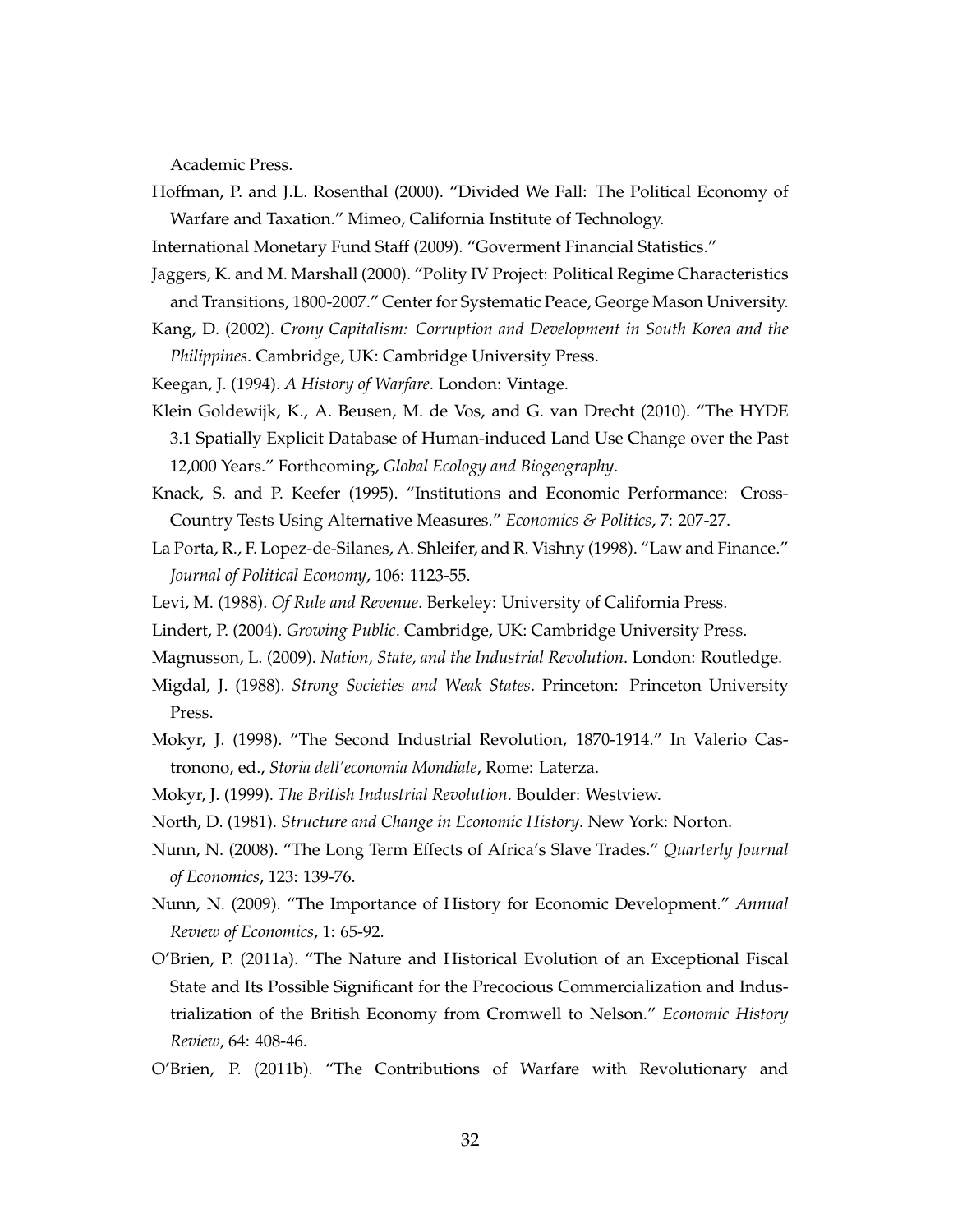Napoleonic France to the Consolidation and Progress of the British Industrial Revolution." Working Paper 150/11, London School of Economics.

- Ohanian, L., A. Raffor, and R. Rogerson (2008). "Long-term Changes in Labor Supply and Taxes: Evidence from OECD Countries, 1956-2004." *Journal of Monetary Economics*, 55: 1353-62.
- Persson, T. and G. Tabellini (2000). *Political Economics*. Cambridge, MA: MIT Press.
- Persson, T. and G. Tabellini (2003). *The Economic Effects of Constitutions*. Cambridge, MA: MIT Press.
- Prescott, E. (2004). "Why Do Americans Work So Much More than Europeans?" *Federal Reserve Bank of Minneapolis Quarterly Review*, 28: 2-13.
- Putterman, L. (2006). "Agricultural Transition Year Country Data Set." Mimeo, Brown University.
- Putterman, L. (2007). "State Antiquity Index, Version 3." Mimeo, Brown University.
- Putterman, L. and D. Weil (2010). "Post-1500 Population Flows and the Long Run Determinants of Economic Growth and Inequality." *Quarterly Journal of Economics*, 125: 1627-82.
- Rodrik, D. (1998). "Why Do More Open Economies Have Bigger Governments?" *Journal of Political Economy*, 106: 997-1032.
- Roland, G. (2010). "The Long-Run Weight of Communism or the Weight of Long-Run History?" Working Paper 2010/83, United Nations University.
- Rosenthal, J.L. and R.B. Wong (2011). *Before and Beyond Divergence*. Cambridge, MA: Harvard University Press.
- Scheve, K. and D. Stasavage (2010). "The Conscription of Wealth: Mass Warfare and the Demand for Progressive Taxation." *International Organization*, 64: 529-61.
- Scheve, K. and D. Stasavage (2012). "Democracy, War, and Wealth: Evidence of Two Centuries of Inheritance Taxation." Forthcoming, *American Political Science Review*.
- Sarkees, M. (2000). "The Correlates of War Data on War: An Update to 1997." *Conflict Management and Peace Science*, 18: 123-44.
- Tilly, C. (1990). *Coercion, Capital, and European States, 990-1990*. Cambridge, UK: Blackwell.
- Wade, R. (1990). *Governing the Market*. Princeton: Princeton University Press.
- Wittfogel, K. (1957). *Oriental Despotism*. New Haven: Yale University Press.

World Values Survey Association (2009). "World Values Survey, 1981-2008."

World Bank Staff (2011). "World Development Indicators."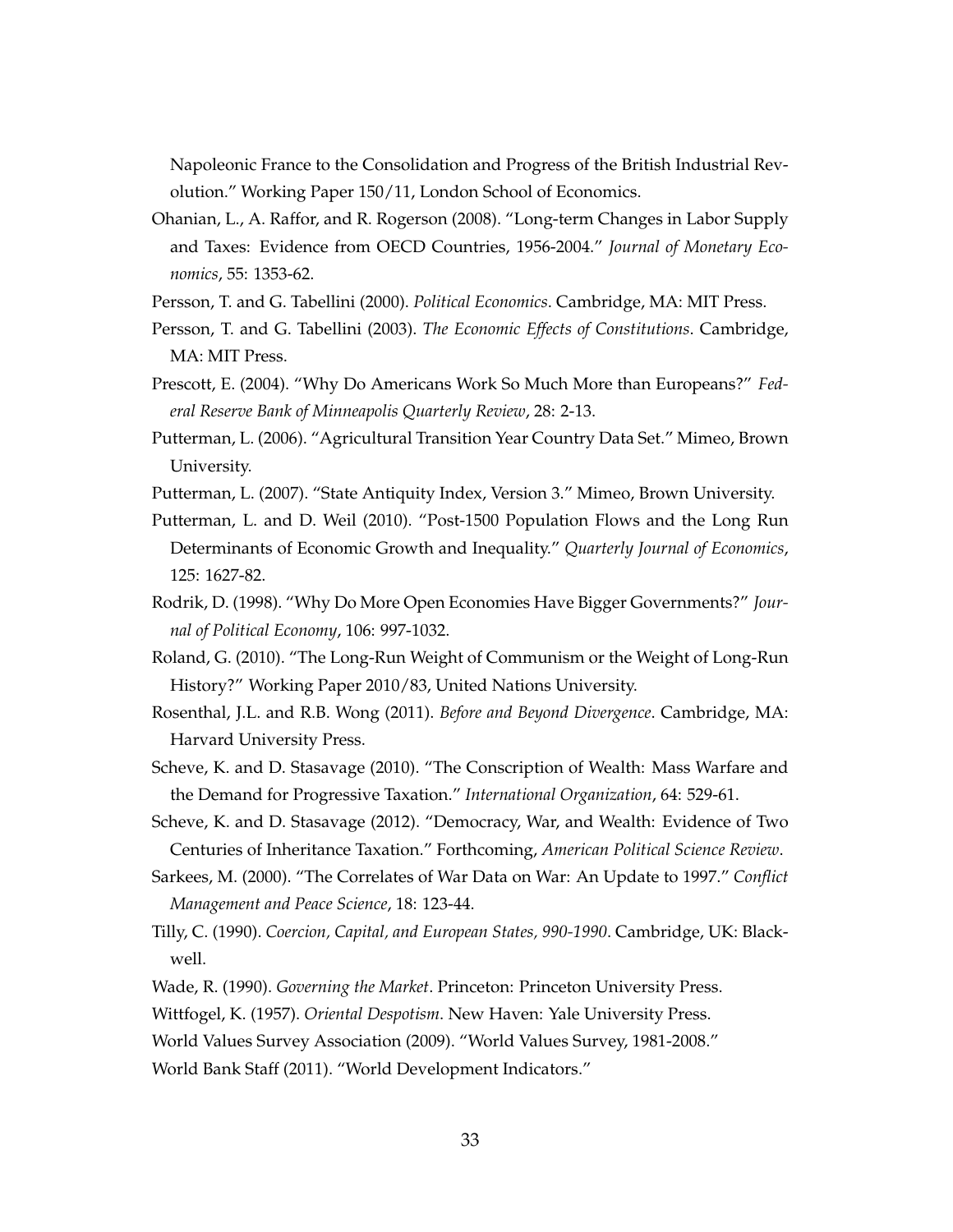

Figure 1: OLS Relationship between Fiscal Capacity and Performance

Sources: IMF Government Financial Statistics (tax data), Penn World Tables (GDP data).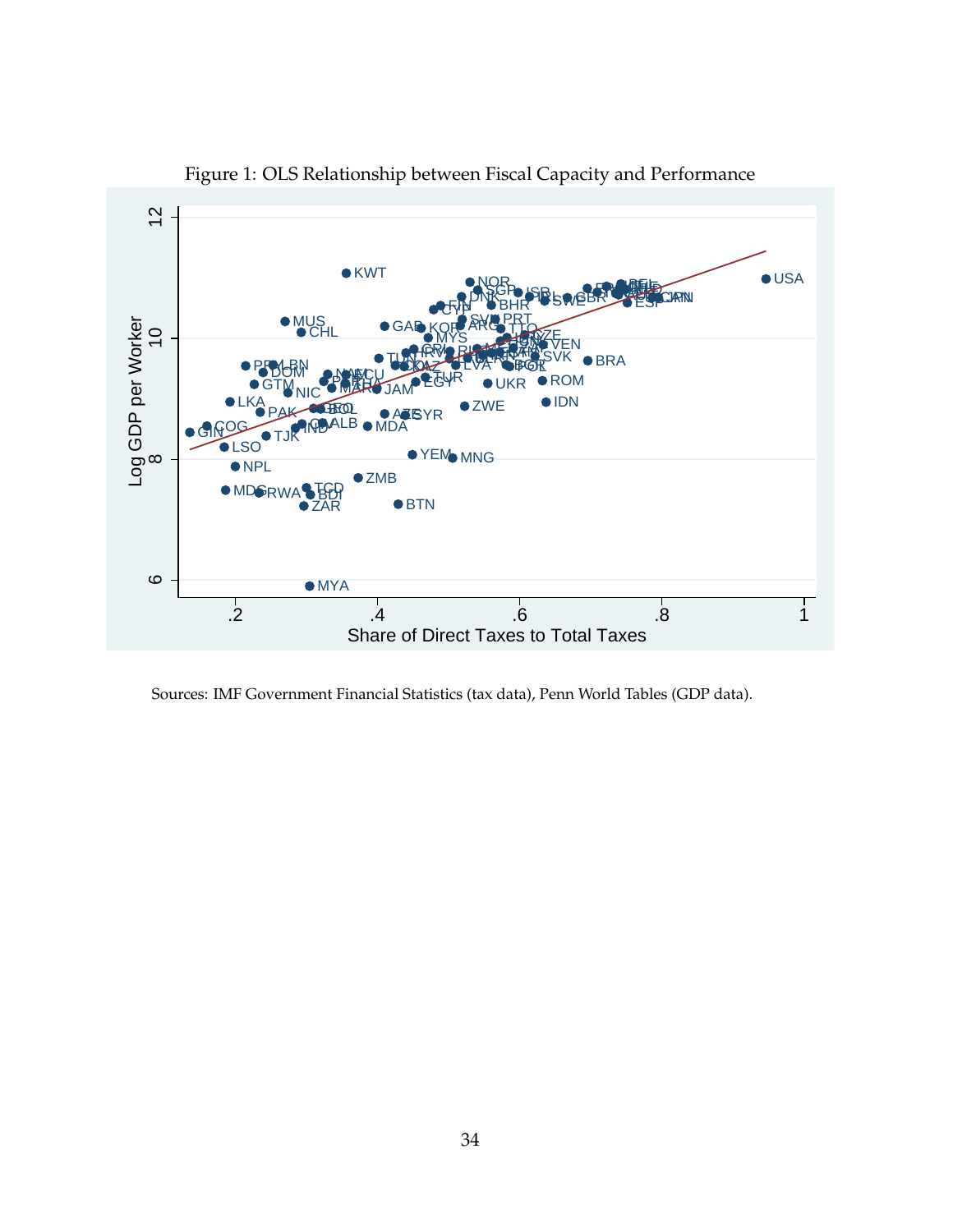| Table 1. Descriptive Jiansines         | Obs |        | Std. Dev. | Min              | Max          |
|----------------------------------------|-----|--------|-----------|------------------|--------------|
|                                        |     | Mean   |           |                  |              |
| GDP per Worker                         | 96  | 20,667 | 16,733    | 366              | 64,619       |
| <b>Total Factor Productivity</b>       | 72  | 0.59   | 0.30      | 0.08             | 1.21         |
| Direct Tax Share                       | 96  | 0.47   | 0.17      | 0.14             | 0.95         |
| <b>Total Taxes to GDP</b>              | 87  | 0.21   | 0.10      | 0.01             | 0.42         |
| Africa                                 | 96  | 0.18   | 0.38      | $\theta$         | $\mathbf{1}$ |
| Asia                                   | 96  | 0.05   | 0.22      | $\boldsymbol{0}$ | $\mathbf{1}$ |
| Latin America                          | 96  | 0.19   | 0.39      | $\theta$         | 1            |
| Latitude                               | 96  | 0.35   | 0.20      | 0.00             | 0.71         |
| <b>OECD</b>                            | 96  | 0.20   | 0.40      | $\Omega$         | 1            |
| Democracy                              | 95  | 0.72   | 0.41      | $\mathbf{0}$     | $\mathbf{1}$ |
| Government Size                        | 96  | 0.22   | 0.09      | 0.04             | 0.58         |
| <b>Trade Openness</b>                  | 96  | 0.77   | 0.44      | 0.03             | 3.33         |
| Area (Millions)                        | 96  | 1.00   | 2.47      | 0.0007           | 17.1         |
| <b>Great Powers</b>                    | 96  | 0.06   | 0.24      | $\boldsymbol{0}$ | 1            |
| Technological Adoption in 1500         | 75  | 0.68   | 0.24      | 0.17             | 1.00         |
| <b>State Antiquity</b>                 | 91  | 433    | 210       | 48.8             | 818          |
| <b>Agricultural Transitions</b>        | 96  | 5,044  | 2,414     | 362              | 10,500       |
| Population Density in 1820             | 96  | 12.7   | 12.3      | 0.10             | 33.1         |
| <b>English Legal Origins</b>           | 96  | 0.24   | 0.43      | $\boldsymbol{0}$ | 1            |
| French Legal Origins                   | 96  | 0.44   | 0.50      | $\boldsymbol{0}$ | $\mathbf{1}$ |
| German Legal Origins                   | 96  | 0.05   | 0.22      | $\boldsymbol{0}$ | $\mathbf{1}$ |
| Scandinavian Legal Origins             | 96  | 0.04   | 0.20      | $\boldsymbol{0}$ | $\mathbf{1}$ |
| Socialist Legal Origins                | 96  | 0.23   | 0.42      | $\boldsymbol{0}$ | 1            |
| <b>British Colonial Origins</b>        | 96  | 0.22   | 0.42      | $\theta$         | 1            |
| Spanish or Portuguese Colonial Origins | 96  | 0.16   | 0.36      | $\boldsymbol{0}$ | $\mathbf{1}$ |
| Other Colonial Origins                 | 96  | 0.34   | 0.48      | $\boldsymbol{0}$ | $\mathbf{1}$ |
| Catholic Share                         | 96  | 0.35   | 0.38      | $\boldsymbol{0}$ | 0.97         |
| Protestant Share                       | 96  | 0.13   | 0.23      | $\boldsymbol{0}$ | 0.98         |
| Fractionalization                      | 86  | 0.28   | 0.26      | $\boldsymbol{0}$ | 0.87         |
| <b>Trust in People</b>                 | 44  | 0.26   | 0.17      | 0.04             | 0.74         |

Table 1: Descriptive Statistics

Sources: See Data Appendix.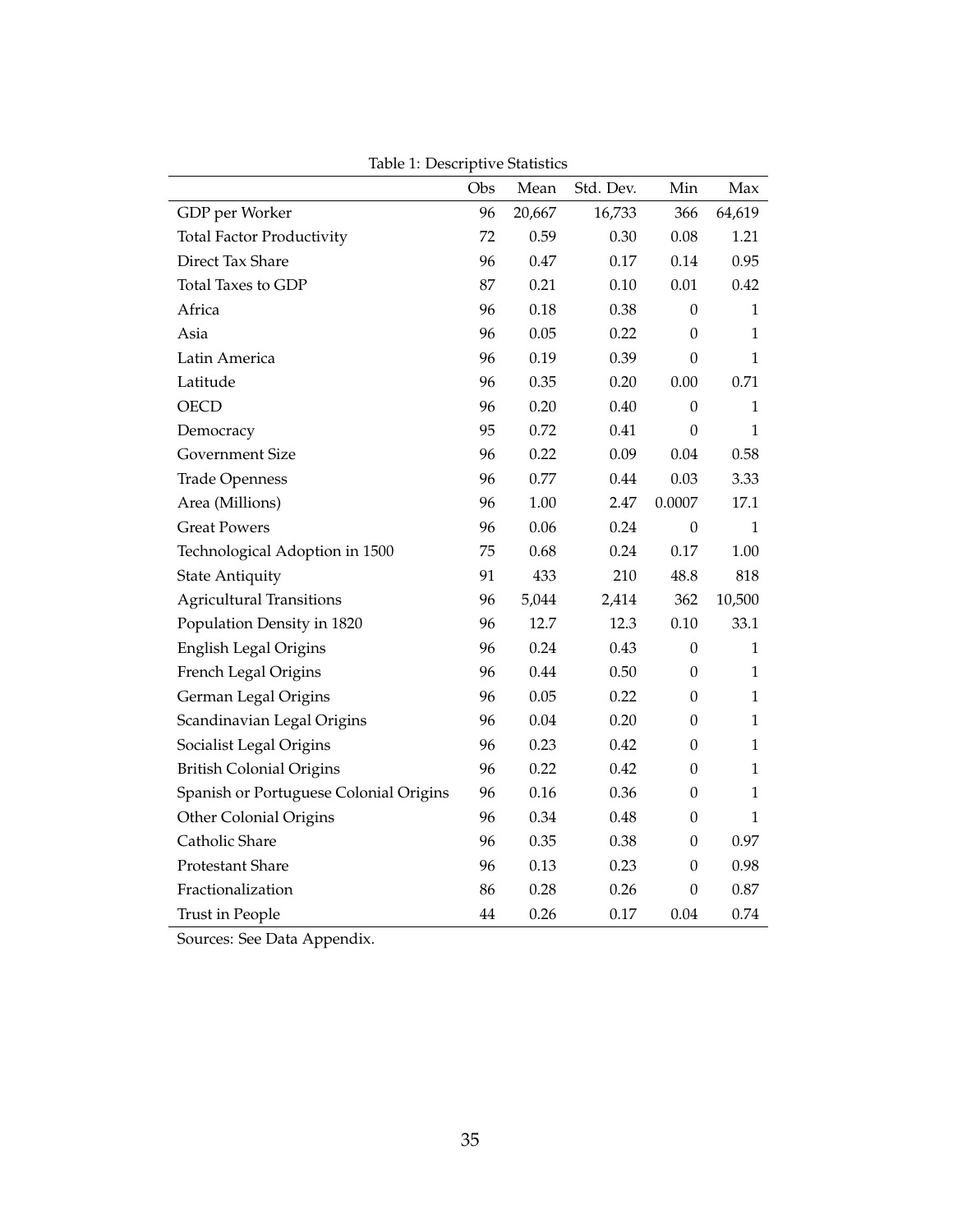|                        |           |            |            | Table 2: OLS Regressions |           |            |            |            |            |
|------------------------|-----------|------------|------------|--------------------------|-----------|------------|------------|------------|------------|
|                        | (1)       | (2)        | (3)        | (4)                      | (5)       | (6)        | (7)        | (8)        | (9)        |
|                        | log Y/L   | $\log Y/L$ | $\log Y/L$ | log Y/L                  | log Y/L   | $\log Y/L$ | $\log Y/L$ | $\log Y/L$ | <b>TFP</b> |
| Direct Tax Share       | $3.83***$ | $3.35***$  | $3.61***$  | $3.56***$                | $3.88***$ | $3.01***$  | $3.02***$  |            | $0.81***$  |
|                        | (0.49)    | (0.45)     | (0.45)     | (0.65)                   | (0.46)    | (0.47)     | (0.61)     |            | (0.15)     |
| Total Taxes to GDP     |           |            |            |                          |           |            |            | $5.49***$  |            |
|                        |           |            |            |                          |           |            |            | (1.50)     |            |
| Latitude               |           | $1.79***$  |            |                          |           | $1.28**$   |            |            |            |
|                        |           | (0.67)     |            |                          |           | (0.51)     |            |            |            |
| Democracy              |           |            | $0.56*$    |                          |           | 0.41       |            |            |            |
|                        |           |            | (0.31)     |                          |           | (0.27)     |            |            |            |
| Government Size        |           |            |            | $-1.50$                  |           | $-2.15***$ |            |            |            |
|                        |           |            |            | (1.26)                   |           | (0.88)     |            |            |            |
| <b>Trade Openness</b>  |           |            |            |                          | $0.59***$ | $0.68***$  |            |            |            |
|                        |           |            |            |                          | (0.20)    | (0.17)     |            |            |            |
| Other Controls         |           |            |            |                          |           |            | No OECD    |            |            |
| Continents             | Yes       | Yes        | Yes        | Yes                      | Yes       | Yes        | Yes        | Yes        | Yes        |
| Adjusted $R^2$         | 0.46      | 0.50       | 0.50       | 0.47                     | 0.51      | 0.59       | 0.29       | 0.33       | 0.38       |
| Number of Observations | 96        | 96         | 95         | 96                       | 96        | 95         | 77         | 87         | 72         |

\*\*\*Significant at 1%; \*\*Significant at 5%; \*Significant at 10%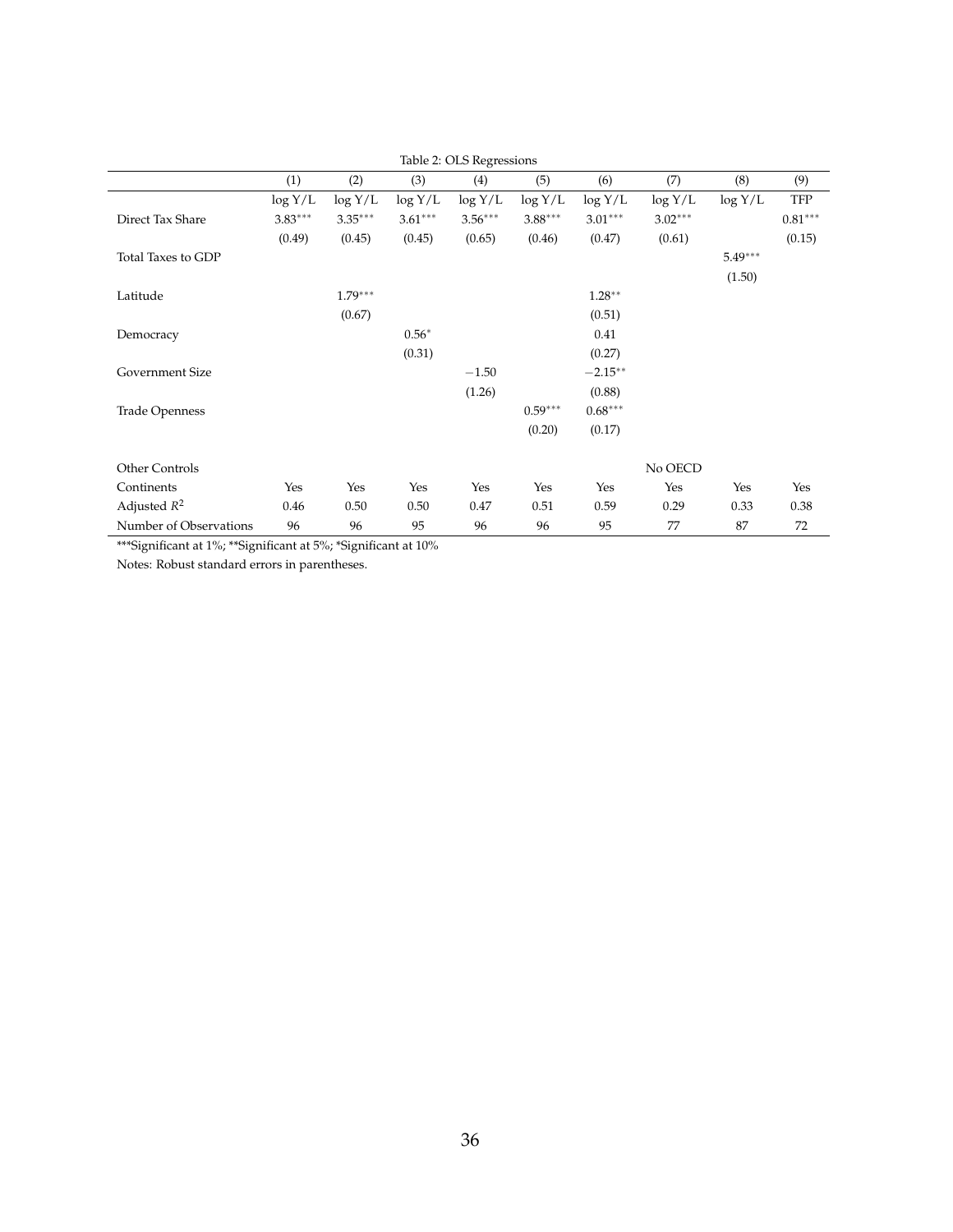|    |                                    |                    | Table 5. External Collinets, 1010-1715                   |  |  |  |  |  |  |  |
|----|------------------------------------|--------------------|----------------------------------------------------------|--|--|--|--|--|--|--|
|    | Conflict                           | Years              | Participants and Coalitions                              |  |  |  |  |  |  |  |
|    | Western Europe                     |                    |                                                          |  |  |  |  |  |  |  |
| 1  | Belgian War of Independence        | 1830-3             | Belgium vs. Netherlands                                  |  |  |  |  |  |  |  |
| 2  | First Schleswig-Holstein War       | 1848-9             | Denmark vs. Germany                                      |  |  |  |  |  |  |  |
| 3  | Austro-Sardinian War               | 1848-9             | Austria vs. Italy                                        |  |  |  |  |  |  |  |
| 4  | Crimean War                        | 1853-6             | France, Italy, Turkey, UK vs. Russia                     |  |  |  |  |  |  |  |
| 5  | Franco-Austrian War                | 1859               | Austria vs. France, Italy                                |  |  |  |  |  |  |  |
| 6  | Second Schleswig-Holstein War      | 1864               | Austria, Germany vs. Denmark                             |  |  |  |  |  |  |  |
| 7  | Austro-Prussian War                | 1866               | Austria vs. Germany, Italy                               |  |  |  |  |  |  |  |
|    | Eastern Europe                     |                    |                                                          |  |  |  |  |  |  |  |
| 8  | Greek War of Independence          | 1821-9             | Algeria, Egypt, Turkey vs. France, Greece,<br>Russia, UK |  |  |  |  |  |  |  |
| 9  | First Russo-Turkish War            | 1828-9             | Russia vs. Turkey                                        |  |  |  |  |  |  |  |
| 10 | Turkish-Montenegran Wars           | 1852-3             | Montenegro vs. Turkey                                    |  |  |  |  |  |  |  |
| 11 |                                    | 1858-9             |                                                          |  |  |  |  |  |  |  |
| 12 |                                    | 1861               |                                                          |  |  |  |  |  |  |  |
| 13 |                                    | 1876               |                                                          |  |  |  |  |  |  |  |
| 14 |                                    | 1877               |                                                          |  |  |  |  |  |  |  |
| 15 | Second Russo-Turkish War           | 1877-8             | Bulgaria, Romania, Turkey vs. Russia                     |  |  |  |  |  |  |  |
| 16 | Austrian Conquest of Bosnia        | 1878               | Austria vs. Bosnia                                       |  |  |  |  |  |  |  |
| 17 | Serbo-Bulgarian War                | 1885               | Bulgaria vs. Serbia                                      |  |  |  |  |  |  |  |
| 18 | Greek-Turkish War                  | 1897               | Greece vs. Turkey                                        |  |  |  |  |  |  |  |
| 19 | First Balkan War                   | 1912-13            | Bulgaria, Greece, Montenegro, Serbia vs. Turkey          |  |  |  |  |  |  |  |
| 20 | Second Balkan War                  | 1913               | Bulgaria vs. Greece, Montenegro, Serbia,                 |  |  |  |  |  |  |  |
|    |                                    |                    | Romania, Turkey                                          |  |  |  |  |  |  |  |
|    |                                    | North Africa       |                                                          |  |  |  |  |  |  |  |
| 21 | French Conquest of Algeria         | 1830-47            | Algeria vs. France                                       |  |  |  |  |  |  |  |
| 22 | Spanish-Moroccan War               | 1859-60            | Spain vs. Morocco                                        |  |  |  |  |  |  |  |
| 23 | British-Abyssinian War             | 1867-8             | Ethiopia vs. UK                                          |  |  |  |  |  |  |  |
| 24 | Slave Trade Wars in Sudan          | 1878-9             | Egypt vs. Sudan                                          |  |  |  |  |  |  |  |
| 25 | French Conquest of Tunisia         | 1881               | France vs. Tunisia                                       |  |  |  |  |  |  |  |
| 26 | First Mahdist War                  | 1881-5             | Egypt, UK vs. Sudan                                      |  |  |  |  |  |  |  |
| 27 | French Conquest of Western Sudan   | 1881-98            | France, Senegal vs. Sudan                                |  |  |  |  |  |  |  |
| 28 | First Italian-Abyssinian War       | 1887               | Ethiopia vs. Italy                                       |  |  |  |  |  |  |  |
| 29 | Mahdist-Italian War                | 1893-4             | Italy vs. Sudan                                          |  |  |  |  |  |  |  |
| 30 | Second Italian-Abyssinian War      | 1895-6             | Ethiopia vs. Italy                                       |  |  |  |  |  |  |  |
|    |                                    | 1896-9             |                                                          |  |  |  |  |  |  |  |
| 31 | Second Mahdist War                 |                    | Egypt, UK vs. Sudan                                      |  |  |  |  |  |  |  |
| 32 | French Conquest of Chad            | 1897-1901          | Chad vs. France, Senegal                                 |  |  |  |  |  |  |  |
| 33 | French Conquest of Morocco         | 1903-14            | Algeria, France vs. Morocco                              |  |  |  |  |  |  |  |
| 34 | Spanish-Moroccan War               | 1909-10            | Morocco vs. Spain                                        |  |  |  |  |  |  |  |
| 35 | Italian-Turkish War                | 1911-12            | Italy vs. Turkey                                         |  |  |  |  |  |  |  |
|    |                                    | Sub-Saharan Africa |                                                          |  |  |  |  |  |  |  |
| 36 | Portugal's Colonial Wars in Africa | 1824               | Angola, Mozambique, Guinea vs. Portugal                  |  |  |  |  |  |  |  |
| 37 |                                    | 1842               |                                                          |  |  |  |  |  |  |  |
| 38 | —                                  | 1844               |                                                          |  |  |  |  |  |  |  |
| 39 |                                    | 1846               |                                                          |  |  |  |  |  |  |  |
| 40 |                                    | 1858-1915          |                                                          |  |  |  |  |  |  |  |

Table 3: External Conflicts, 1816-1913

Source: Clodfelter (2002).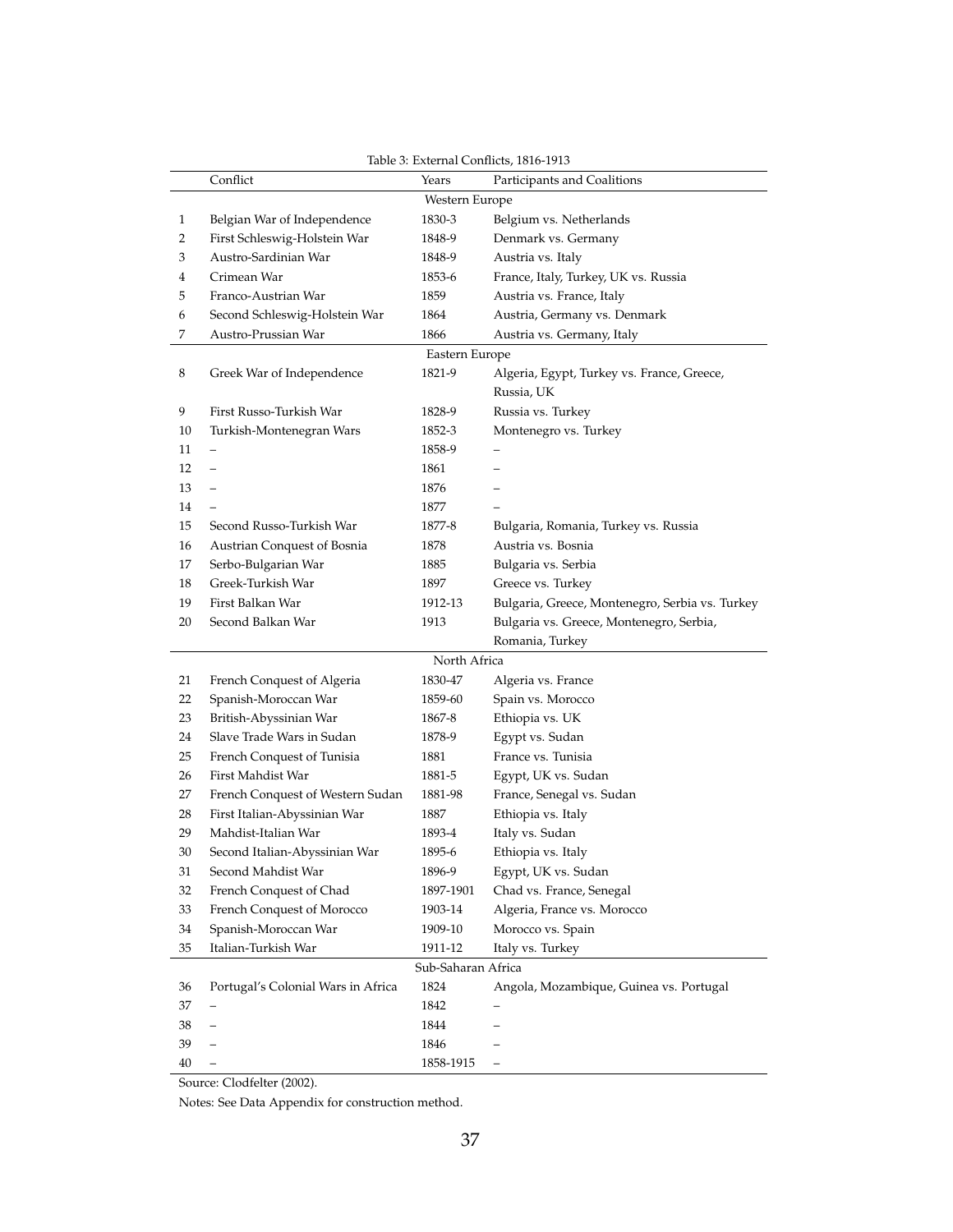|    | Conflict                          | Years     | Participants and Coalitions                        |
|----|-----------------------------------|-----------|----------------------------------------------------|
|    |                                   |           | Sub-Saharan Africa, Continued                      |
| 41 | Kaffir Wars                       | 1818-19   | South Africa vs. UK                                |
| 42 |                                   | 1834-5    |                                                    |
| 43 |                                   | 1846-7    |                                                    |
| 44 |                                   | 1850-3    |                                                    |
| 45 |                                   | 1877-8    |                                                    |
| 46 | First Ashanti War                 | 1824-6    | Ghana vs. UK                                       |
| 47 | Boer-Zulu War                     | 1838      | South Africa vs. UK                                |
| 48 | Second Ashanti War                | 1873-4    | Ghana vs. UK                                       |
| 49 | Zulu War                          | 1879      | South Africa vs. UK                                |
| 50 | First Boer War                    | 1880-1    | South Africa vs. UK                                |
| 51 | Franco-Dahomey Wars               | 1890      | Benin vs. France                                   |
| 52 |                                   | 1892      |                                                    |
| 53 | Arab War                          | 1892-4    | Democratic Republic of the Congo vs. Belgium       |
| 54 | Matabele War                      | 1893      | UK vs. Zimbabwe                                    |
| 55 | Conquest of Madagascar            | 1894-9    | France vs. Madagascar                              |
| 56 | Zanzibar War                      | 1896      | Tanzania vs. UK                                    |
| 57 | Conquest of Benin                 | 1897      | Benin vs. UK                                       |
| 58 | Second Boer War                   | 1899-1901 | South Africa vs. UK                                |
| 59 | Conquest of Kano and Sokoto       | 1903      | Nigeria vs. UK                                     |
|    |                                   |           | Middle East and Central Asia                       |
| 60 | Wahhabi War                       | 1811-18   | Egypt, Morocco, Turkey vs. Saudi Arabia            |
| 61 | War Against Pirates of Oman       | 1819-21   | Oman vs. UK                                        |
| 62 | Russo-Persian War                 | 1825-8    | Iran vs. Russia                                    |
| 63 | First Syrian War                  | 1831-3    | Egypt vs. Syria, Turkey                            |
| 64 | Persian-Afghan War                | 1836-8    | Afghanistan vs. Iran                               |
| 65 | Second Syrian War                 | 1839-41   | Austria, Turkey, UK vs. Egypt, Syria               |
| 66 | Russian Conquests in Central Asia | 1847      | Kazahkistan, Kyrgyzstan, Tajikistan, Turkmenistan, |
|    |                                   |           | Uzbekistan vs. Russia                              |
| 67 |                                   | 1864-76   |                                                    |
| 68 |                                   | 1878      |                                                    |
| 69 |                                   | 1878-81   |                                                    |
| 70 | -                                 | 1884-5    |                                                    |
|    |                                   |           | British Conflicts in and around the Indian Empire  |
| 71 | Kandhian War                      | 1815-18   | Sri Lanka vs. UK                                   |
| 72 | Gurkha War                        | 1814-16   | Nepal vs. UK                                       |
| 73 | Third Maratha War                 | 1817-18   | India vs. UK                                       |
| 74 | First Afghan War                  | 1839-42   | Afghanistan vs. UK                                 |
| 75 | Sind War                          | 1843      | Pakistan vs. UK                                    |
| 76 | Gwalior War                       | 1843-4    | India vs. UK                                       |
| 77 | First Sikh War                    | 1845-6    | India, Pakistan vs. UK                             |
| 78 | Second Sikh War                   | 1848-9    | India, Pakistan vs. UK                             |
| 79 | Anglo-Persian War                 | 1856-7    | Iran vs. UK                                        |
| 80 | Umbeyla Campaign                  | 1863      | Pakistan vs. UK                                    |

Table 3, Continued: External Conflicts, 1816-1913

Source: Clodfelter (2002).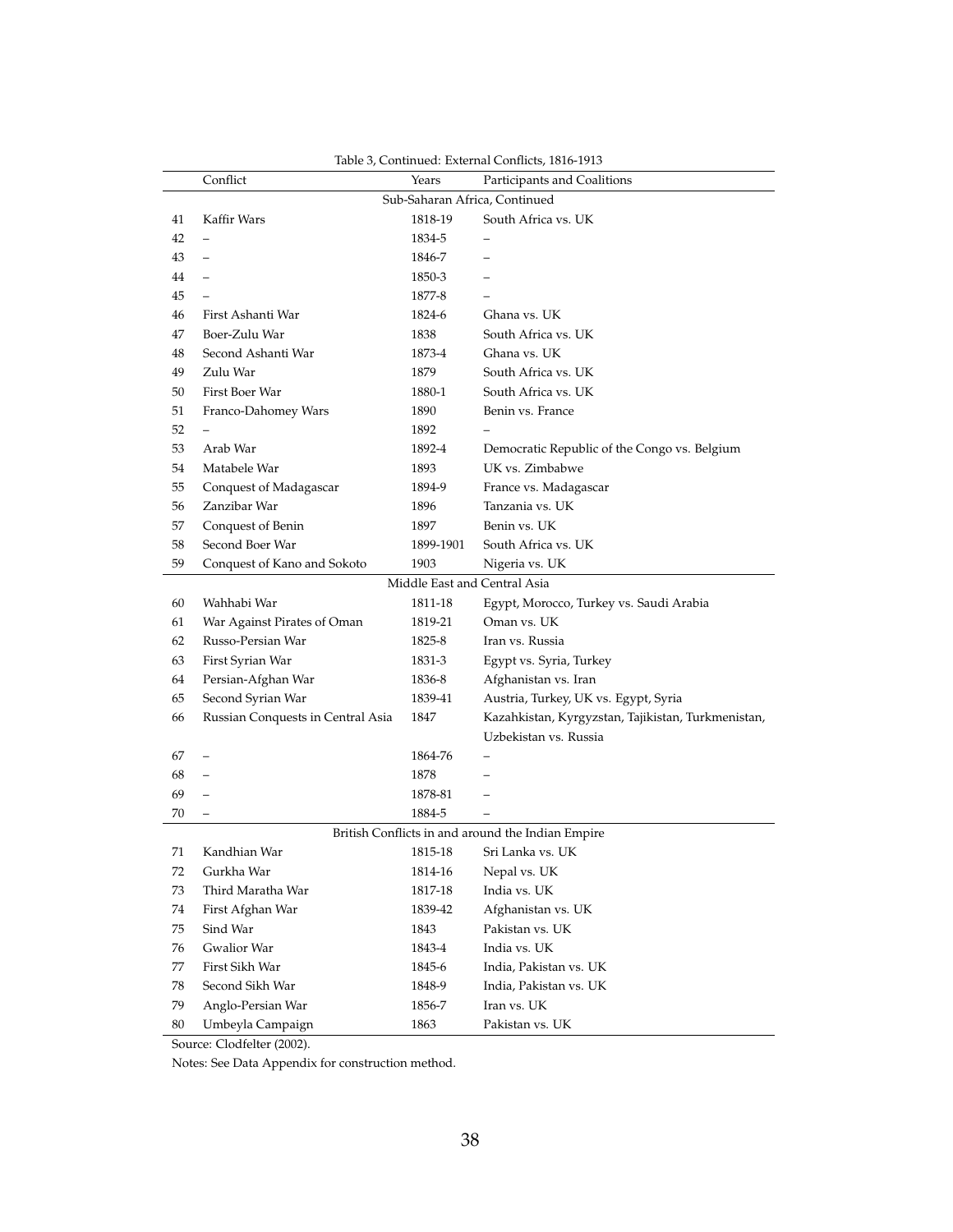|     |                                                              |                            | radie 5, Continueu. External Connicts, 1810-1913 |  |  |  |  |  |  |  |
|-----|--------------------------------------------------------------|----------------------------|--------------------------------------------------|--|--|--|--|--|--|--|
|     | Conflict                                                     | Years                      | Participants and Coalitions                      |  |  |  |  |  |  |  |
|     | British Conflicts in and around the Indian Empire, Continued |                            |                                                  |  |  |  |  |  |  |  |
| 81  | Bhutan War                                                   | 1864-5                     | Bhutan vs. UK                                    |  |  |  |  |  |  |  |
| 82  | Second Afghan War                                            | 1878-80                    | Afghanistan vs. UK                               |  |  |  |  |  |  |  |
| 83  | Chitral Campaign                                             | 1895                       | Pakistan vs. UK                                  |  |  |  |  |  |  |  |
| 84  | Northwest Frontier Campaign                                  | 1897-8                     | Pakistan vs. UK                                  |  |  |  |  |  |  |  |
|     | East Asia                                                    |                            |                                                  |  |  |  |  |  |  |  |
| 85  | Campaigns in Kashgaria                                       | 1825-31                    | China vs. Kazahkstan, Kyrgyzstan, Tajikistan,    |  |  |  |  |  |  |  |
|     |                                                              |                            | Turkmenistan, Uzbekistan                         |  |  |  |  |  |  |  |
| 86  | Opium War                                                    | 1839-42                    | China vs. UK                                     |  |  |  |  |  |  |  |
| 87  | Arrow War                                                    | 1856-60                    | China vs. France, UK                             |  |  |  |  |  |  |  |
| 88  | Sino-Japanese War                                            | 1894-5                     | China vs. Japan                                  |  |  |  |  |  |  |  |
|     |                                                              | Southeast Asia and Oceania |                                                  |  |  |  |  |  |  |  |
|     | First Burma War                                              | 1824-6                     |                                                  |  |  |  |  |  |  |  |
| 89  |                                                              |                            | Myanmar vs. India, UK                            |  |  |  |  |  |  |  |
| 90  | Java War                                                     | 1825-30                    | Indonesia vs. Netherlands                        |  |  |  |  |  |  |  |
| 91  | Australian Aboriginal Wars                                   | 1840-1901                  | Native Australians vs. Australia                 |  |  |  |  |  |  |  |
| 92  | Maori Wars                                                   | 1843-6                     | Maoris vs. UK                                    |  |  |  |  |  |  |  |
| 93  |                                                              | 1860-72                    |                                                  |  |  |  |  |  |  |  |
| 94  | Second Burma War                                             | 1852-3                     | Myanmar vs. India, UK                            |  |  |  |  |  |  |  |
| 95  | Franco-Vietnamese War                                        | 1858-62                    | France vs. Vietnam                               |  |  |  |  |  |  |  |
| 96  | Aceh War                                                     | 1873-1914                  | Indonesia vs. Netherlands                        |  |  |  |  |  |  |  |
| 97  | Tonkin War                                                   | 1883-5                     | China, Vietnam vs. France                        |  |  |  |  |  |  |  |
| 98  | Third Burma War                                              | 1885                       | Myanmar vs. India, UK                            |  |  |  |  |  |  |  |
| 99  | Lombok Campaign                                              | 1894                       | Indonesia vs. Netherlands                        |  |  |  |  |  |  |  |
| 100 | Filipino-Spanish War                                         | 1896-8                     | Phillipines vs. Spain                            |  |  |  |  |  |  |  |
| 101 | Russo-Chinese War                                            | 1900                       | China vs. Russia                                 |  |  |  |  |  |  |  |
| 102 | Russo-Japanese War                                           | 1904-5                     | Japan vs. Russia                                 |  |  |  |  |  |  |  |
|     |                                                              | United States and Canada   |                                                  |  |  |  |  |  |  |  |
| 103 | Texas War of Independence                                    | 1835-6                     | Mexico vs. USA                                   |  |  |  |  |  |  |  |
| 104 | Mexican War                                                  | 1846-8                     | Mexico vs. USA                                   |  |  |  |  |  |  |  |
| 105 | Spanish-American War                                         | 1898                       | Spain vs. USA                                    |  |  |  |  |  |  |  |
| 106 | Indian Wars in USA                                           | 1866-90                    | Native Americans vs. USA                         |  |  |  |  |  |  |  |
| 107 | Apache-Mexican Wars                                          | 1833                       | Mexico vs. Native Americans                      |  |  |  |  |  |  |  |
| 108 | -                                                            | 1837                       |                                                  |  |  |  |  |  |  |  |
| 109 |                                                              | 1838                       |                                                  |  |  |  |  |  |  |  |
| 110 |                                                              | 1844                       |                                                  |  |  |  |  |  |  |  |
| 111 | -                                                            | 1846                       |                                                  |  |  |  |  |  |  |  |
| 112 |                                                              | 1850-1                     |                                                  |  |  |  |  |  |  |  |
|     |                                                              |                            |                                                  |  |  |  |  |  |  |  |
|     |                                                              | Carribean Region           |                                                  |  |  |  |  |  |  |  |
| 113 | Mexican War of Independence                                  | 1810-21                    | Mexico vs. Spain                                 |  |  |  |  |  |  |  |
| 114 | Central American Wars                                        | 1822-39                    | Costa Rica, El Salvador, Guatemala, Honduras,    |  |  |  |  |  |  |  |
|     |                                                              |                            | Nicaragua vs. each other                         |  |  |  |  |  |  |  |
| 115 | Yaqui-Mayo Wars                                              | 1825-7                     | Mexico vs. Native Americans                      |  |  |  |  |  |  |  |
| 116 |                                                              | 1867-8                     |                                                  |  |  |  |  |  |  |  |
| 117 | -                                                            | 1875-87                    |                                                  |  |  |  |  |  |  |  |
| 118 |                                                              | 1899-1900                  |                                                  |  |  |  |  |  |  |  |
| 119 | Pastry War                                                   | 1838                       | France vs. Mexico                                |  |  |  |  |  |  |  |

Table 3, Continued: External Conflicts, 1816-1913

Source: Clodfelter (2002).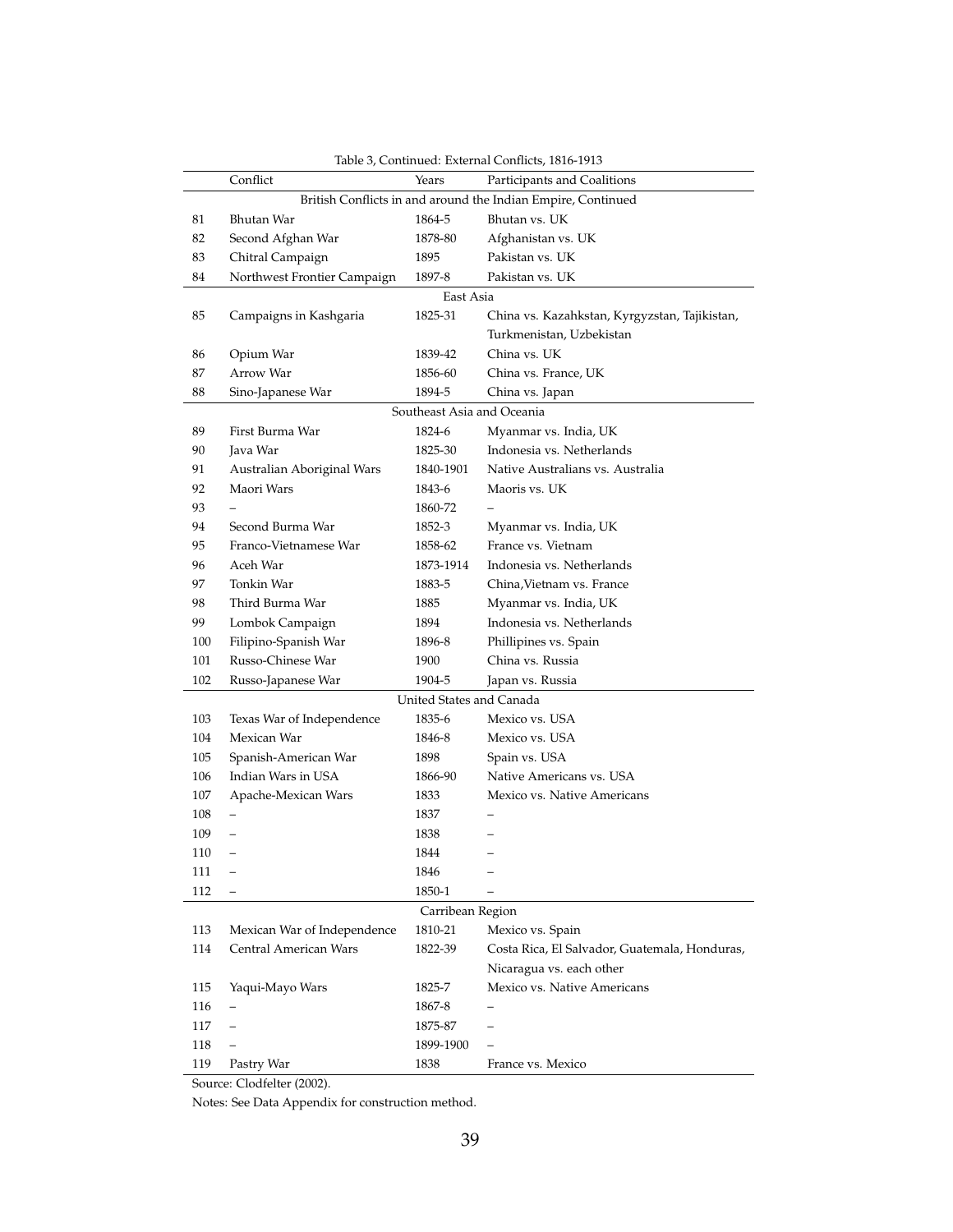|     | Conflict                            | Years         | Participants and Coalitions                      |  |  |  |  |  |  |
|-----|-------------------------------------|---------------|--------------------------------------------------|--|--|--|--|--|--|
|     | Carribean Region, Continued         |               |                                                  |  |  |  |  |  |  |
| 120 | Haitian-Dominican Wars              | 1844          | Dominican Republic vs. Haiti                     |  |  |  |  |  |  |
| 121 |                                     | 1845          |                                                  |  |  |  |  |  |  |
| 122 |                                     | 1849          |                                                  |  |  |  |  |  |  |
| 123 |                                     | 1854-6        |                                                  |  |  |  |  |  |  |
| 124 | Filibuster War                      | 1856-7        | Costa Rica, El Salvador, Guatemala, Honduras vs. |  |  |  |  |  |  |
|     |                                     |               | William Walker                                   |  |  |  |  |  |  |
| 125 | War of the French Intervention      | 1862-7        | Austria, Belgium, France vs. Mexico              |  |  |  |  |  |  |
| 126 | War of the Restoration              | 1863-5        | Dominican Republic vs. Spain                     |  |  |  |  |  |  |
| 127 | Ten Years' War                      | 1868-78       | Cuba vs. Spain                                   |  |  |  |  |  |  |
| 128 | Central American War of 1876        | 1876          | El Salvador, Honduras vs. Guatemala              |  |  |  |  |  |  |
| 129 | Cuban War of Independence           | 1895-8        | Cuba vs. Spain                                   |  |  |  |  |  |  |
| 130 | Central American War of 1906        | 1906          | El Salvador, Honduras vs. Guatemala              |  |  |  |  |  |  |
| 131 | Central American War of 1907        | 1907          | El Salvador, Honduras vs. Nicaragua              |  |  |  |  |  |  |
|     |                                     | South America |                                                  |  |  |  |  |  |  |
| 132 | South American Wars of Independence | 1810-25       | Argentina, Chile, Colombia, Ecuador, Peru,       |  |  |  |  |  |  |
|     |                                     |               | Uruguay, Venezuela vs. Portugal, Spain           |  |  |  |  |  |  |
| 133 | Brazilian War of Independence       | 1822-3        | Brazil vs. Portugal                              |  |  |  |  |  |  |
| 134 | Argentine-Brazilian War             | 1825-8        | Argentina vs. Brazil                             |  |  |  |  |  |  |
| 135 | Peruvian-Colombian War              | 1827-9        | Bolivia, Colombia vs. Peru                       |  |  |  |  |  |  |
| 136 | War of the Confederation            | 1836-9        | Argentina, Chile vs. Bolivia, Peru               |  |  |  |  |  |  |
| 137 | Bolivian-Peruvian War               | 1841          | Bolivia vs. Peru                                 |  |  |  |  |  |  |
| 138 | Ecuadorian-Colombian War            | 1863          | Colombia vs. Ecuador                             |  |  |  |  |  |  |
| 139 | Paraguayan War                      | 1864-70       | Argentina, Brazil, Uruguay vs. Paraguay          |  |  |  |  |  |  |
| 140 | Naval War with Spain                | 1865-6        | Peru vs. Spain                                   |  |  |  |  |  |  |
| 141 | War of the Pacific                  | 1879-84       | Bolivia, Peru vs. Chile                          |  |  |  |  |  |  |

Table 3, Continued: External Conflicts, 1816-1913

Source: Clodfelter (2002).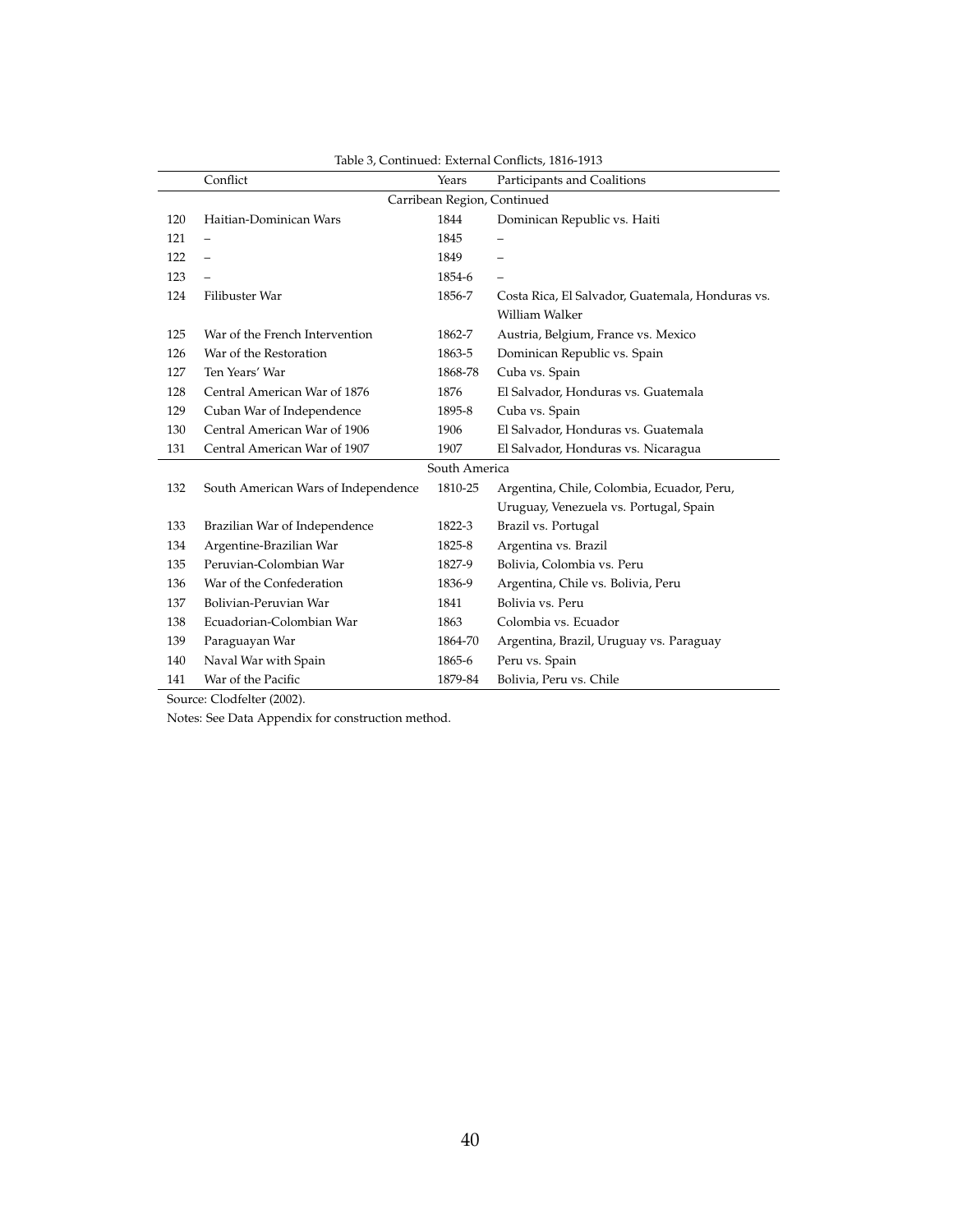|                                    | Mean | Std Dev | Min      | Max  |
|------------------------------------|------|---------|----------|------|
| Pre-Modern War Casualties          | 0.10 | 0.26    | $\theta$ | 1.51 |
| <b>Total Number of Wars</b>        | 3.57 | 5.69    | $\theta$ | 43   |
| Total Years at War                 | 15.0 | 22.2    | $\theta$ | 121  |
| Share of Independence Wars         | 0.05 | 0.14    | $\theta$ |      |
| Share of Colonial Wars             | 0.21 | 0.38    | $\theta$ |      |
| Pre-Modern War Casualties, 1700-88 | 0.20 | 0.54    | $\theta$ | 3.36 |
| Pre-Modern Battle Deaths, COW      | 0.06 | 0.18    | $\theta$ | 1 06 |

Table 4: Descriptive Statistics for Instrumental Variables and Related Controls

Sources: See Data Appendix.

Notes: Unless stated otherwise, the instruments were constructed using 1816-1913 data. There are 96 observations for each variable.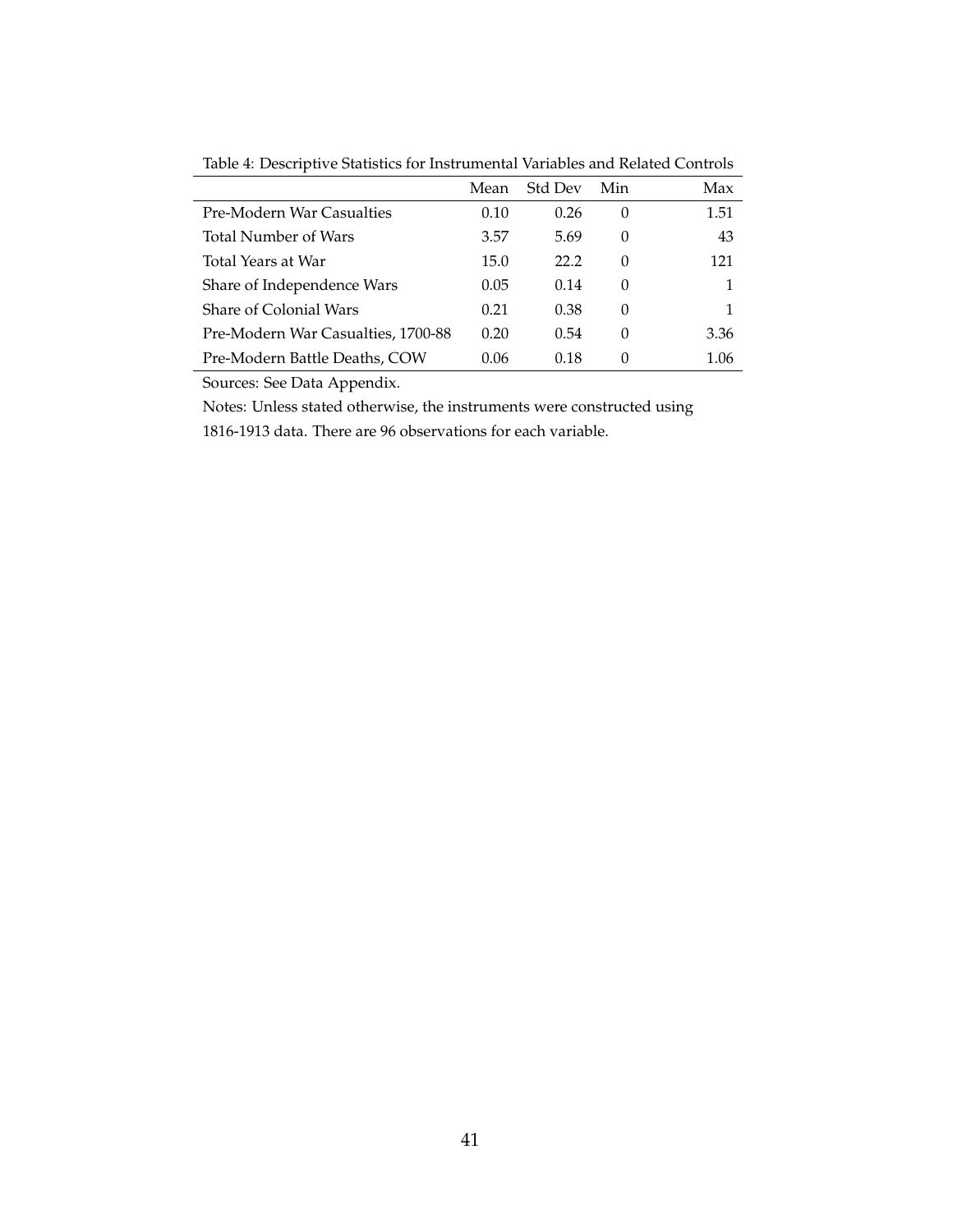|                           |            |            | Table 5: 2SLS Regressions        |            |            |            |            |           |
|---------------------------|------------|------------|----------------------------------|------------|------------|------------|------------|-----------|
|                           | (1)        | (2)        | (3)                              | (4)        | (5)        | (6)        | (7)        | (8)       |
|                           |            |            | Panel A: Two-Stage Least Squares |            |            |            |            |           |
|                           | $\log Y/L$ | log Y/L    | log Y/L                          | log Y/L    | $\log Y/L$ | $\log Y/L$ | log Y/L    | TFP       |
| Direct Tax Share          | $4.98***$  | $4.44***$  | $4.24***$                        | $4.73***$  | $5.30***$  | $4.12**$   |            | $1.81***$ |
|                           | (1.16)     | (1.19)     | (1.36)                           | (1.31)     | (1.32)     | (1.70)     |            | (0.62)    |
| <b>Total Taxes to GDP</b> |            |            |                                  |            |            |            | $7.31***$  |           |
|                           |            |            |                                  |            |            |            | (1.85)     |           |
| Latitude                  |            | $1.46**$   |                                  |            |            | 1.01       |            |           |
|                           |            | (0.73)     |                                  |            |            | (0.67)     |            |           |
| Democracy                 |            |            | 0.51                             |            |            | 0.36       |            |           |
|                           |            |            | (0.33)                           |            |            | (0.27)     |            |           |
| Government Size           |            |            |                                  | $-1.01$    |            | $-1.59$    |            |           |
|                           |            |            |                                  | (1.37)     |            | (1.25)     |            |           |
| <b>Trade Openness</b>     |            |            |                                  |            | $0.55***$  | $0.64***$  |            |           |
|                           |            |            |                                  |            | (0.20)     | (0.19)     |            |           |
| Area                      | $-0.05$    | $-0.05*$   | $-0.04$                          | $-0.05$    | $-0.03$    | $-0.02$    | $0.07*$    | $-0.02*$  |
|                           | (0.04)     | (0.03)     | (0.03)                           | (0.03)     | (0.03)     | (0.03)     | (0.04)     | (0.01)    |
| Continents                | Yes        | Yes        | Yes                              | Yes        | Yes        | Yes        | Yes        | Yes       |
|                           |            |            | Panel B: First Stage             |            |            |            |            |           |
|                           | Direct     | Direct     | Direct                           | Direct     | Direct     | Direct     | Taxes to   | Direct    |
|                           | Share      | Share      | Share                            | Share      | Share      | Share      | GDP        | Share     |
| Pre-Modern War Casualties | $0.16***$  | $0.15***$  | $0.14***$                        | $0.15***$  | $0.17***$  | $0.12***$  | $0.11***$  | $0.16***$ |
|                           | (0.05)     | (0.04)     | (0.05)                           | (0.04)     | (0.05)     | (0.04)     | (0.03)     | (0.05)    |
| Latitude                  |            | $0.31***$  |                                  |            |            | $0.24*$    |            |           |
|                           |            | (0.10)     |                                  |            |            | (0.12)     |            |           |
| Democracy                 |            |            | $0.08**$                         |            |            | 0.03       |            |           |
|                           |            |            | (0.03)                           |            |            | (0.04)     |            |           |
| Government Size           |            |            |                                  | $-0.46***$ |            | $-0.48***$ |            |           |
|                           |            |            |                                  | (0.16)     |            | (0.17)     |            |           |
| <b>Trade Openness</b>     |            |            |                                  |            | $0.02**$   | $0.04\,$   |            |           |
|                           |            |            |                                  |            | (0.03)     | (0.03)     |            |           |
| Area                      | $0.02*$    | 0.02       | $0.02*$                          | $0.02*$    | $0.02*$    | 0.02       | $-0.004**$ | 0.01      |
|                           | (0.01)     | (0.01)     | (0.01)                           | (0.01)     | (0.01)     | (0.01)     | (0.002)    | (0.01)    |
| Continents                | Yes        | Yes        | Yes                              | Yes        | Yes        | Yes        | Yes        | Yes       |
| Angrist-Pischke F-Test    | $11.49***$ | $11.67***$ | $8.27***$                        | $13.20***$ | $11.14***$ | $11.12***$ | $10.32***$ | 9.54***   |
| Adjusted $R^2$            | 0.31       | 0.35       | 0.33                             | 0.35       | 0.30       | 0.41       | $0.18\,$   | 0.34      |
| No of Observations        | 96         | 96         | 95                               | 96         | 96         | 95         | 87         | 72        |
|                           |            |            | Panel C: Ordinary Least Squares  |            |            |            |            |           |
| Direct Tax Share          | $3.99***$  | $3.51***$  | $3.76***$                        | $3.72***$  | $3.93***$  | $3.04***$  |            | $0.83***$ |
|                           | (0.50)     | (0.45)     | (0.45)                           | (0.65)     | (0.46)     | (0.47)     |            | (0.16)    |
| <b>Total Taxes to GDP</b> |            |            |                                  |            |            |            | $5.79***$  |           |
|                           |            |            |                                  |            |            |            | (1.58)     |           |

\*\*\*Significant at 1%; \*\*Significant at 5%; \*Significant at 10%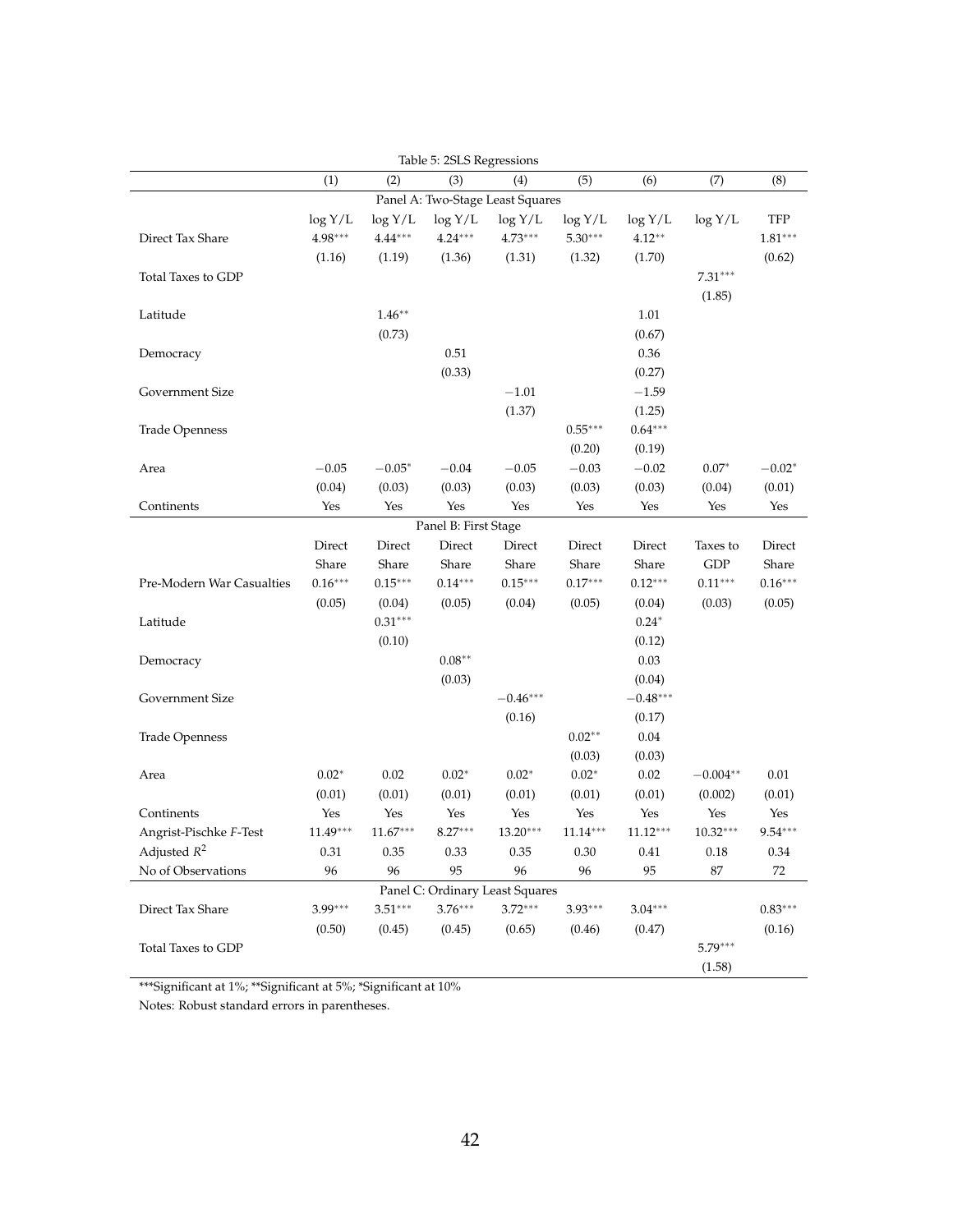| Table 6. 25L5 Reglessions with Alternative TVS                   |           |                                              |           |            |           |
|------------------------------------------------------------------|-----------|----------------------------------------------|-----------|------------|-----------|
|                                                                  | (1)       | (2)                                          | (3)       | (4)        | (5)       |
| Panel A: Two-Stage Least Squares (Dependent Variable is log Y/L) |           |                                              |           |            |           |
| Direct Tax Share                                                 | $4.54***$ | $5.82***$                                    | $4.29***$ | $6.22***$  | $7.90***$ |
|                                                                  | (1.27)    | (1.48)                                       | (1.44)    | (1.30)     | (2.81)    |
| Total Number of Wars                                             | $-0.09$   |                                              | $-0.01$   |            |           |
|                                                                  | (0.01)    |                                              | (0.01)    |            |           |
| Total Years at War                                               | 0.004     |                                              | $0.010**$ |            |           |
|                                                                  | (0.004)   |                                              | (0.004)   |            |           |
| Share of Independence Wars                                       |           | $-0.46$                                      | $-0.31$   |            |           |
|                                                                  |           | (0.65)                                       | (0.53)    |            |           |
| Share of Colonial Wars                                           |           | $-0.52*$                                     | $-0.80**$ |            |           |
|                                                                  |           | (0.29)                                       | (0.34)    |            |           |
| Area                                                             | $-0.05$   | $-0.07$                                      | $-0.06*$  | $-0.07$    | $-0.10$   |
|                                                                  | (0.03)    | (0.04)                                       | (0.03)    | (0.05)     | (0.07)    |
| Continents                                                       | Yes       | Yes                                          | Yes       | Yes        | Yes       |
| Panel B: First Stage (Dependent Variable is Direct Tax Share)    |           |                                              |           |            |           |
| Pre-Modern War Casualties                                        | $0.14***$ | $0.17***$                                    | $0.14***$ |            |           |
|                                                                  | (0.06)    | (0.05)                                       | (0.05)    |            |           |
| <b>Total Number of Wars</b>                                      | 0.001     |                                              | 0.003     |            |           |
|                                                                  | (0.004)   |                                              | (0.004)   |            |           |
| Total Years at War                                               | 0.000     |                                              | 0.000     |            |           |
|                                                                  | (0.001)   |                                              | (0.001)   |            |           |
| Share of Independence Wars                                       |           | $0.29***$                                    | $0.29***$ |            |           |
|                                                                  |           | (0.08)                                       | (0.09)    |            |           |
| Share of Colonial Wars                                           |           | $-0.08$                                      | $-0.09*$  |            |           |
|                                                                  |           | (0.05)                                       | (0.05)    |            |           |
| Pre-Modern War Casualties, 1700-88                               |           |                                              |           | $0.09***$  |           |
|                                                                  |           |                                              |           | (0.03)     |           |
| Pre-Modern Battle Deaths, COW                                    |           |                                              |           |            | $0.14*$   |
|                                                                  |           |                                              |           |            | (0.08)    |
| Area                                                             | 0.02      | 0.02                                         | 0.02      | $0.02*$    | $0.02*$   |
|                                                                  | (0.01)    | (0.01)                                       | (0.01)    | (0.01)     | (0.01)    |
| Continents                                                       | Yes       | Yes                                          | Yes       | Yes        | Yes       |
| Angrist-Pischke F-Test                                           | $6.60***$ | $10.52***$                                   | $6.45***$ | $12.39***$ | $3.21*$   |
| Adjusted $R^2$                                                   | 0.29      | 0.36                                         | 0.36      | 0.31       | 0.27      |
| Number of Observations                                           | 96        | 96                                           | 96        | 96         | 96        |
|                                                                  |           |                                              |           |            |           |
| Direct Tax Share                                                 | $3.92***$ | Panel C: Ordinary Least Squares<br>$3.77***$ | $3.53***$ | $3.99***$  | $3.99***$ |
|                                                                  |           |                                              |           |            |           |
|                                                                  | (0.49)    | (0.49)                                       | (0.48)    | (0.50)     | (0.50)    |

Table 6: 2SLS Regressions with Alternative IVs

\*\*\*Significant at 1%; \*\*Significant at 5%; \*Significant at 10%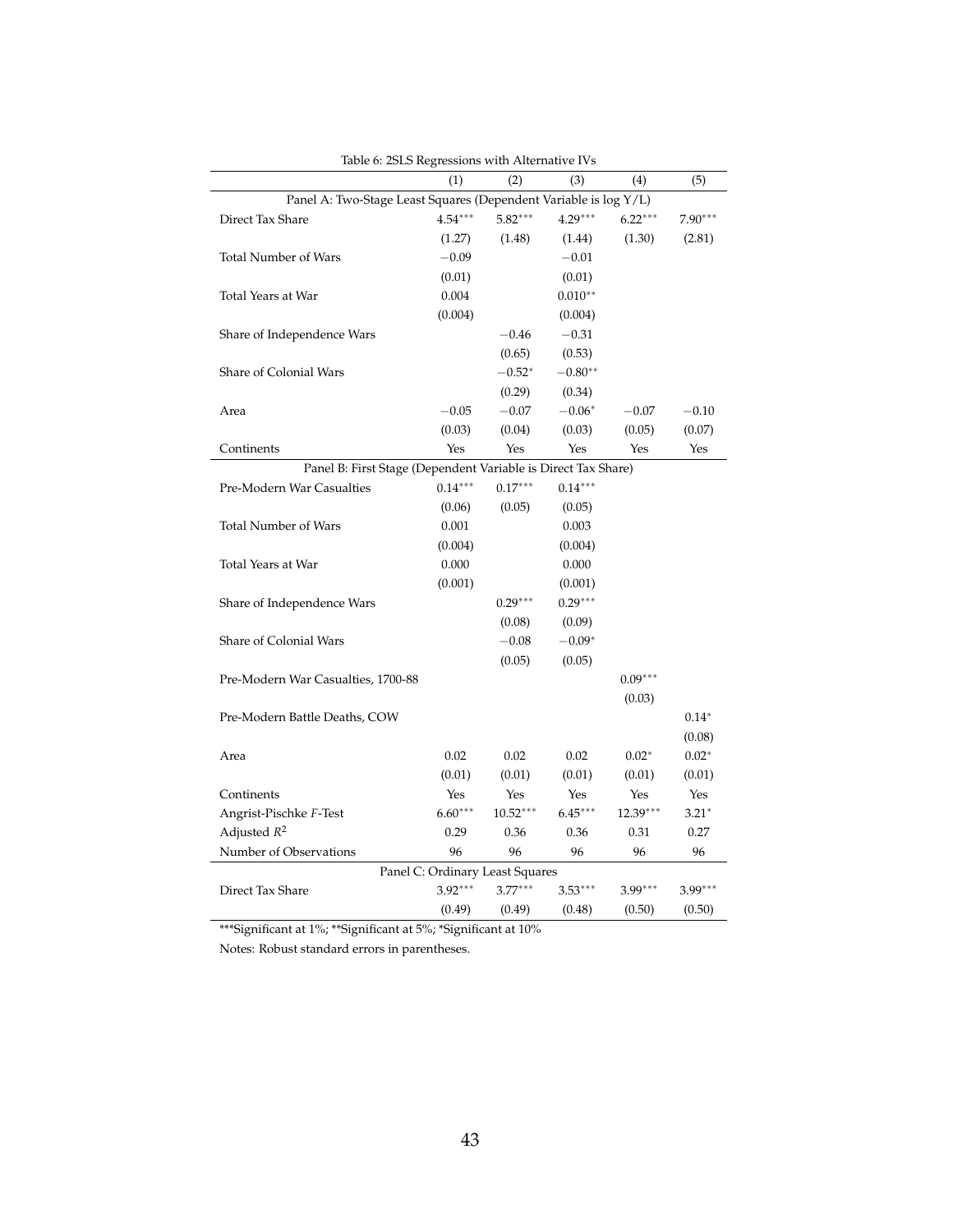| Table 7. NODUSTIESS CHECKS TOT 25L5 NEGLESSIONS                  | (1)                             | (2)       | (3)       | (4)        | (5)       |
|------------------------------------------------------------------|---------------------------------|-----------|-----------|------------|-----------|
| Panel A: Two-Stage Least Squares (Dependent Variable is log Y/L) |                                 |           |           |            |           |
| Direct Tax Share                                                 | $4.14***$                       | $5.40***$ | $5.23***$ | $4.86***$  | $5.52***$ |
|                                                                  | (1.35)                          | (1.43)    | (1.13)    | (1.10)     | (1.27)    |
| Technological Adoption in 1500                                   |                                 | 0.86      |           |            |           |
|                                                                  |                                 | (0.87)    |           |            |           |
| <b>State Antiquity</b>                                           |                                 |           | 0.12      |            |           |
|                                                                  |                                 |           | (0.39)    |            |           |
| <b>Agricultural Transitions</b>                                  |                                 |           |           | 0.000      |           |
|                                                                  |                                 |           |           | (0.000)    |           |
| Population Density in 1820                                       |                                 |           |           |            | $-0.02$   |
|                                                                  |                                 |           |           |            | (0.01)    |
| Fractionalization                                                |                                 |           |           |            |           |
|                                                                  |                                 |           |           |            |           |
| Trust in People                                                  |                                 |           |           |            |           |
|                                                                  |                                 |           |           |            |           |
| Other Controls                                                   | No Great                        |           |           |            |           |
|                                                                  | Powers                          |           |           |            |           |
| Area                                                             | $-0.08$                         | $-0.05$   | $-0.05$   | $-0.04$    | $-0.08*$  |
|                                                                  | (0.05)                          | (0.04)    | (0.04)    | (0.04)     | (0.05)    |
| Continents                                                       | Yes                             | Yes       | Yes       | Yes        | Yes       |
| Panel B: First Stage (Dependent Variable is Direct Tax Share)    |                                 |           |           |            |           |
| Pre-Modern War Casualties                                        | $0.17**$                        | $0.13***$ | $0.18***$ | $0.18***$  | $0.16***$ |
|                                                                  | (0.07)                          | (0.05)    | (0.06)    | (0.05)     | (0.05)    |
| Technological Adoption in 1500                                   |                                 | $0.40***$ |           |            |           |
|                                                                  |                                 | (0.10)    |           |            |           |
| <b>State Antiquity</b>                                           |                                 |           | 0.14      |            |           |
|                                                                  |                                 |           | (0.10)    |            |           |
| Agricultural Transitions                                         |                                 |           |           | $0.000***$ |           |
|                                                                  |                                 |           |           | (0.000)    |           |
| Population Density in 1820                                       |                                 |           |           |            | 0.001     |
|                                                                  |                                 |           |           |            | (0.002)   |
| Fractionalization                                                |                                 |           |           |            |           |
|                                                                  |                                 |           |           |            |           |
| Trust in People                                                  |                                 |           |           |            |           |
|                                                                  |                                 |           |           |            |           |
| Other Controls                                                   | No Great                        |           |           |            |           |
|                                                                  | Powers                          |           |           |            |           |
| Area                                                             | $0.04***$                       | $0.01\,$  | 0.02      | 0.01       | $0.02*$   |
|                                                                  | (0.01)                          | (0.01)    | (0.01)    | (0.01)     | (0.01)    |
| Continents                                                       | Yes                             | Yes       | Yes       | Yes        | Yes       |
| Angrist-Pischke F-Test                                           | $6.13**$                        | $7.34***$ | $9.51***$ | $14.53***$ | 9.97***   |
| Adjusted $R^2$                                                   | 0.35                            | 0.46      | 0.32      | 0.34       | 0.30      |
| No of Observations                                               | 90                              | 75        | 91        | 96         | 96        |
|                                                                  | Panel C: Ordinary Least Squares |           |           |            |           |
| Direct Tax Share                                                 | $4.08***$                       | $3.53***$ | $4.16***$ | $4.05***$  | $4.06***$ |
|                                                                  | (0.53)                          | (0.73)    | (0.48)    | (0.55)     | (0.51)    |

Table 7: Robustness Checks for 2SLS Regressions

\*\*\*Significant at 1%; \*\*Significant at 5%; \*Significant at 10%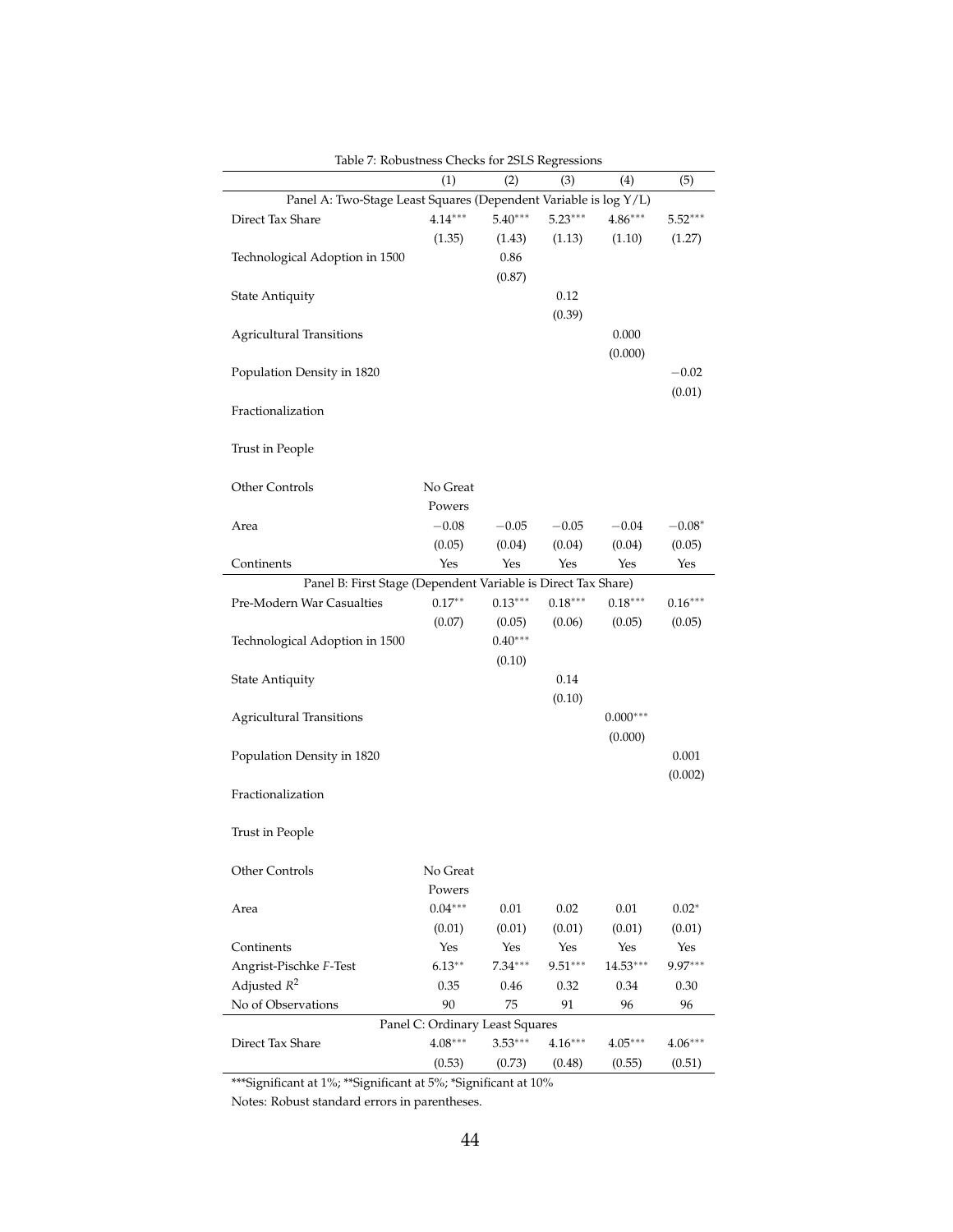| Table 7, Continued. Robustriess Criecks for 25L5 Regressions     | (6)        | (7)                             | (8)        | (9)            | (10)      |
|------------------------------------------------------------------|------------|---------------------------------|------------|----------------|-----------|
| Panel A: Two-Stage Least Squares (Dependent Variable is log Y/L) |            |                                 |            |                |           |
| Direct Tax Share                                                 | $4.92***$  | $5.49***$                       | $4.76***$  | $5.53***$      | $3.92***$ |
|                                                                  | (1.10)     | (1.08)                          | (1.16)     | (1.40)         | (1.41)    |
| Technological Adoption in 1500                                   |            |                                 |            |                |           |
| <b>State Antiquity</b>                                           |            |                                 |            |                |           |
| Agricultural Transitions                                         |            |                                 |            |                |           |
| Population Density in 1820                                       |            |                                 |            |                |           |
| Fractionalization                                                |            |                                 |            | 0.11<br>(0.43) |           |
| Trust in People                                                  |            |                                 |            |                | $1.08*$   |
|                                                                  |            |                                 |            |                | (0.60)    |
| Other Controls                                                   | Legal      | Colonial                        | Religion   |                |           |
|                                                                  | Origins    | Origins                         |            |                |           |
| Area                                                             | $-0.05$    | $-0.07$                         | $-0.05$    | $-0.06$        | $-0.03$   |
|                                                                  | (0.04)     | (0.04)                          | (0.04)     | (0.04)         | (0.03)    |
| Continents                                                       | Yes        | Yes                             | Yes        | Yes            | Yes       |
| Panel B: First Stage (Dependent Variable is Direct Tax Share)    |            |                                 |            |                |           |
| Pre-Modern War Casualties                                        | $0.16***$  | $0.17***$                       | $0.14***$  | $0.14***$      | $0.14***$ |
| Technological Adoption in 1500                                   | (0.04)     | (0.05)                          | (0.03)     | (0.05)         | (0.05)    |
| <b>State Antiquity</b>                                           |            |                                 |            |                |           |
| Agricultural Transitions                                         |            |                                 |            |                |           |
| Population Density in 1820                                       |            |                                 |            |                |           |
| Fractionalization                                                |            |                                 |            | $-0.11$        |           |
|                                                                  |            |                                 |            | (0.07)         |           |
| Trust in People                                                  |            |                                 |            |                | $0.34**$  |
|                                                                  |            |                                 |            |                | (0.13)    |
| Other Controls                                                   | Legal      | Colonial                        | Religion   |                |           |
|                                                                  | Origins    | Origins                         |            |                |           |
| Area                                                             | $0.02*$    | $0.02*$                         | $0.02**$   | $0.02*$        | 0.01      |
|                                                                  | (0.01)     | (0.01)                          | (0.01)     | (0.01)         | (0.01)    |
| Continents                                                       | Yes        | Yes                             | Yes        | Yes            | Yes       |
| Angrist-Pischke F-Test                                           | $15.13***$ | $9.33***$                       | $15.73***$ | $8.55***$      | $8.50***$ |
| Adjusted $R^2$                                                   | 0.35       | 0.28                            | 0.41       | 0.34           | 0.32      |
| No of Observations                                               | 96         | 96                              | 96         | 86             | 44        |
|                                                                  |            | Panel C: Ordinary Least Squares |            |                |           |
| Direct Tax Share                                                 | $3.63***$  | $4.03***$                       | $3.39***$  | 4.09***        | $2.96***$ |
|                                                                  | (0.50)     | (0.50)                          | (0.49)     | (0.56)         | (0.53)    |

Table 7, Continued: Robustness Checks for 2SLS Regressions

\*\*\*Significant at 1%; \*\*Significant at 5%; \*Significant at 10%